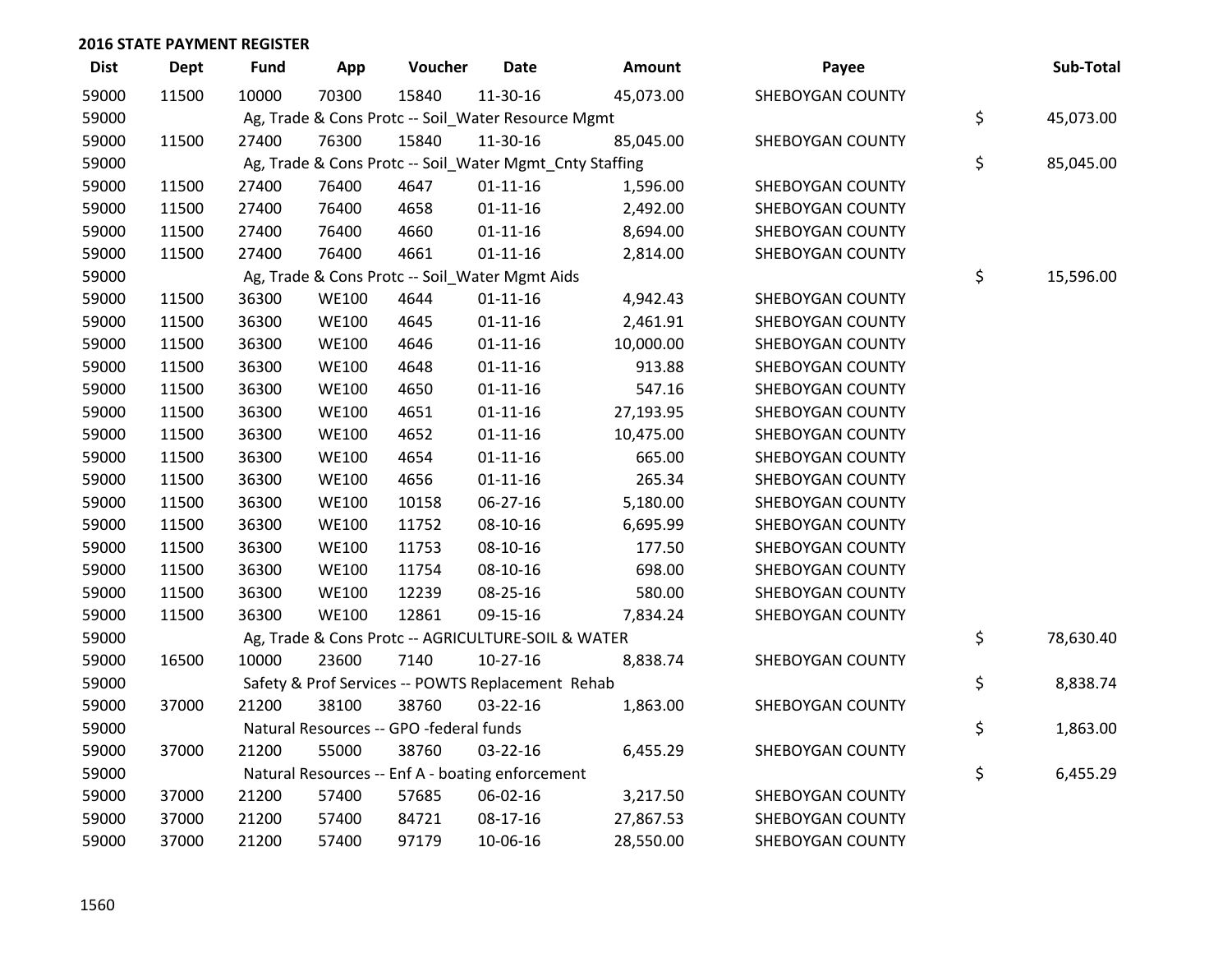| <b>Dist</b> | <b>Dept</b> | <b>Fund</b> | App   | Voucher                                             | <b>Date</b>    | Amount       | Payee                      | Sub-Total          |
|-------------|-------------|-------------|-------|-----------------------------------------------------|----------------|--------------|----------------------------|--------------------|
| 59000       | 37000       | 21200       | 57400 | 105279                                              | 11-07-16       | 41,850.00    | SHEBOYGAN COUNTY           |                    |
| 59000       |             |             |       | Natural Resources -- RA- cnty snow trail & area aid |                |              |                            | \$<br>101,485.03   |
| 59000       | 37000       | 21200       | 58900 | 102667                                              | $11 - 18 - 16$ | 537.20       | SHEBOYGAN COUNTY           |                    |
| 59000       |             |             |       | Natural Resources -- Resource aids - distribution o |                |              |                            | \$<br>537.20       |
| 59000       | 39500       | 21100       | 18500 | 38882                                               | 10-20-16       | 3,922.18     | SHEBOYGAN COUNTY           |                    |
| 59000       | 39500       | 21100       | 18500 | 45046                                               | 11-07-16       | 6,974.92     | SHEBOYGAN COUNTY           |                    |
| 59000       | 39500       | 21100       | 18500 | 45054                                               | 11-07-16       | 2,993.44     | SHEBOYGAN COUNTY           |                    |
| 59000       | 39500       | 21100       | 18500 | 60571                                               | 12-12-16       | 3,245.84     | SHEBOYGAN COUNTY           |                    |
| 59000       | 39500       | 21100       | 18500 | 60628                                               | 12-12-16       | 2,812.92     | SHEBOYGAN COUNTY           |                    |
| 59000       | 39500       | 21100       | 18500 | 63870                                               | 12-22-16       | 7,609.80     | SHEBOYGAN COUNTY           |                    |
| 59000       | 39500       | 21100       | 18500 | 63911                                               | 12-22-16       | 4,825.96     | SHEBOYGAN COUNTY           |                    |
| 59000       |             |             |       | Transportation -- Hwy Sfty Loc Aid Ffd              |                |              |                            | \$<br>32,385.06    |
| 59000       | 39500       | 21100       | 19000 | 168                                                 | 07-05-16       | 1,229,805.40 | SHEBOYGAN COUNTY           |                    |
| 59000       | 39500       | 21100       | 19000 | 29122                                               | 10-03-16       | 614,902.70   | SHEBOYGAN COUNTY           |                    |
| 59000       |             |             |       | Transportation -- Trans Aids To Co.-Sf              |                |              |                            | \$<br>1,844,708.10 |
| 59000       | 39500       | 21100       | 16800 | 88059                                               | 05-06-16       | 267,083.00   | <b>COUNTY OF SHEBOYGAN</b> |                    |
| 59000       |             |             |       | Transportation -- Eldly&Disa Co/Aid Sf              |                |              |                            | \$<br>267,083.00   |
| 59000       | 39500       | 21100       | 18500 | 71731                                               | $01 - 22 - 16$ | 2,002.72     | TREAS SHEBOYGAN CO         |                    |
| 59000       | 39500       | 21100       | 18500 | 71731                                               | $01 - 22 - 16$ | 4,381.76     | TREAS SHEBOYGAN CO         |                    |
| 59000       | 39500       | 21100       | 18500 | 71731                                               | $01 - 22 - 16$ | 4,451.44     | TREAS SHEBOYGAN CO         |                    |
| 59000       | 39500       | 21100       | 18500 | 78427                                               | 04-06-16       | 628.84       | TREAS SHEBOYGAN CO         |                    |
| 59000       | 39500       | 21100       | 18500 | 78427                                               | 04-06-16       | 2,154.04     | TREAS SHEBOYGAN CO         |                    |
| 59000       | 39500       | 21100       | 18500 | 81500                                               | $05-10-16$     | 3,446.60     | TREAS SHEBOYGAN CO         |                    |
| 59000       | 39500       | 21100       | 18500 | 81588                                               | $05 - 11 - 16$ | 3,456.64     | TREAS SHEBOYGAN CO         |                    |
| 59000       | 39500       | 21100       | 18500 | 84272                                               | 06-13-16       | 2,876.60     | TREAS SHEBOYGAN CO         |                    |
| 59000       | 39500       | 21100       | 18500 | 84272                                               | 06-13-16       | 5,599.88     | TREAS SHEBOYGAN CO         |                    |
| 59000       | 39500       | 21100       | 18500 | 86840                                               | 07-08-16       | 2,752.76     | TREAS SHEBOYGAN CO         |                    |
| 59000       | 39500       | 21100       | 18500 | 86840                                               | 07-08-16       | 5,728.40     | TREAS SHEBOYGAN CO         |                    |
| 59000       |             |             |       | Transportation -- Hwy Sfty Loc Aid Ffd              |                |              |                            | \$<br>37,479.68    |
| 59000       | 39500       | 21100       | 19000 | 74059                                               | $01 - 04 - 16$ | 614,902.70   | <b>COUNTY OF SHEBOYGAN</b> |                    |
| 59000       |             |             |       | Transportation -- Trans Aids To Co.-Sf              |                |              |                            | \$<br>614,902.70   |
| 59000       | 41000       | 10000       | 11600 | 92348                                               | 11-29-16       | 90,360.00    | SHEBOYGAN COUNTY           |                    |
| 59000       |             |             |       | Corrections -- Reimbursing counties for proba       |                |              |                            | \$<br>90,360.00    |
| 59000       | 41000       | 10000       | 31300 | 22164                                               | $01 - 22 - 16$ | 35,226.50    | SHEBOYGAN COUNTY           |                    |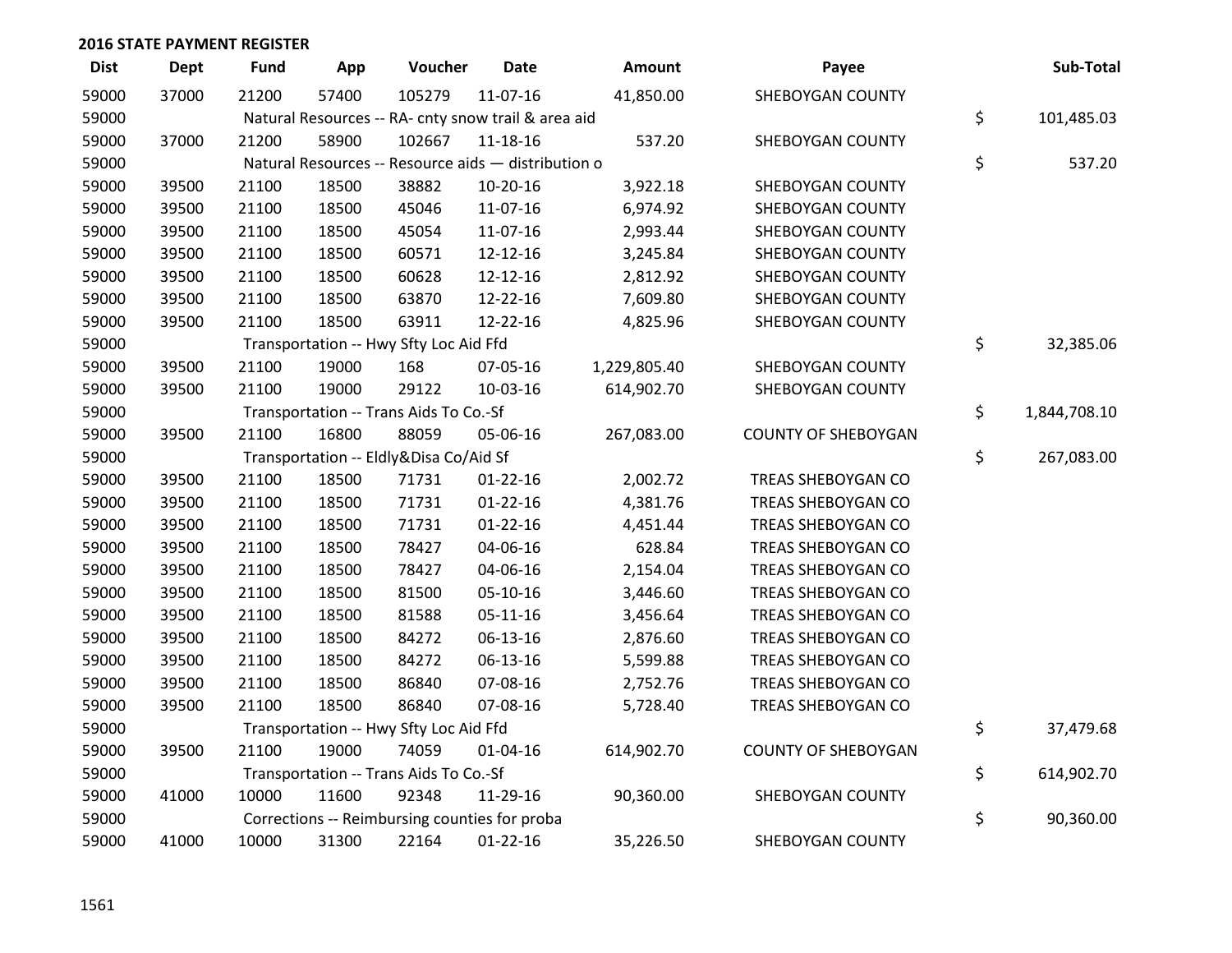| <b>Dist</b> | <b>Dept</b> | <b>Fund</b> | App   | Voucher                                           | <b>Date</b>    | Amount       | Payee                   | Sub-Total          |
|-------------|-------------|-------------|-------|---------------------------------------------------|----------------|--------------|-------------------------|--------------------|
| 59000       | 41000       | 10000       | 31300 | 22165                                             | $01 - 22 - 16$ | 8,455.00     | SHEBOYGAN COUNTY        |                    |
| 59000       | 41000       | 10000       | 31300 | 28425                                             | $02 - 12 - 16$ | 6,232.00     | SHEBOYGAN COUNTY        |                    |
| 59000       | 41000       | 10000       | 31300 | 48665                                             | $05 - 12 - 16$ | 64,707.69    | SHEBOYGAN COUNTY        |                    |
| 59000       |             |             |       | Corrections -- Community youth and family aid     |                |              |                         | \$<br>114,621.19   |
| 59000       | 43500       | 10000       | 10700 | 82357                                             | $10-21-16$     | 1,131.05     | SHEBOYGAN COUNTY        |                    |
| 59000       | 43500       | 10000       | 10700 | 84433                                             | $10-31-16$     | 573.14       | SHEBOYGAN COUNTY        |                    |
| 59000       |             |             |       | Health Services -- Public health dispensaries and |                |              |                         | \$<br>1,704.19     |
| 59000       | 43500       | 10000       | 15000 | 20571                                             | $01 - 11 - 16$ | 1,600.00     | SHEBOYGAN COUNTY        |                    |
| 59000       | 43500       | 10000       | 15000 | 36372                                             | 03-29-16       | 2,600.00     | SHEBOYGAN COUNTY        |                    |
| 59000       | 43500       | 10000       | 15000 | 36382                                             | 03-29-16       | 3,000.00     | SHEBOYGAN COUNTY        |                    |
| 59000       | 43500       | 10000       | 15000 | 38506                                             | 04-07-16       | 6,000.00     | <b>SHEBOYGAN COUNTY</b> |                    |
| 59000       | 43500       | 10000       | 15000 | 57465                                             | 07-08-16       | 805.10       | <b>SHEBOYGAN COUNTY</b> |                    |
| 59000       | 43500       | 10000       | 15000 | 65161                                             | 08-04-16       | 2,400.00     | SHEBOYGAN COUNTY        |                    |
| 59000       | 43500       | 10000       | 15000 | 75977                                             | 10-07-16       | 160.00       | SHEBOYGAN COUNTY        |                    |
| 59000       | 43500       | 10000       | 15000 | 83422                                             | 10-27-16       | 600.00       | SHEBOYGAN COUNTY        |                    |
| 59000       | 43500       | 10000       | 15000 | 91429                                             | 12-08-16       | 34.90        | SHEBOYGAN COUNTY        |                    |
| 59000       |             |             |       | Health Services -- Federal project aids           |                |              |                         | \$<br>17,200.00    |
| 59000       | 43500       | 10000       | 00000 | 90613                                             | $01 - 02 - 16$ | 505,729.00   | SHEBOYGAN CO            |                    |
| 59000       | 43500       | 10000       | 00000 | 90614                                             | $01 - 04 - 16$ | 311,653.00   | SHEBOYGAN CO            |                    |
| 59000       | 43500       | 10000       | 00000 | 90616                                             | $02 - 01 - 16$ | 734,158.00   | SHEBOYGAN CO            |                    |
| 59000       | 43500       | 10000       | 00000 | 90618                                             | 03-01-16       | 1,054,286.00 | SHEBOYGAN CO            |                    |
| 59000       | 43500       | 10000       | 00000 | 90622                                             | 04-01-16       | 595,042.00   | SHEBOYGAN CO            |                    |
| 59000       | 43500       | 10000       | 00000 | 90624                                             | 05-02-16       | 233,360.00   | SHEBOYGAN CO            |                    |
| 59000       | 43500       | 10000       | 00000 | 90627                                             | 06-01-16       | 402,785.00   | SHEBOYGAN CO            |                    |
| 59000       | 43500       | 10000       | 00000 | 90628                                             | 06-29-16       | 46,245.00    | SHEBOYGAN CO            |                    |
| 59000       | 43500       | 10000       | 00000 | 90700                                             | $07 - 01 - 16$ | 197,476.00   | SHEBOYGAN CO            |                    |
| 59000       | 43500       | 10000       | 00000 | 90701                                             | 08-01-16       | 1,770,658.00 | SHEBOYGAN CO            |                    |
| 59000       | 43500       | 10000       | 00000 | 90702                                             | 09-01-16       | 827,599.00   | SHEBOYGAN CO            |                    |
| 59000       | 43500       | 10000       | 00000 | 90704                                             | $10 - 01 - 16$ | 574,252.00   | SHEBOYGAN CO            |                    |
| 59000       | 43500       | 10000       | 00000 | 90705                                             | 11-01-16       | 270,342.00   | SHEBOYGAN CO            |                    |
| 59000       | 43500       | 10000       | 00000 | 90706                                             | 12-01-16       | 126,984.00   | SHEBOYGAN CO            |                    |
| 59000       |             |             |       | Health Services -- State/Fed Aids                 |                |              |                         | \$<br>7,650,569.00 |
| 59000       | 45500       | 10000       | 20200 | 11371                                             | 06-09-16       | 1,692.98     | SHEBOYGAN COUNTY        |                    |
| 59000       |             |             |       | Justice -- Officer training reimbursement         |                |              |                         | \$<br>1,692.98     |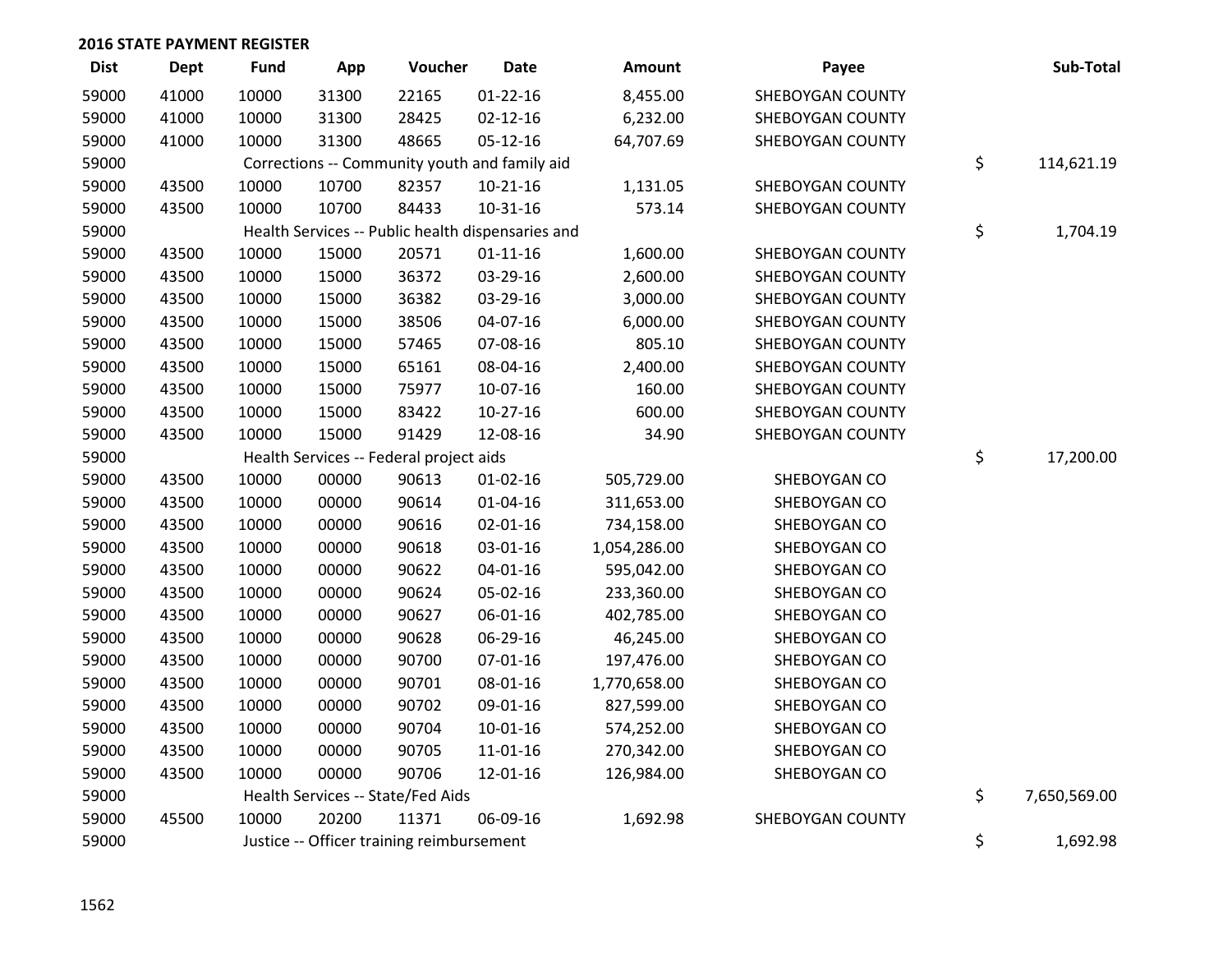| <b>Dist</b> | <b>Dept</b> | <b>Fund</b> | App   | Voucher                                           | Date                                               | Amount    | Payee            | Sub-Total        |
|-------------|-------------|-------------|-------|---------------------------------------------------|----------------------------------------------------|-----------|------------------|------------------|
| 59000       | 45500       | 10000       | 22100 | 14349                                             | $07 - 22 - 16$                                     | 4,480.00  | SHEBOYGAN COUNTY |                  |
| 59000       |             |             |       | Justice -- Crime laboratories, DNA                |                                                    |           |                  | \$<br>4,480.00   |
| 59000       | 45500       | 10000       | 23100 | 11371                                             | 06-09-16                                           | 63.90     | SHEBOYGAN COUNTY |                  |
| 59000       | 45500       | 10000       | 23100 | 20990                                             | 12-20-16                                           | 21,920.00 | SHEBOYGAN COUNTY |                  |
| 59000       |             |             |       | Justice -- Law enforcement train, local           |                                                    |           |                  | \$<br>21,983.90  |
| 59000       | 45500       | 10000       | 24100 | 17341                                             | 09-30-16                                           | 276.56    | SHEBOYGAN COUNTY |                  |
| 59000       |             |             |       | Justice -- Federal aid, state operations          |                                                    |           |                  | \$<br>276.56     |
| 59000       | 45500       | 10000       | 25100 | 10025                                             | 05-19-16                                           | 2,850.49  | SHEBOYGAN COUNTY |                  |
| 59000       | 45500       | 10000       | 25100 | 19858                                             | 11-30-16                                           | 1,338.42  | SHEBOYGAN COUNTY |                  |
| 59000       |             |             |       | Justice -- Federal aid, local assistance          |                                                    |           |                  | \$<br>4,188.91   |
| 59000       | 45500       | 10000       | 53200 | 7633                                              | 03-14-16                                           | 84,866.20 | SHEBOYGAN COUNTY |                  |
| 59000       | 45500       | 10000       | 53200 | 14463                                             | $07 - 22 - 16$                                     | 80,292.67 | SHEBOYGAN COUNTY |                  |
| 59000       |             |             |       | Justice -- Crime victim witness assist            |                                                    |           |                  | \$<br>165,158.87 |
| 59000       | 45500       | 10000       | 54300 | 17495                                             | 10-03-16                                           | 2,275.00  | SHEBOYGAN COUNTY |                  |
| 59000       | 45500       | 10000       | 54300 | 18101                                             | 11-08-16                                           | 2,269.00  | SHEBOYGAN COUNTY |                  |
| 59000       |             |             |       | Justice -- Federal aid, state operations          |                                                    |           |                  | \$<br>4,544.00   |
| 59000       | 46500       | 10000       | 30600 | 5501                                              | 02-04-16                                           | 4,128.61  | SHEBOYGAN COUNTY |                  |
| 59000       | 46500       | 10000       | 30600 | 8233                                              | $04-11-16$                                         | 4,128.61  | SHEBOYGAN COUNTY |                  |
| 59000       | 46500       | 10000       | 30600 | 11379                                             | 06-15-16                                           | 4,128.61  | SHEBOYGAN COUNTY |                  |
| 59000       | 46500       | 10000       | 30600 | 17765                                             | $11 - 14 - 16$                                     | 4,128.61  | SHEBOYGAN COUNTY |                  |
| 59000       |             |             |       |                                                   | Military Affairs -- Regional emergency response tm |           |                  | \$<br>16,514.44  |
| 59000       | 46500       | 10000       | 30800 | 6685                                              | 03-02-16                                           | 381.00    | SHEBOYGAN COUNTY |                  |
| 59000       | 46500       | 10000       | 30800 | 17786                                             | 11-15-16                                           | 6,961.57  | SHEBOYGAN COUNTY |                  |
| 59000       |             |             |       |                                                   | Military Affairs -- Emergency response equipment   |           |                  | \$<br>7,342.57   |
| 59000       | 46500       | 10000       | 33700 | 12963                                             | 07-20-16                                           | 16,391.00 | SHEBOYGAN COUNTY |                  |
| 59000       | 46500       | 10000       | 33700 | 18639                                             | 12-06-16                                           | 16,391.00 | SHEBOYGAN COUNTY |                  |
| 59000       |             |             |       | Military Affairs -- Local emer planning grants    |                                                    |           |                  | \$<br>32,782.00  |
| 59000       | 46500       | 10000       | 34200 | 5074                                              | $01-27-16$                                         | 27,397.82 | SHEBOYGAN COUNTY |                  |
| 59000       | 46500       | 10000       | 34200 | 5624                                              | 02-04-16                                           | 16,597.50 | SHEBOYGAN COUNTY |                  |
| 59000       | 46500       | 10000       | 34200 | 9814                                              | $05-17-16$                                         | 9,600.00  | SHEBOYGAN COUNTY |                  |
| 59000       | 46500       | 10000       | 34200 | 10702                                             | 06-06-16                                           | 1,370.00  | SHEBOYGAN COUNTY |                  |
| 59000       | 46500       | 10000       | 34200 | 13902                                             | 08-16-16                                           | 25,985.78 | SHEBOYGAN COUNTY |                  |
| 59000       | 46500       | 10000       | 34200 | 18709                                             | 12-06-16                                           | 25,719.40 | SHEBOYGAN COUNTY |                  |
| 59000       |             |             |       | Military Affairs -- Federal aid, local assistance |                                                    |           |                  | \$<br>106,670.50 |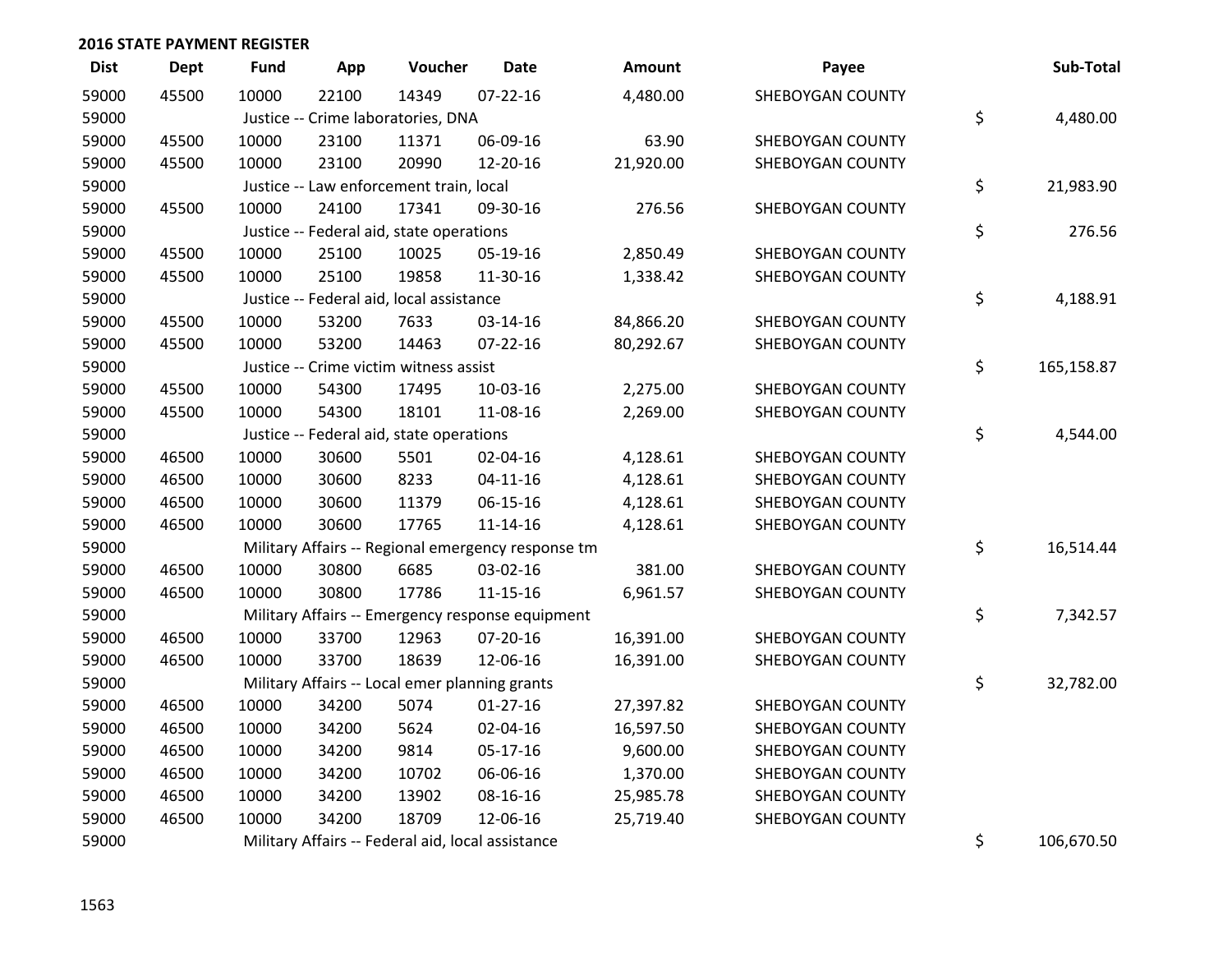| Dist  | Dept  | <b>Fund</b> | App   | Voucher                                         | Date       | Amount    | Payee                   | Sub-Total        |
|-------|-------|-------------|-------|-------------------------------------------------|------------|-----------|-------------------------|------------------|
| 59000 | 48500 | 15200       | 12700 | 7814                                            | 03-07-16   | 7.00      | SHEBOYGAN COUNTY        |                  |
| 59000 | 48500 | 15200       | 12700 | 14002                                           | 06-30-16   | 10,293.00 | SHEBOYGAN COUNTY        |                  |
| 59000 |       |             |       | Veterans Affairs -- Grants to counties          |            |           |                         | \$<br>10,300.00  |
| 59000 | 48500 | 58200       | 26700 | 7814                                            | 03-07-16   | 31.50     | SHEBOYGAN COUNTY        |                  |
| 59000 | 48500 | 58200       | 26700 | 14002                                           | 06-30-16   | 1,318.50  | SHEBOYGAN COUNTY        |                  |
| 59000 | 48500 | 58300       | 37000 | 7814                                            | 03-07-16   | 31.50     | SHEBOYGAN COUNTY        |                  |
| 59000 | 48500 | 58300       | 37000 | 14002                                           | 06-30-16   | 1,318.50  | SHEBOYGAN COUNTY        |                  |
| 59000 |       |             |       | Veterans Affairs -- County grants               |            |           |                         | \$<br>2,700.00   |
| 59000 | 50500 | 10000       | 15500 | 9598                                            | 01-29-16   | 6,715.00  | SHEBOYGAN COUNTY        |                  |
| 59000 | 50500 | 10000       | 15500 | 12809                                           | 03-03-16   | 11,356.00 | SHEBOYGAN COUNTY        |                  |
| 59000 | 50500 | 10000       | 15500 | 15259                                           | 03-30-16   | 8,510.00  | SHEBOYGAN COUNTY        |                  |
| 59000 | 50500 | 10000       | 15500 | 17685                                           | 04-29-16   | 8,957.00  | SHEBOYGAN COUNTY        |                  |
| 59000 | 50500 | 10000       | 15500 | 20768                                           | 06-01-16   | 9,904.00  | SHEBOYGAN COUNTY        |                  |
| 59000 | 50500 | 10000       | 15500 | 23229                                           | 06-30-16   | 12,590.00 | SHEBOYGAN COUNTY        |                  |
| 59000 | 50500 | 10000       | 15500 | 26092                                           | 08-01-16   | 12,854.00 | SHEBOYGAN COUNTY        |                  |
| 59000 | 50500 | 10000       | 15500 | 28811                                           | 08-31-16   | 8,377.00  | SHEBOYGAN COUNTY        |                  |
| 59000 | 50500 | 10000       | 15500 | 31048                                           | 09-29-16   | 11,027.00 | SHEBOYGAN COUNTY        |                  |
| 59000 | 50500 | 10000       | 15500 | 33873                                           | 10-31-16   | 13,405.00 | SHEBOYGAN COUNTY        |                  |
| 59000 | 50500 | 10000       | 15500 | 36218                                           | 11-30-16   | 11,787.00 | SHEBOYGAN COUNTY        |                  |
| 59000 | 50500 | 10000       | 15500 | 38792                                           | 12-29-16   | 13,660.00 | SHEBOYGAN COUNTY        |                  |
| 59000 |       |             |       | Administration -- Federal aid, local assistance |            |           |                         | \$<br>129,142.00 |
| 59000 | 50500 | 23500       | 37100 | 9598                                            | $01-29-16$ | 12,367.00 | SHEBOYGAN COUNTY        |                  |
| 59000 | 50500 | 23500       | 37100 | 12809                                           | 03-03-16   | 9,064.00  | <b>SHEBOYGAN COUNTY</b> |                  |
| 59000 | 50500 | 23500       | 37100 | 15259                                           | 03-30-16   | 6,686.00  | SHEBOYGAN COUNTY        |                  |
| 59000 | 50500 | 23500       | 37100 | 17685                                           | 04-29-16   | 7,039.00  | SHEBOYGAN COUNTY        |                  |
| 59000 | 50500 | 23500       | 37100 | 20768                                           | 06-01-16   | 7,782.00  | SHEBOYGAN COUNTY        |                  |
| 59000 | 50500 | 23500       | 37100 | 23229                                           | 06-30-16   | 2,383.00  | SHEBOYGAN COUNTY        |                  |
| 59000 | 50500 | 23500       | 37100 | 26092                                           | 08-01-16   | 412.00    | SHEBOYGAN COUNTY        |                  |
| 59000 | 50500 | 23500       | 37100 | 28811                                           | 08-31-16   | 5,382.00  | SHEBOYGAN COUNTY        |                  |
| 59000 | 50500 | 23500       | 37100 | 31048                                           | 09-29-16   | 7,781.00  | SHEBOYGAN COUNTY        |                  |
| 59000 | 50500 | 23500       | 37100 | 33873                                           | 10-31-16   | 9,013.00  | SHEBOYGAN COUNTY        |                  |
| 59000 | 50500 | 23500       | 37100 | 36218                                           | 11-30-16   | 10,040.00 | SHEBOYGAN COUNTY        |                  |
| 59000 | 50500 | 23500       | 37100 | 38792                                           | 12-29-16   | 11,638.00 | SHEBOYGAN COUNTY        |                  |
| 59000 |       |             |       | Administration -- Low-income assistance grants  |            |           |                         | \$<br>89,587.00  |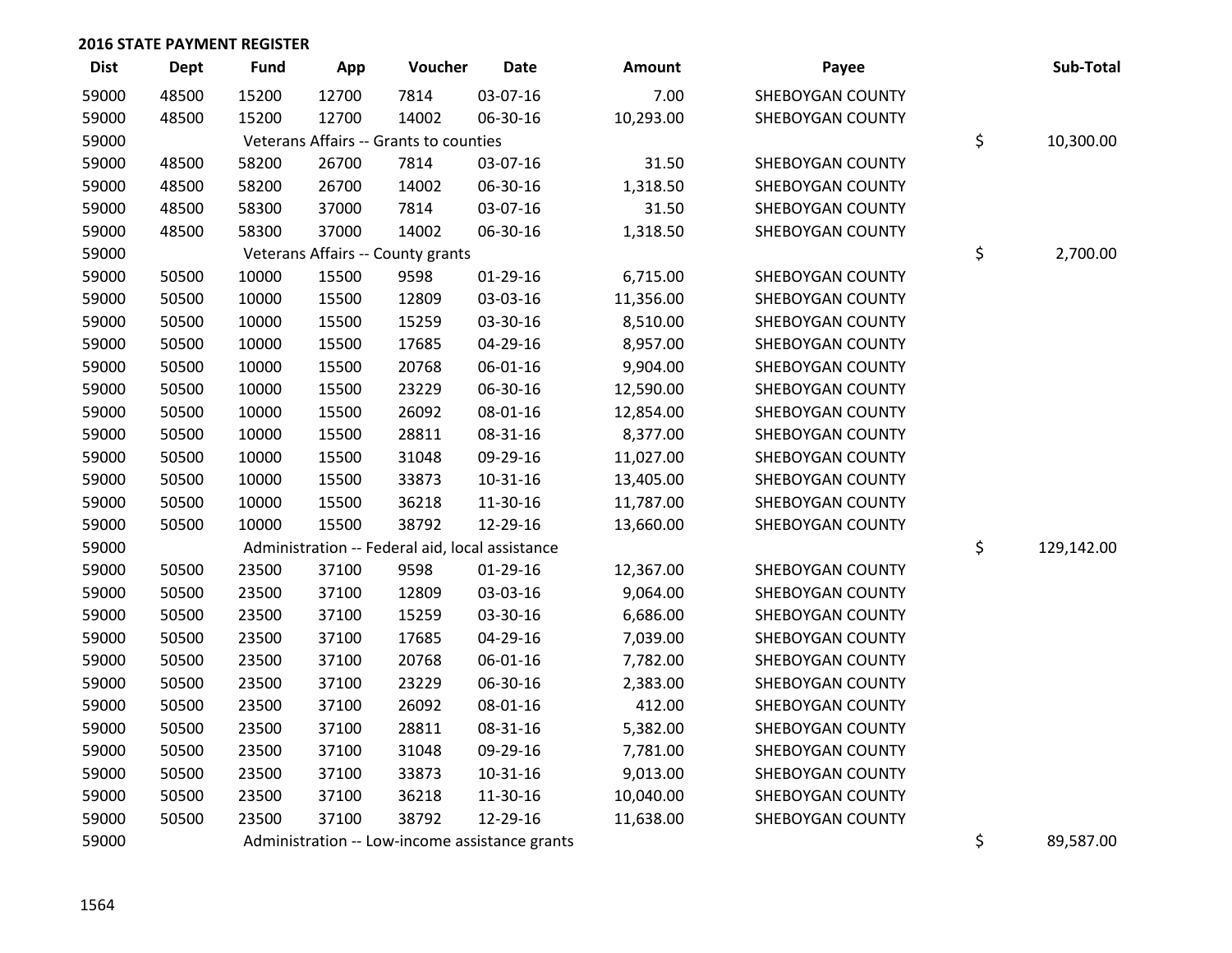| <b>Dist</b> | <b>Dept</b> | <b>Fund</b> | App                                  | Voucher                                             | <b>Date</b>    | <b>Amount</b> | Payee                    | Sub-Total           |
|-------------|-------------|-------------|--------------------------------------|-----------------------------------------------------|----------------|---------------|--------------------------|---------------------|
| 59000       | 50500       | 26900       | 16600                                | 13251                                               | 03-31-16       | 1,000.00      | SHEBOYGAN COUNTY         |                     |
| 59000       | 50500       | 26900       | 16600                                | 13407                                               | 04-04-16       | 60.00         | SHEBOYGAN COUNTY         |                     |
| 59000       | 50500       | 26900       | 16600                                | 18816                                               | 05-16-16       | 25,000.00     | SHEBOYGAN COUNTY         |                     |
| 59000       | 50500       | 26900       | 16600                                | 36483                                               | 12-08-16       | 25,000.00     | SHEBOYGAN COUNTY         |                     |
| 59000       |             |             | Administration -- Land               |                                                     |                |               |                          | \$<br>51,060.00     |
| 59000       | 83500       | 10000       | 10500                                | 6857                                                | $07 - 25 - 16$ | 471,387.22    | SHEBOYGAN COUNTY         |                     |
| 59000       | 83500       | 10000       | 10500                                | 14382                                               | $11 - 21 - 16$ | 1,587,726.24  | SHEBOYGAN COUNTY         |                     |
| 59000       |             |             |                                      | Revenue -- County and Municipal Aid                 |                |               |                          | \$<br>2,059,113.46  |
| 59000       | 83500       | 10000       | 10900                                | 7251                                                | 07-25-16       | 424,720.00    | SHEBOYGAN COUNTY         |                     |
| 59000       |             |             |                                      | Revenue -- State Aid, Tax Exempt Proprty            |                |               |                          | \$<br>424,720.00    |
| 59000       | 83500       | 10000       | 11000                                | 14382                                               | $11 - 21 - 16$ | 1,098,721.23  | SHEBOYGAN COUNTY         |                     |
| 59000       |             |             |                                      | Revenue -- Public Utility Distribution              |                |               |                          | \$<br>1,098,721.23  |
| 59000       | 83500       | 10000       | 30200                                | 5106                                                | $07 - 25 - 16$ | 2,978,262.20  | SHEBOYGAN COUNTY         |                     |
| 59000       | 83500       | 10000       | 30200                                | 5250                                                | $07 - 25 - 16$ | 15,860,857.51 | SHEBOYGAN COUNTY         |                     |
| 59000       |             |             |                                      | Revenue -- School Lvy Tx/First Dollar Cr            |                |               |                          | \$<br>18,839,119.71 |
| 59000       | 83500       | 52100       | 36300                                | 3509                                                | 03-29-16       | 3,500,766.94  | SHEBOYGAN COUNTY         |                     |
| 59000       |             |             |                                      | Revenue -- Lottery & Gaming Credit                  |                |               |                          | \$<br>3,500,766.94  |
| 59000       |             |             | <b>District Total Appropriations</b> |                                                     |                |               |                          | \$<br>37,585,401.65 |
| 59002       | 16500       | 10000       | 22500                                | 4743                                                | 06-27-16       | 5,326.29      | <b>TOWN OF GREENBUSH</b> |                     |
| 59002       |             |             |                                      | Safety & Prof Services -- Fire dues distribution    |                |               |                          | \$<br>5,326.29      |
| 59002       | 37000       | 10000       | 50300                                | 30456                                               | $02 - 17 - 16$ | 10,350.50     | <b>TOWN OF GREENBUSH</b> |                     |
| 59002       | 37000       | 10000       | 50300                                | 45307                                               | $04 - 21 - 16$ | 860.29        | <b>TOWN OF GREENBUSH</b> |                     |
| 59002       |             |             |                                      | Natural Resources -- Aids in lieu of taxes - gener  |                |               |                          | \$<br>11,210.79     |
| 59002       | 37000       | 21200       | 16600                                | 64005                                               | 06-20-16       | 511.64        | <b>TOWN OF GREENBUSH</b> |                     |
| 59002       |             |             |                                      | Natural Resources -- Gen program ops-state funds-FR |                |               |                          | \$<br>511.64        |
| 59002       | 37000       | 21200       | 57100                                | 64005                                               | 06-20-16       | 275.49        | <b>TOWN OF GREENBUSH</b> |                     |
| 59002       |             |             |                                      | Natural Resources -- ResAids - cnty forst, cl & mfl |                |               |                          | \$<br>275.49        |
| 59002       | 37000       | 21200       | 57900                                | 45306                                               | $04 - 21 - 16$ | 5,020.94      | <b>TOWN OF GREENBUSH</b> |                     |
| 59002       | 37000       | 21200       | 57900                                | 45308                                               | $04 - 21 - 16$ | 336.34        | <b>TOWN OF GREENBUSH</b> |                     |
| 59002       |             |             |                                      | Natural Resources -- Aids in lieu of taxes - sum s  |                |               |                          | \$<br>5,357.28      |
| 59002       | 37000       | 21200       | 58300                                | 70731                                               | 06-30-16       | 797.11        | <b>TOWN OF GREENBUSH</b> |                     |
| 59002       |             |             |                                      | Natural Resources -- Rec & resource aids, fed       |                |               |                          | \$<br>797.11        |
| 59002       | 37000       | 21200       | 58900                                | 102668                                              | $11 - 18 - 16$ | 530.88        | <b>TOWN OF GREENBUSH</b> |                     |
| 59002       |             |             |                                      | Natural Resources -- Resource aids - distribution o |                |               |                          | \$<br>530.88        |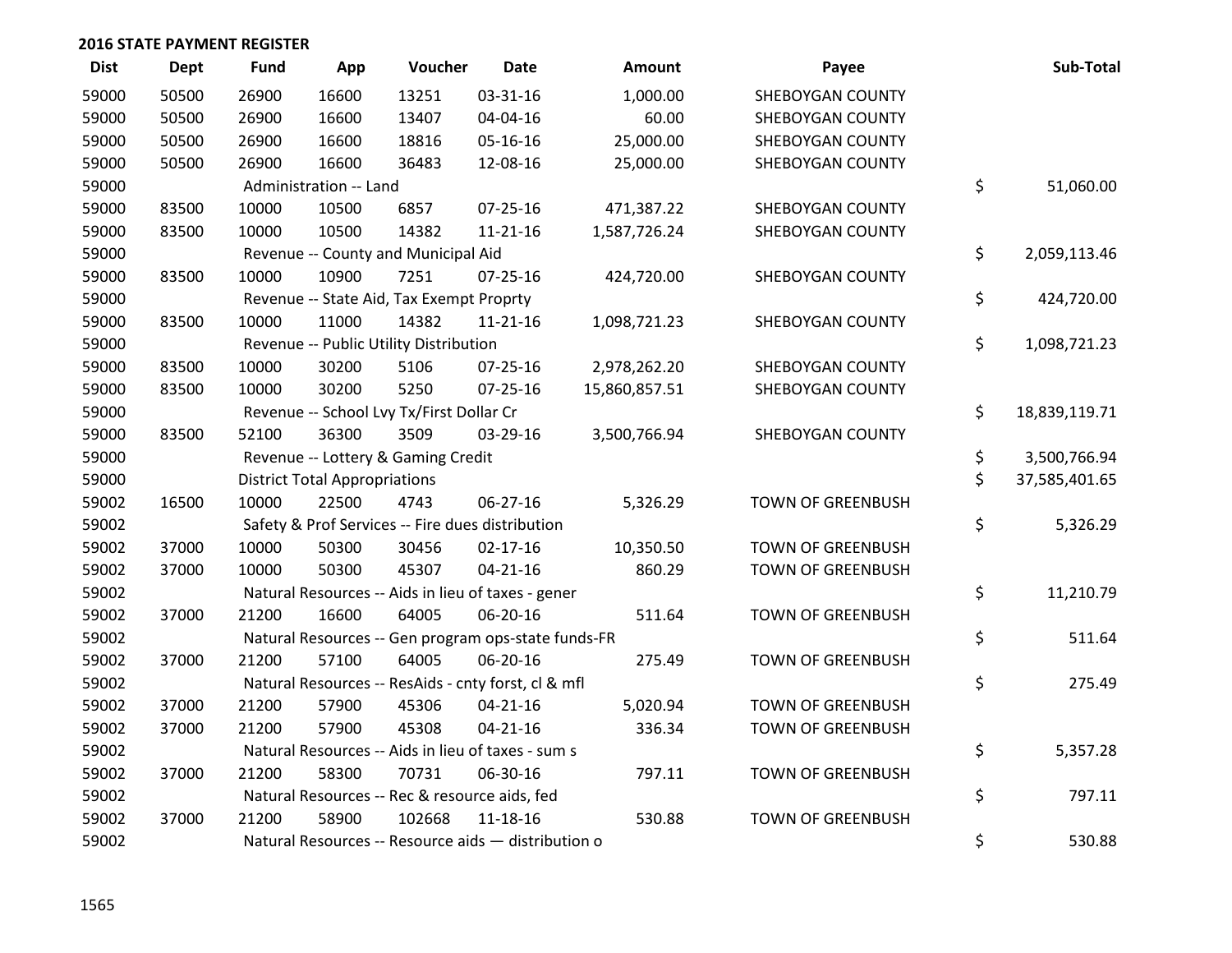| <b>Dist</b> | <b>Dept</b> | <b>Fund</b> | App                                  | Voucher                                             | <b>Date</b>    | <b>Amount</b> | Payee                    | Sub-Total        |
|-------------|-------------|-------------|--------------------------------------|-----------------------------------------------------|----------------|---------------|--------------------------|------------------|
| 59002       | 37000       | 27400       | 67000                                | 55499                                               | $05 - 27 - 16$ | 2,967.50      | <b>TOWN OF GREENBUSH</b> |                  |
| 59002       |             |             |                                      | Natural Resources -- Fin asst for responsible units |                |               |                          | \$<br>2,967.50   |
| 59002       | 39500       | 21100       | 19100                                | 1681                                                | 07-05-16       | 28,895.74     | <b>TOWN OF GREENBUSH</b> |                  |
| 59002       | 39500       | 21100       | 19100                                | 30753                                               | 10-03-16       | 28,895.76     | <b>TOWN OF GREENBUSH</b> |                  |
| 59002       | 39500       | 21100       | 19100                                | 77500                                               | $01 - 04 - 16$ | 28,895.74     | <b>TOWN OF GREENBUSH</b> |                  |
| 59002       | 39500       | 21100       | 19100                                | 85500                                               | 04-04-16       | 28,895.74     | <b>TOWN OF GREENBUSH</b> |                  |
| 59002       |             |             |                                      | Transportation -- Trns Aids To Mnc.-Sf              |                |               |                          | \$<br>115,582.98 |
| 59002       | 83500       | 10000       | 10500                                | 6830                                                | $07 - 25 - 16$ | 15,352.51     | <b>TOWN OF GREENBUSH</b> |                  |
| 59002       | 83500       | 10000       | 10500                                | 14354                                               | $11 - 21 - 16$ | 86,826.28     | <b>TOWN OF GREENBUSH</b> |                  |
| 59002       |             |             |                                      | Revenue -- County and Municipal Aid                 |                |               |                          | \$<br>102,178.79 |
| 59002       | 83500       | 10000       | 10900                                | 8662                                                | $07 - 25 - 16$ | 25.00         | <b>TOWN OF GREENBUSH</b> |                  |
| 59002       |             |             |                                      | Revenue -- State Aid, Tax Exempt Proprty            |                |               |                          | \$<br>25.00      |
| 59002       | 83500       | 10000       | 11000                                | 14354                                               | $11 - 21 - 16$ | 180.99        | <b>TOWN OF GREENBUSH</b> |                  |
| 59002       |             |             |                                      | Revenue -- Public Utility Distribution              |                |               |                          | \$<br>180.99     |
| 59002       | 83500       | 10000       | 50100                                | 2680                                                | $01-29-16$     | 3,005.05      | <b>TOWN OF GREENBUSH</b> |                  |
| 59002       |             |             |                                      | Revenue -- Payments for municipal svcs              |                |               |                          | \$<br>3,005.05   |
| 59002       | 83500       | 52100       | 36300                                | 3312                                                | 03-29-16       | 582.28        | <b>TOWN OF GREENBUSH</b> |                  |
| 59002       |             |             |                                      | Revenue -- Lottery & Gaming Credit                  |                |               |                          | \$<br>582.28     |
| 59002       |             |             | <b>District Total Appropriations</b> |                                                     |                |               |                          | \$<br>248,532.07 |
| 59004       | 16500       | 10000       | 22500                                | 4744                                                | 06-27-16       | 4,869.25      | <b>TOWN OF HERMAN</b>    |                  |
| 59004       |             |             |                                      | Safety & Prof Services -- Fire dues distribution    |                |               |                          | \$<br>4,869.25   |
| 59004       | 37000       | 21200       | 16600                                | 64006                                               | 06-20-16       | 283.91        | TOWN OF HERMAN           |                  |
| 59004       |             |             |                                      | Natural Resources -- Gen program ops-state funds-FR |                |               |                          | \$<br>283.91     |
| 59004       | 37000       | 21200       | 57100                                | 64006                                               | 06-20-16       | 140.78        | <b>TOWN OF HERMAN</b>    |                  |
| 59004       |             |             |                                      | Natural Resources -- ResAids - cnty forst, cl & mfl |                |               |                          | \$<br>140.78     |
| 59004       | 37000       | 27400       | 67000                                | 56192                                               | $05 - 27 - 16$ | 2,357.47      | TOWN OF HERMAN           |                  |
| 59004       |             |             |                                      | Natural Resources -- Fin asst for responsible units |                |               |                          | \$<br>2,357.47   |
| 59004       | 39500       | 21100       | 19100                                | 1682                                                | 07-05-16       | 23,104.48     | <b>TOWN OF HERMAN</b>    |                  |
| 59004       | 39500       | 21100       | 19100                                | 30754                                               | 10-03-16       | 23,104.50     | TOWN OF HERMAN           |                  |
| 59004       | 39500       | 21100       | 19100                                | 77501                                               | $01 - 04 - 16$ | 23,104.48     | <b>TOWN OF HERMAN</b>    |                  |
| 59004       | 39500       | 21100       | 19100                                | 85501                                               | 04-04-16       | 23,104.48     | TOWN OF HERMAN           |                  |
| 59004       |             |             |                                      | Transportation -- Trns Aids To Mnc.-Sf              |                |               |                          | \$<br>92,417.94  |
| 59004       | 83500       | 10000       | 10500                                | 6831                                                | $07 - 25 - 16$ | 11,370.66     | <b>TOWN OF HERMAN</b>    |                  |
| 59004       | 83500       | 10000       | 10500                                | 14355                                               | 11-21-16       | 61,190.98     | <b>TOWN OF HERMAN</b>    |                  |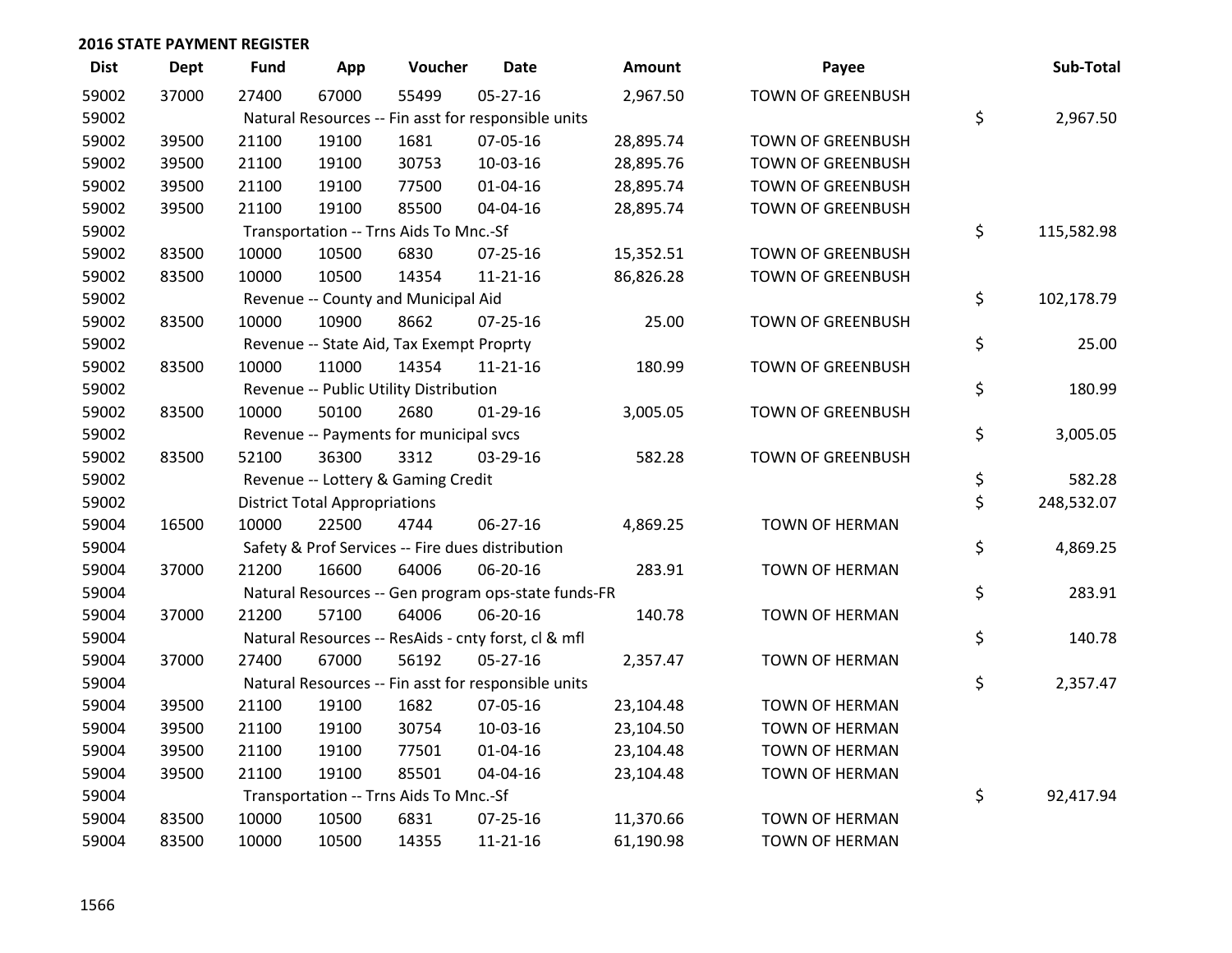| <b>Dist</b> | Dept  | Fund  | App                                  | Voucher                                          | Date                                                | <b>Amount</b> | Payee                 | Sub-Total        |
|-------------|-------|-------|--------------------------------------|--------------------------------------------------|-----------------------------------------------------|---------------|-----------------------|------------------|
| 59004       |       |       |                                      | Revenue -- County and Municipal Aid              |                                                     |               |                       | \$<br>72,561.64  |
| 59004       | 83500 | 10000 | 10900                                | 8663                                             | 07-25-16                                            | 381.00        | TOWN OF HERMAN        |                  |
| 59004       |       |       |                                      | Revenue -- State Aid, Tax Exempt Proprty         |                                                     |               |                       | \$<br>381.00     |
| 59004       | 83500 | 10000 | 11000                                | 14355                                            | 11-21-16                                            | 3,221.92      | <b>TOWN OF HERMAN</b> |                  |
| 59004       |       |       |                                      | Revenue -- Public Utility Distribution           |                                                     |               |                       | \$<br>3,221.92   |
| 59004       |       |       | <b>District Total Appropriations</b> |                                                  |                                                     |               |                       | \$<br>176,233.91 |
| 59006       | 16500 | 10000 | 22500                                | 4745                                             | 06-27-16                                            | 8,010.81      | TOWN OF HOLLAND       |                  |
| 59006       |       |       |                                      | Safety & Prof Services -- Fire dues distribution |                                                     |               |                       | \$<br>8,010.81   |
| 59006       | 37000 | 21200 | 16600                                | 64007                                            | 06-20-16                                            | 103.83        | TOWN OF HOLLAND       |                  |
| 59006       |       |       |                                      |                                                  | Natural Resources -- Gen program ops-state funds-FR |               |                       | \$<br>103.83     |
| 59006       | 37000 | 21200 | 57100                                | 64007                                            | 06-20-16                                            | 48.66         | TOWN OF HOLLAND       |                  |
| 59006       |       |       |                                      |                                                  | Natural Resources -- ResAids - cnty forst, cl & mfl |               |                       | \$<br>48.66      |
| 59006       | 37000 | 21200 | 57900                                | 45425                                            | $04 - 21 - 16$                                      | 28.12         | TOWN OF HOLLAND       |                  |
| 59006       |       |       |                                      |                                                  | Natural Resources -- Aids in lieu of taxes - sum s  |               |                       | \$<br>28.12      |
| 59006       | 37000 | 21200 | 58900                                | 102669                                           | 11-18-16                                            | 693.66        | TOWN OF HOLLAND       |                  |
| 59006       |       |       |                                      |                                                  | Natural Resources -- Resource aids - distribution o |               |                       | \$<br>693.66     |
| 59006       | 37000 | 27400 | 67000                                | 56189                                            | 05-27-16                                            | 2,165.15      | TOWN OF HOLLAND       |                  |
| 59006       |       |       |                                      |                                                  | Natural Resources -- Fin asst for responsible units |               |                       | \$<br>2,165.15   |
| 59006       | 39500 | 21100 | 19100                                | 1683                                             | 07-05-16                                            | 30,101.34     | TOWN OF HOLLAND       |                  |
| 59006       | 39500 | 21100 | 19100                                | 30755                                            | 10-03-16                                            | 30,101.34     | TOWN OF HOLLAND       |                  |
| 59006       | 39500 | 21100 | 19100                                | 77502                                            | $01 - 04 - 16$                                      | 30,101.34     | TOWN OF HOLLAND       |                  |
| 59006       | 39500 | 21100 | 19100                                | 85502                                            | 04-04-16                                            | 30,101.34     | TOWN OF HOLLAND       |                  |
| 59006       |       |       |                                      | Transportation -- Trns Aids To Mnc.-Sf           |                                                     |               |                       | \$<br>120,405.36 |
| 59006       | 83500 | 10000 | 10500                                | 6832                                             | 07-25-16                                            | 7,204.50      | TOWN OF HOLLAND       |                  |
| 59006       | 83500 | 10000 | 10500                                | 14356                                            | $11 - 21 - 16$                                      | 27,741.77     | TOWN OF HOLLAND       |                  |
| 59006       |       |       |                                      | Revenue -- County and Municipal Aid              |                                                     |               |                       | \$<br>34,946.27  |
| 59006       | 83500 | 10000 | 10900                                | 8664                                             | 07-25-16                                            | 166.00        | TOWN OF HOLLAND       |                  |
| 59006       |       |       |                                      | Revenue -- State Aid, Tax Exempt Proprty         |                                                     |               |                       | \$<br>166.00     |
| 59006       | 83500 | 10000 | 11000                                | 14356                                            | $11 - 21 - 16$                                      | 11,323.19     | TOWN OF HOLLAND       |                  |
| 59006       |       |       |                                      | Revenue -- Public Utility Distribution           |                                                     |               |                       | \$<br>11,323.19  |
| 59006       |       |       | <b>District Total Appropriations</b> |                                                  |                                                     |               |                       | \$<br>177,891.05 |
| 59008       | 16500 | 10000 | 22500                                | 4746                                             | 06-27-16                                            | 9,246.66      | <b>TOWN OF LIMA</b>   |                  |
| 59008       |       |       |                                      |                                                  | Safety & Prof Services -- Fire dues distribution    |               |                       | \$<br>9,246.66   |
| 59008       | 37000 | 21200 | 16600                                | 64008                                            | 06-20-16                                            | 95.40         | <b>TOWN OF LIMA</b>   |                  |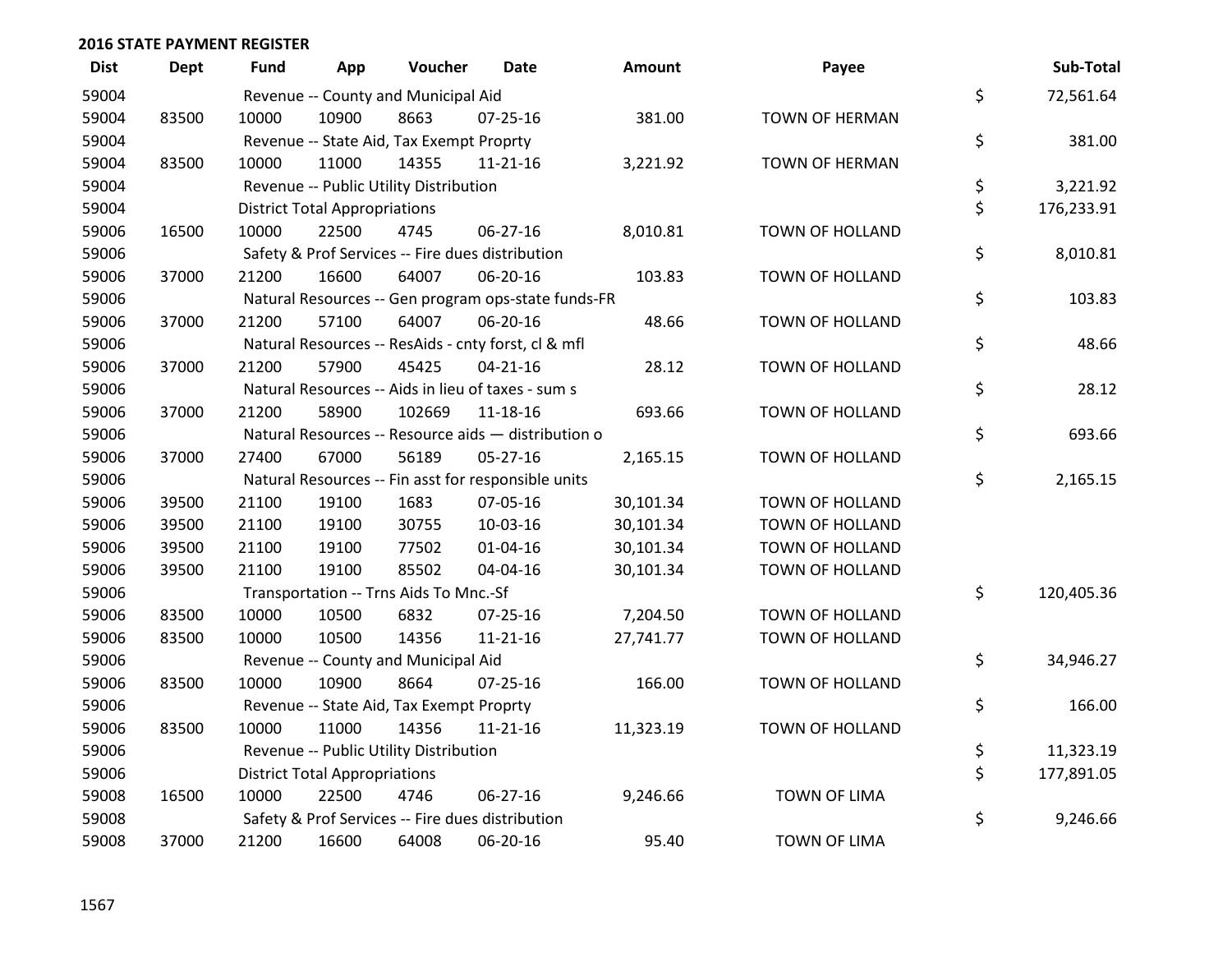| <b>Dist</b> | <b>Dept</b> | Fund  | App                                  | Voucher                                          | Date                                                | Amount    | Payee               | Sub-Total        |
|-------------|-------------|-------|--------------------------------------|--------------------------------------------------|-----------------------------------------------------|-----------|---------------------|------------------|
| 59008       |             |       |                                      |                                                  | Natural Resources -- Gen program ops-state funds-FR |           |                     | \$<br>95.40      |
| 59008       | 37000       | 21200 | 57100                                | 64008                                            | 06-20-16                                            | 42.86     | <b>TOWN OF LIMA</b> |                  |
| 59008       |             |       |                                      |                                                  | Natural Resources -- ResAids - cnty forst, cl & mfl |           |                     | \$<br>42.86      |
| 59008       | 37000       | 27400 | 67000                                | 55568                                            | $05-27-16$                                          | 4,024.53  | <b>TOWN OF LIMA</b> |                  |
| 59008       |             |       |                                      |                                                  | Natural Resources -- Fin asst for responsible units |           |                     | \$<br>4,024.53   |
| 59008       | 39500       | 21100 | 19100                                | 1684                                             | 07-05-16                                            | 19,608.81 | <b>TOWN OF LIMA</b> |                  |
| 59008       | 39500       | 21100 | 19100                                | 30756                                            | 10-03-16                                            | 19,608.81 | <b>TOWN OF LIMA</b> |                  |
| 59008       | 39500       | 21100 | 19100                                | 77503                                            | 01-04-16                                            | 19,608.81 | <b>TOWN OF LIMA</b> |                  |
| 59008       | 39500       | 21100 | 19100                                | 85503                                            | 04-04-16                                            | 19,608.81 | <b>TOWN OF LIMA</b> |                  |
| 59008       |             |       |                                      | Transportation -- Trns Aids To Mnc.-Sf           |                                                     |           |                     | \$<br>78,435.24  |
| 59008       | 83500       | 10000 | 10500                                | 6833                                             | 07-25-16                                            | 8,029.01  | <b>TOWN OF LIMA</b> |                  |
| 59008       | 83500       | 10000 | 10500                                | 14357                                            | $11 - 21 - 16$                                      | 42,559.77 | <b>TOWN OF LIMA</b> |                  |
| 59008       |             |       |                                      | Revenue -- County and Municipal Aid              |                                                     |           |                     | \$<br>50,588.78  |
| 59008       | 83500       | 10000 | 10900                                | 8665                                             | 07-25-16                                            | 60.00     | <b>TOWN OF LIMA</b> |                  |
| 59008       |             |       |                                      | Revenue -- State Aid, Tax Exempt Proprty         |                                                     |           |                     | \$<br>60.00      |
| 59008       | 83500       | 10000 | 11000                                | 14357                                            | 11-21-16                                            | 8,292.47  | <b>TOWN OF LIMA</b> |                  |
| 59008       |             |       |                                      | Revenue -- Public Utility Distribution           |                                                     |           |                     | \$<br>8,292.47   |
| 59008       |             |       | <b>District Total Appropriations</b> |                                                  |                                                     |           |                     | \$<br>150,785.94 |
| 59010       | 16500       | 10000 | 22500                                | 4747                                             | 06-27-16                                            | 5,916.62  | LYNDON, TOWN OF     |                  |
| 59010       |             |       |                                      | Safety & Prof Services -- Fire dues distribution |                                                     |           |                     | \$<br>5,916.62   |
| 59010       | 37000       | 10000 | 50300                                | 29034                                            | $02 - 12 - 16$                                      | 38,103.14 | LYNDON, TOWN OF     |                  |
| 59010       | 37000       | 10000 | 50300                                | 29035                                            | $02 - 12 - 16$                                      | 3,895.13  | LYNDON, TOWN OF     |                  |
| 59010       | 37000       | 10000 | 50300                                | 46041                                            | $04 - 21 - 16$                                      | 228.66    | LYNDON, TOWN OF     |                  |
| 59010       | 37000       | 10000 | 50300                                | 46043                                            | $04 - 21 - 16$                                      | 137.81    | LYNDON, TOWN OF     |                  |
| 59010       |             |       |                                      |                                                  | Natural Resources -- Aids in lieu of taxes - gener  |           |                     | \$<br>42,364.74  |
| 59010       | 37000       | 21200 | 16600                                | 64009                                            | 06-20-16                                            | 342.19    | LYNDON, TOWN OF     |                  |
| 59010       |             |       |                                      |                                                  | Natural Resources -- Gen program ops-state funds-FR |           |                     | \$<br>342.19     |
| 59010       | 37000       | 21200 | 57100                                | 64009                                            | 06-20-16                                            | 164.16    | LYNDON, TOWN OF     |                  |
| 59010       |             |       |                                      |                                                  | Natural Resources -- ResAids - cnty forst, cl & mfl |           |                     | \$<br>164.16     |
| 59010       | 37000       | 21200 | 57900                                | 46042                                            | $04 - 21 - 16$                                      | 303.86    | LYNDON, TOWN OF     |                  |
| 59010       | 37000       | 21200 | 57900                                | 46044                                            | $04 - 21 - 16$                                      | 35.20     | LYNDON, TOWN OF     |                  |
| 59010       |             |       |                                      |                                                  | Natural Resources -- Aids in lieu of taxes - sum s  |           |                     | \$<br>339.06     |
| 59010       | 39500       | 21100 | 19100                                | 1685                                             | 07-05-16                                            | 16,850.80 | LYNDON, TOWN OF     |                  |
| 59010       | 39500       | 21100 | 19100                                | 30757                                            | 10-03-16                                            | 16,850.82 | LYNDON, TOWN OF     |                  |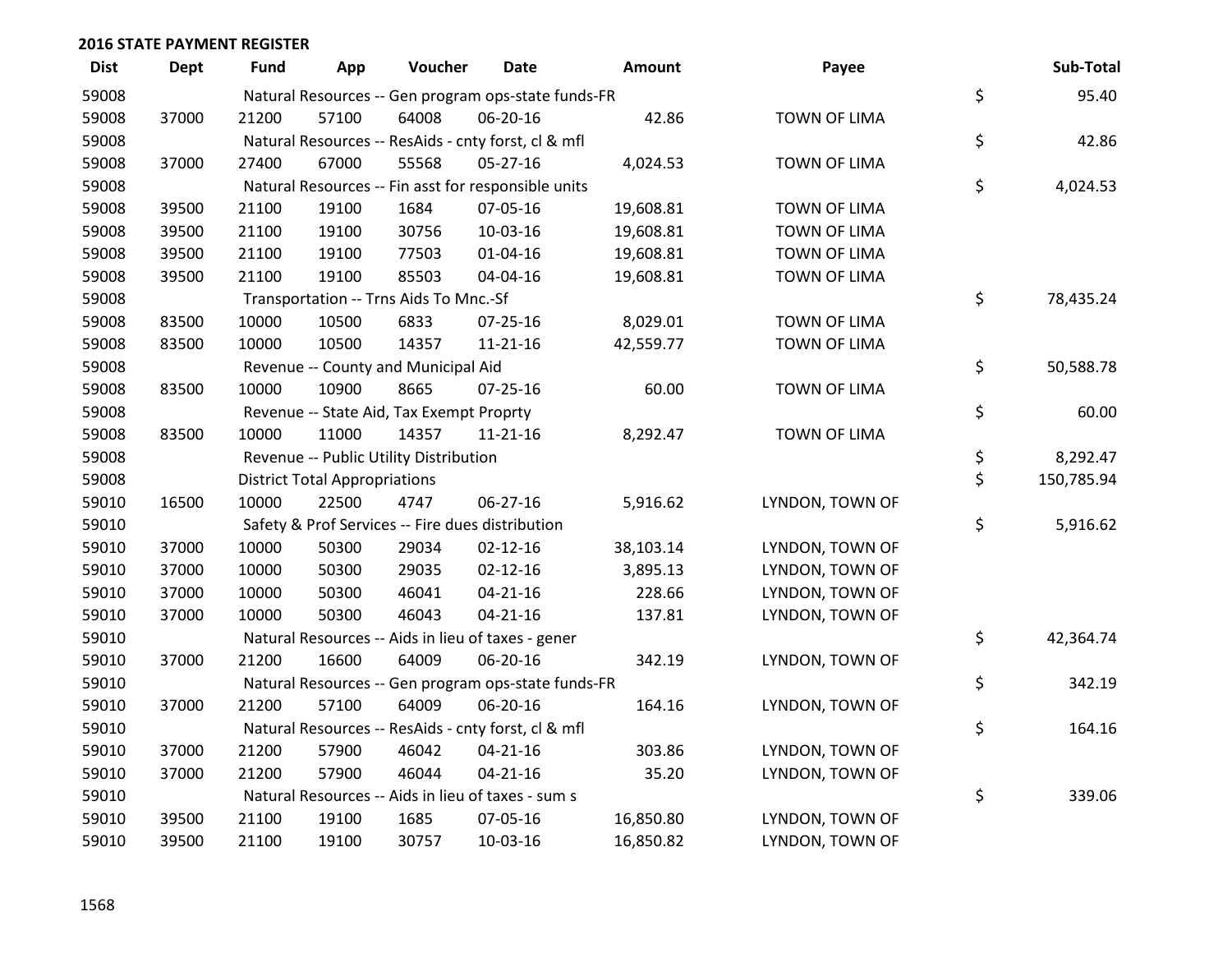| <b>Dist</b> | <b>Dept</b> | <b>Fund</b> | App                                  | Voucher                                  | <b>Date</b>                                         | Amount    | Payee                   | Sub-Total        |
|-------------|-------------|-------------|--------------------------------------|------------------------------------------|-----------------------------------------------------|-----------|-------------------------|------------------|
| 59010       | 39500       | 21100       | 19100                                | 77504                                    | $01 - 04 - 16$                                      | 16,850.80 | TOWN OF LYNDON          |                  |
| 59010       | 39500       | 21100       | 19100                                | 85504                                    | 04-04-16                                            | 16,850.80 | <b>TOWN OF LYNDON</b>   |                  |
| 59010       |             |             |                                      | Transportation -- Trns Aids To Mnc.-Sf   |                                                     |           |                         | \$<br>67,403.22  |
| 59010       | 83500       | 10000       | 10500                                | 6834                                     | 07-25-16                                            | 3,566.87  | LYNDON, TOWN OF         |                  |
| 59010       | 83500       | 10000       | 10500                                | 14358                                    | $11 - 21 - 16$                                      | 19,748.65 | LYNDON, TOWN OF         |                  |
| 59010       |             |             |                                      | Revenue -- County and Municipal Aid      |                                                     |           |                         | \$<br>23,315.52  |
| 59010       | 83500       | 10000       | 10900                                | 8666                                     | $07 - 25 - 16$                                      | 108.00    | LYNDON, TOWN OF         |                  |
| 59010       |             |             |                                      | Revenue -- State Aid, Tax Exempt Proprty |                                                     |           |                         | \$<br>108.00     |
| 59010       | 83500       | 10000       | 11000                                | 14358                                    | $11 - 21 - 16$                                      | 1,388.18  | LYNDON, TOWN OF         |                  |
| 59010       |             |             |                                      | Revenue -- Public Utility Distribution   |                                                     |           |                         | \$<br>1,388.18   |
| 59010       | 83500       | 52100       | 36300                                | 3611                                     | 03-31-16                                            | 1,163.72  | LYNDON, TOWN OF         |                  |
| 59010       |             |             |                                      | Revenue -- Lottery & Gaming Credit       |                                                     |           |                         | \$<br>1,163.72   |
| 59010       |             |             | <b>District Total Appropriations</b> |                                          |                                                     |           |                         | \$<br>142,505.41 |
| 59012       | 16500       | 10000       | 22500                                | 4748                                     | 06-27-16                                            | 4,542.47  | <b>TOWN OF MITCHELL</b> |                  |
| 59012       |             |             |                                      |                                          | Safety & Prof Services -- Fire dues distribution    |           |                         | \$<br>4,542.47   |
| 59012       | 37000       | 10000       | 50300                                | 30678                                    | $02 - 17 - 16$                                      | 15,948.37 | <b>TOWN OF MITCHELL</b> |                  |
| 59012       | 37000       | 10000       | 50300                                | 30679                                    | $02 - 17 - 16$                                      | 74,137.05 | <b>TOWN OF MITCHELL</b> |                  |
| 59012       |             |             |                                      |                                          | Natural Resources -- Aids in lieu of taxes - gener  |           |                         | \$<br>90,085.42  |
| 59012       | 37000       | 21200       | 16600                                | 64010                                    | 06-20-16                                            | 121.95    | <b>TOWN OF MITCHELL</b> |                  |
| 59012       |             |             |                                      |                                          | Natural Resources -- Gen program ops-state funds-FR |           |                         | \$<br>121.95     |
| 59012       | 37000       | 21200       | 57100                                | 64010                                    | 06-20-16                                            | 54.80     | TOWN OF MITCHELL        |                  |
| 59012       |             |             |                                      |                                          | Natural Resources -- ResAids - cnty forst, cl & mfl |           |                         | \$<br>54.80      |
| 59012       | 37000       | 21200       | 57900                                | 46129                                    | $04 - 21 - 16$                                      | 6,771.78  | <b>TOWN OF MITCHELL</b> |                  |
| 59012       | 37000       | 21200       | 57900                                | 46130                                    | $04 - 21 - 16$                                      | 73.34     | <b>TOWN OF MITCHELL</b> |                  |
| 59012       |             |             |                                      |                                          | Natural Resources -- Aids in lieu of taxes - sum s  |           |                         | \$<br>6,845.12   |
| 59012       | 37000       | 27400       | 67000                                | 55922                                    | 05-27-16                                            | 199.09    | <b>TOWN OF MITCHELL</b> |                  |
| 59012       |             |             |                                      |                                          | Natural Resources -- Fin asst for responsible units |           |                         | \$<br>199.09     |
| 59012       | 39500       | 21100       | 19100                                | 1686                                     | 07-05-16                                            | 17,951.80 | <b>TOWN OF MITCHELL</b> |                  |
| 59012       | 39500       | 21100       | 19100                                | 30758                                    | 10-03-16                                            | 17,951.82 | <b>TOWN OF MITCHELL</b> |                  |
| 59012       | 39500       | 21100       | 19100                                | 77505                                    | $01 - 04 - 16$                                      | 17,951.80 | <b>TOWN OF MITCHELL</b> |                  |
| 59012       | 39500       | 21100       | 19100                                | 85505                                    | 04-04-16                                            | 17,951.80 | <b>TOWN OF MITCHELL</b> |                  |
| 59012       |             |             |                                      | Transportation -- Trns Aids To Mnc.-Sf   |                                                     |           |                         | \$<br>71,807.22  |
| 59012       | 83500       | 10000       | 10500                                | 6835                                     | 07-25-16                                            | 3,020.37  | <b>TOWN OF MITCHELL</b> |                  |
| 59012       | 83500       | 10000       | 10500                                | 14359                                    | 11-21-16                                            | 17,115.41 | <b>TOWN OF MITCHELL</b> |                  |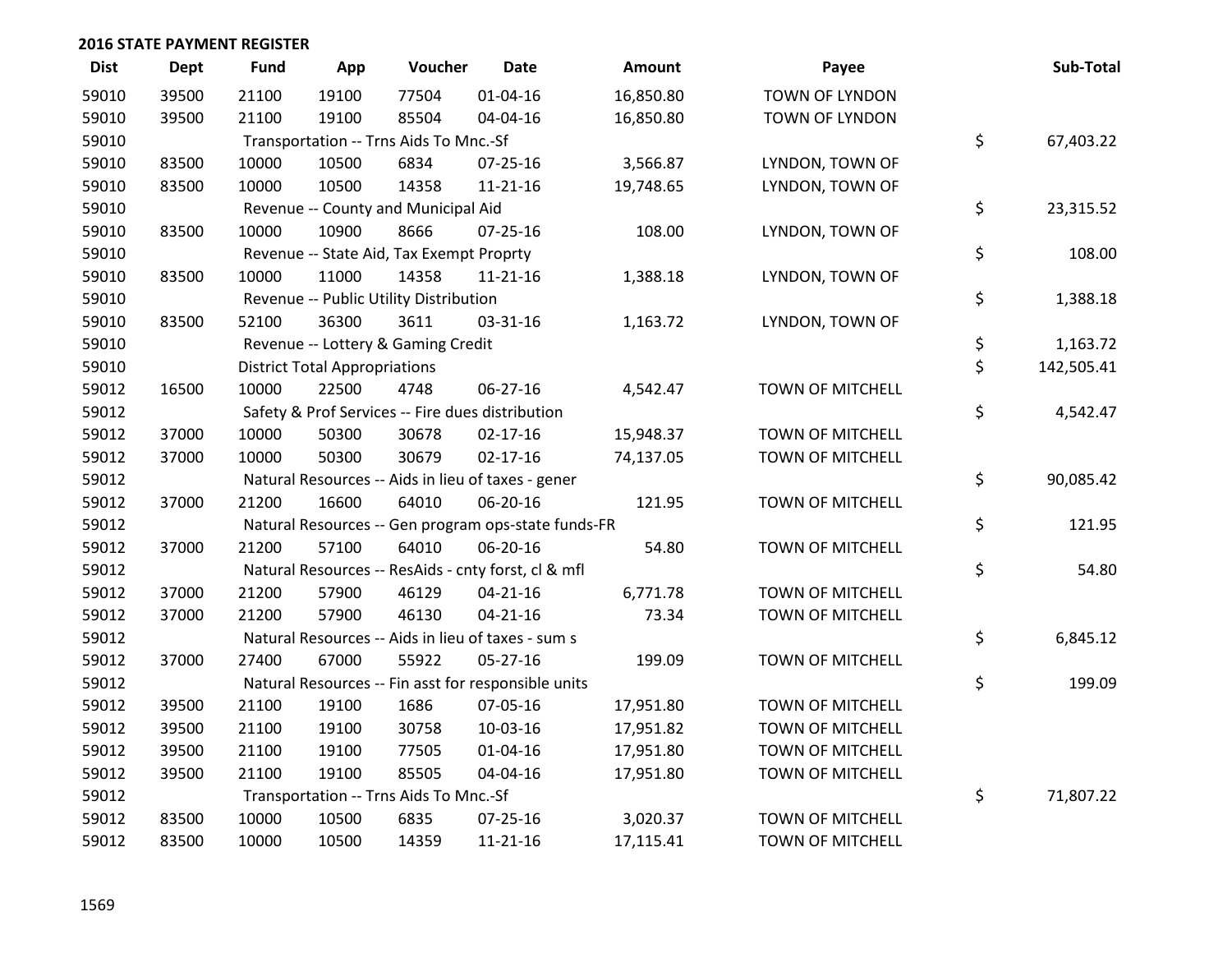| <b>Dist</b> | <b>Dept</b> | <b>Fund</b> | App                                  | Voucher                                  | Date                                                | <b>Amount</b> | Payee            | Sub-Total        |
|-------------|-------------|-------------|--------------------------------------|------------------------------------------|-----------------------------------------------------|---------------|------------------|------------------|
| 59012       |             |             |                                      | Revenue -- County and Municipal Aid      |                                                     |               |                  | \$<br>20,135.78  |
| 59012       | 83500       | 10000       | 10900                                | 8667                                     | $07 - 25 - 16$                                      | 18.00         | TOWN OF MITCHELL |                  |
| 59012       |             |             |                                      | Revenue -- State Aid, Tax Exempt Proprty |                                                     |               |                  | \$<br>18.00      |
| 59012       | 83500       | 10000       | 50100                                | 2681                                     | 01-29-16                                            | 1,885.47      | TOWN OF MITCHELL |                  |
| 59012       |             |             |                                      | Revenue -- Payments for municipal svcs   |                                                     |               |                  | \$<br>1,885.47   |
| 59012       |             |             | <b>District Total Appropriations</b> |                                          |                                                     |               |                  | \$<br>195,695.32 |
| 59014       | 16500       | 10000       | 22500                                | 4749                                     | 06-27-16                                            | 4,757.02      | TOWN OF MOSEL    |                  |
| 59014       |             |             |                                      |                                          | Safety & Prof Services -- Fire dues distribution    |               |                  | \$<br>4,757.02   |
| 59014       | 37000       | 21200       | 16600                                | 64011                                    | 06-20-16                                            | 56.97         | TOWN OF MOSEL    |                  |
| 59014       |             |             |                                      |                                          | Natural Resources -- Gen program ops-state funds-FR |               |                  | \$<br>56.97      |
| 59014       | 37000       | 21200       | 57100                                | 64011                                    | 06-20-16                                            | 54.49         | TOWN OF MOSEL    |                  |
| 59014       |             |             |                                      |                                          | Natural Resources -- ResAids - cnty forst, cl & mfl |               |                  | \$<br>54.49      |
| 59014       | 37000       | 27400       | 67000                                | 56295                                    | $05 - 27 - 16$                                      | 1,012.70      | TOWN OF MOSEL    |                  |
| 59014       |             |             |                                      |                                          | Natural Resources -- Fin asst for responsible units |               |                  | \$<br>1,012.70   |
| 59014       | 39500       | 21100       | 19100                                | 1687                                     | 07-05-16                                            | 15,469.05     | TOWN OF MOSEL    |                  |
| 59014       | 39500       | 21100       | 19100                                | 30759                                    | 10-03-16                                            | 15,469.05     | TOWN OF MOSEL    |                  |
| 59014       | 39500       | 21100       | 19100                                | 77506                                    | $01 - 04 - 16$                                      | 15,469.05     | TOWN OF MOSEL    |                  |
| 59014       | 39500       | 21100       | 19100                                | 85506                                    | 04-04-16                                            | 15,469.05     | TOWN OF MOSEL    |                  |
| 59014       |             |             |                                      | Transportation -- Trns Aids To Mnc.-Sf   |                                                     |               |                  | \$<br>61,876.20  |
| 59014       | 83500       | 10000       | 10500                                | 6836                                     | $07 - 25 - 16$                                      | 1,955.94      | TOWN OF MOSEL    |                  |
| 59014       | 83500       | 10000       | 10500                                | 14360                                    | $11 - 21 - 16$                                      | 11,083.66     | TOWN OF MOSEL    |                  |
| 59014       |             |             |                                      | Revenue -- County and Municipal Aid      |                                                     |               |                  | \$<br>13,039.60  |
| 59014       | 83500       | 10000       | 10900                                | 8668                                     | $07 - 25 - 16$                                      | 3,090.00      | TOWN OF MOSEL    |                  |
| 59014       |             |             |                                      | Revenue -- State Aid, Tax Exempt Proprty |                                                     |               |                  | \$<br>3,090.00   |
| 59014       |             |             | <b>District Total Appropriations</b> |                                          |                                                     |               |                  | \$<br>83,886.98  |
| 59016       | 16500       | 10000       | 22500                                | 4750                                     | 06-27-16                                            | 13,004.04     | TOWN OF PLYMOUTH |                  |
| 59016       |             |             |                                      |                                          | Safety & Prof Services -- Fire dues distribution    |               |                  | \$<br>13,004.04  |
| 59016       | 37000       | 10000       | 50300                                | 30594                                    | $02 - 17 - 16$                                      | 27,092.81     | TOWN OF PLYMOUTH |                  |
| 59016       | 37000       | 10000       | 50300                                | 45762                                    | $04 - 21 - 16$                                      | 197.55        | TOWN OF PLYMOUTH |                  |
| 59016       |             |             |                                      |                                          | Natural Resources -- Aids in lieu of taxes - gener  |               |                  | \$<br>27,290.36  |
| 59016       | 37000       | 21200       | 16600                                | 64012                                    | 06-20-16                                            | 77.43         | TOWN OF PLYMOUTH |                  |
| 59016       |             |             |                                      |                                          | Natural Resources -- Gen program ops-state funds-FR |               |                  | \$<br>77.43      |
| 59016       | 37000       | 21200       | 57100                                | 64012                                    | 06-20-16                                            | 36.80         | TOWN OF PLYMOUTH |                  |
| 59016       |             |             |                                      |                                          | Natural Resources -- ResAids - cnty forst, cl & mfl |               |                  | \$<br>36.80      |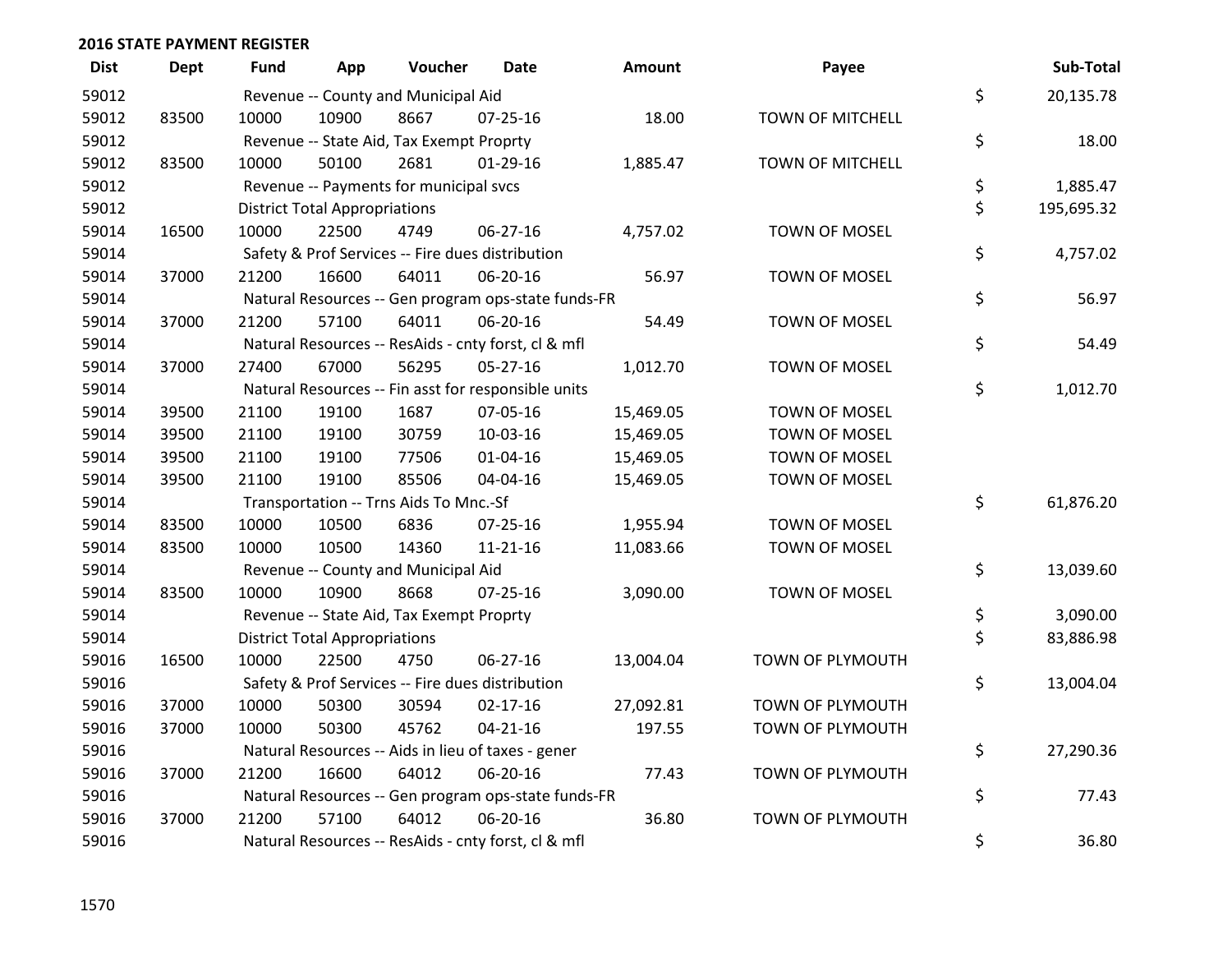| <b>Dist</b> | Dept  | <b>Fund</b> | App                                  | Voucher                                  | <b>Date</b>                                         | <b>Amount</b> | Payee                | Sub-Total        |
|-------------|-------|-------------|--------------------------------------|------------------------------------------|-----------------------------------------------------|---------------|----------------------|------------------|
| 59016       | 37000 | 21200       | 57900                                | 45760                                    | $04 - 21 - 16$                                      | 320.63        | TOWN OF PLYMOUTH     |                  |
| 59016       | 37000 | 21200       | 57900                                | 45761                                    | $04 - 21 - 16$                                      | 25.68         | TOWN OF PLYMOUTH     |                  |
| 59016       |       |             |                                      |                                          | Natural Resources -- Aids in lieu of taxes - sum s  |               |                      | \$<br>346.31     |
| 59016       | 39500 | 21100       | 19100                                | 1688                                     | 07-05-16                                            | 22,768.68     | TOWN OF PLYMOUTH     |                  |
| 59016       | 39500 | 21100       | 19100                                | 30760                                    | 10-03-16                                            | 22,768.68     | TOWN OF PLYMOUTH     |                  |
| 59016       | 39500 | 21100       | 19100                                | 77507                                    | $01 - 04 - 16$                                      | 22,768.68     | TOWN OF PLYMOUTH     |                  |
| 59016       | 39500 | 21100       | 19100                                | 85507                                    | 04-04-16                                            | 22,768.68     | TOWN OF PLYMOUTH     |                  |
| 59016       |       |             |                                      | Transportation -- Trns Aids To Mnc.-Sf   |                                                     |               |                      | \$<br>91,074.72  |
| 59016       | 83500 | 10000       | 10500                                | 6837                                     | 07-25-16                                            | 8,370.31      | TOWN OF PLYMOUTH     |                  |
| 59016       | 83500 | 10000       | 10500                                | 14361                                    | $11 - 21 - 16$                                      | 32,703.50     | TOWN OF PLYMOUTH     |                  |
| 59016       |       |             |                                      | Revenue -- County and Municipal Aid      |                                                     |               |                      | \$<br>41,073.81  |
| 59016       | 83500 | 10000       | 10900                                | 8669                                     | $07 - 25 - 16$                                      | 451.00        | TOWN OF PLYMOUTH     |                  |
| 59016       |       |             |                                      | Revenue -- State Aid, Tax Exempt Proprty |                                                     |               |                      | \$<br>451.00     |
| 59016       | 83500 | 10000       | 11000                                | 14361                                    | $11 - 21 - 16$                                      | 15,491.20     | TOWN OF PLYMOUTH     |                  |
| 59016       |       |             |                                      | Revenue -- Public Utility Distribution   |                                                     |               |                      | \$<br>15,491.20  |
| 59016       |       |             | <b>District Total Appropriations</b> |                                          |                                                     |               |                      | \$<br>188,845.67 |
| 59018       | 16500 | 10000       | 22500                                | 4751                                     | 06-27-16                                            | 10,287.43     | <b>TOWN OF RHINE</b> |                  |
| 59018       |       |             |                                      |                                          | Safety & Prof Services -- Fire dues distribution    |               |                      | \$<br>10,287.43  |
| 59018       | 37000 | 10000       | 50300                                | 33784                                    | 03-01-16                                            | 5,890.83      | <b>TOWN OF RHINE</b> |                  |
| 59018       | 37000 | 10000       | 50300                                | 33785                                    | 03-01-16                                            | 2,726.24      | <b>TOWN OF RHINE</b> |                  |
| 59018       | 37000 | 10000       | 50300                                | 33786                                    | 03-01-16                                            | 1,028.71      | <b>TOWN OF RHINE</b> |                  |
| 59018       | 37000 | 10000       | 50300                                | 46120                                    | $04 - 21 - 16$                                      | 157.31        | <b>TOWN OF RHINE</b> |                  |
| 59018       | 37000 | 10000       | 50300                                | 46121                                    | $04 - 21 - 16$                                      | 163.95        | <b>TOWN OF RHINE</b> |                  |
| 59018       |       |             |                                      |                                          | Natural Resources -- Aids in lieu of taxes - gener  |               |                      | \$<br>9,967.04   |
| 59018       | 37000 | 21200       | 16600                                | 64013                                    | 06-20-16                                            | 442.76        | <b>TOWN OF RHINE</b> |                  |
| 59018       |       |             |                                      |                                          | Natural Resources -- Gen program ops-state funds-FR |               |                      | \$<br>442.76     |
| 59018       | 37000 | 21200       | 57100                                | 64013                                    | 06-20-16                                            | 226.92        | <b>TOWN OF RHINE</b> |                  |
| 59018       |       |             |                                      |                                          | Natural Resources -- ResAids - cnty forst, cl & mfl |               |                      | \$<br>226.92     |
| 59018       | 37000 | 21200       | 57900                                | 46118                                    | $04 - 21 - 16$                                      | 157.22        | <b>TOWN OF RHINE</b> |                  |
| 59018       | 37000 | 21200       | 57900                                | 46119                                    | $04 - 21 - 16$                                      | 16.40         | <b>TOWN OF RHINE</b> |                  |
| 59018       |       |             |                                      |                                          | Natural Resources -- Aids in lieu of taxes - sum s  |               |                      | \$<br>173.62     |
| 59018       | 37000 | 27400       | 67000                                | 55453                                    | $05 - 27 - 16$                                      | 1,289.17      | <b>TOWN OF RHINE</b> |                  |
| 59018       |       |             |                                      |                                          | Natural Resources -- Fin asst for responsible units |               |                      | \$<br>1,289.17   |
| 59018       | 39500 | 21100       | 19100                                | 1689                                     | 07-05-16                                            | 24,524.77     | <b>TOWN OF RHINE</b> |                  |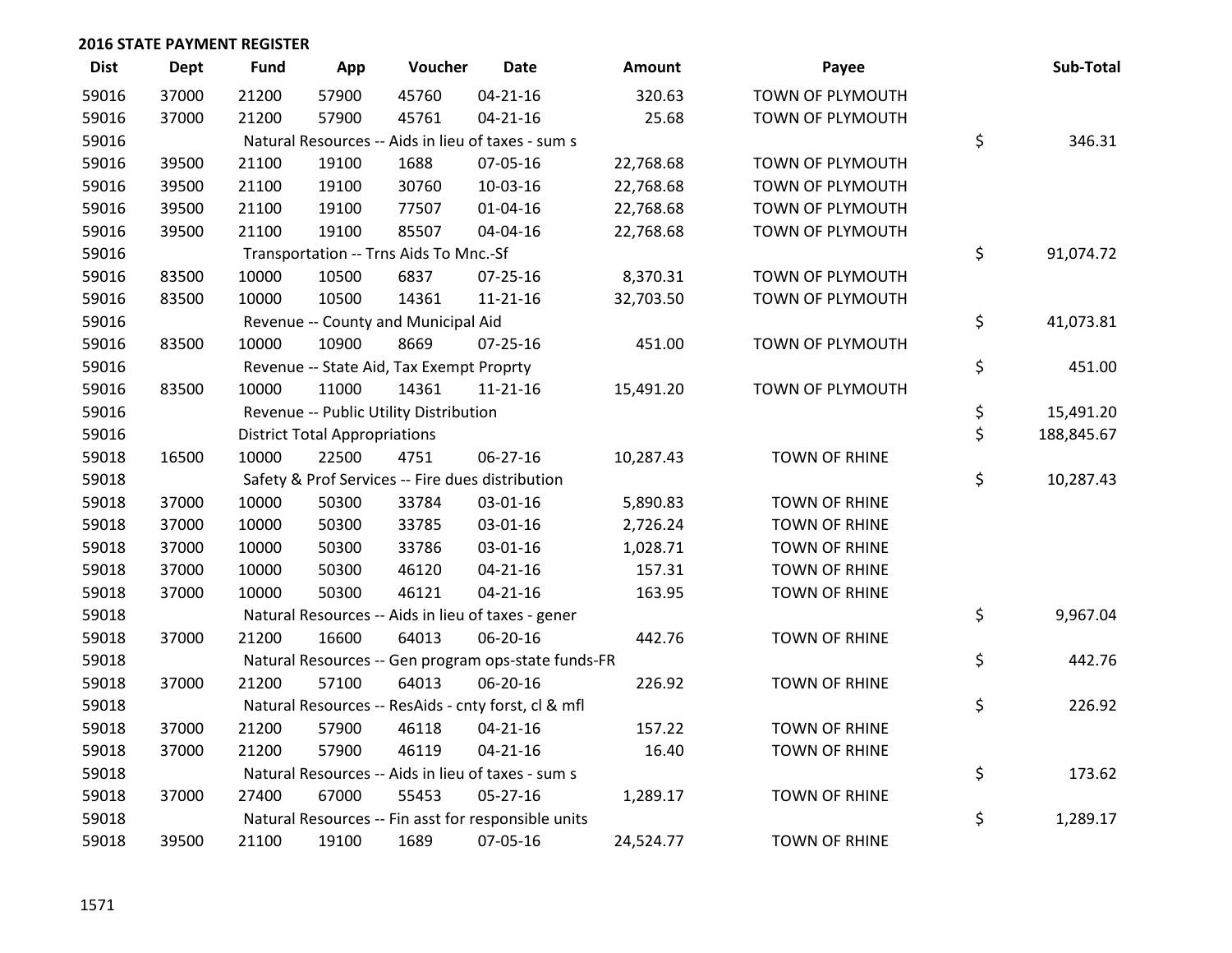| <b>Dist</b> | <b>Dept</b> | <b>Fund</b> | App                                  | Voucher                                  | <b>Date</b>                                         | <b>Amount</b> | Payee                  | Sub-Total        |
|-------------|-------------|-------------|--------------------------------------|------------------------------------------|-----------------------------------------------------|---------------|------------------------|------------------|
| 59018       | 39500       | 21100       | 19100                                | 30761                                    | 10-03-16                                            | 24,524.79     | <b>TOWN OF RHINE</b>   |                  |
| 59018       | 39500       | 21100       | 19100                                | 77508                                    | $01 - 04 - 16$                                      | 24,524.77     | <b>TOWN OF RHINE</b>   |                  |
| 59018       | 39500       | 21100       | 19100                                | 85508                                    | 04-04-16                                            | 24,524.77     | <b>TOWN OF RHINE</b>   |                  |
| 59018       |             |             |                                      | Transportation -- Trns Aids To Mnc.-Sf   |                                                     |               |                        | \$<br>98,099.10  |
| 59018       | 83500       | 10000       | 10500                                | 6838                                     | $07 - 25 - 16$                                      | 6,531.26      | <b>TOWN OF RHINE</b>   |                  |
| 59018       | 83500       | 10000       | 10500                                | 14362                                    | 11-21-16                                            | 26,850.12     | <b>TOWN OF RHINE</b>   |                  |
| 59018       |             |             |                                      | Revenue -- County and Municipal Aid      |                                                     |               |                        | \$<br>33,381.38  |
| 59018       | 83500       | 10000       | 10900                                | 8670                                     | $07 - 25 - 16$                                      | 106.00        | <b>TOWN OF RHINE</b>   |                  |
| 59018       |             |             |                                      | Revenue -- State Aid, Tax Exempt Proprty |                                                     |               |                        | \$<br>106.00     |
| 59018       | 83500       | 10000       | 11000                                | 14362                                    | $11 - 21 - 16$                                      | 10,133.57     | <b>TOWN OF RHINE</b>   |                  |
| 59018       |             |             |                                      | Revenue -- Public Utility Distribution   |                                                     |               |                        | \$<br>10,133.57  |
| 59018       |             |             | <b>District Total Appropriations</b> |                                          |                                                     |               |                        | \$<br>164,106.99 |
| 59020       | 16500       | 10000       | 22500                                | 4752                                     | 06-27-16                                            | 1,439.44      | TOWN OF RUSSELL        |                  |
| 59020       |             |             |                                      |                                          | Safety & Prof Services -- Fire dues distribution    |               |                        | \$<br>1,439.44   |
| 59020       | 37000       | 10000       | 50300                                | 30601                                    | $02 - 17 - 16$                                      | 452.72        | <b>TOWN OF RUSSELL</b> |                  |
| 59020       | 37000       | 10000       | 50300                                | 45784                                    | $04 - 21 - 16$                                      | 64.06         | TOWN OF RUSSELL        |                  |
| 59020       |             |             |                                      |                                          | Natural Resources -- Aids in lieu of taxes - gener  |               |                        | \$<br>516.78     |
| 59020       | 37000       | 21200       | 16600                                | 64014                                    | 06-20-16                                            | 627.18        | TOWN OF RUSSELL        |                  |
| 59020       |             |             |                                      |                                          | Natural Resources -- Gen program ops-state funds-FR |               |                        | \$<br>627.18     |
| 59020       | 37000       | 21200       | 57100                                | 64014                                    | 06-20-16                                            | 299.23        | TOWN OF RUSSELL        |                  |
| 59020       |             |             |                                      |                                          | Natural Resources -- ResAids - cnty forst, cl & mfl |               |                        | \$<br>299.23     |
| 59020       | 37000       | 21200       | 57900                                | 45783                                    | $04 - 21 - 16$                                      | 6.41          | TOWN OF RUSSELL        |                  |
| 59020       |             |             |                                      |                                          | Natural Resources -- Aids in lieu of taxes - sum s  |               |                        | \$<br>6.41       |
| 59020       | 37000       | 27400       | 67000                                | 55555                                    | 05-27-16                                            | 789.58        | TOWN OF RUSSELL        |                  |
| 59020       |             |             |                                      |                                          | Natural Resources -- Fin asst for responsible units |               |                        | \$<br>789.58     |
| 59020       | 39500       | 21100       | 19100                                | 1690                                     | 07-05-16                                            | 11,048.53     | TOWN OF RUSSELL        |                  |
| 59020       | 39500       | 21100       | 19100                                | 30762                                    | 10-03-16                                            | 11,048.55     | TOWN OF RUSSELL        |                  |
| 59020       | 39500       | 21100       | 19100                                | 77509                                    | $01 - 04 - 16$                                      | 11,048.53     | <b>TOWN OF RUSSELL</b> |                  |
| 59020       | 39500       | 21100       | 19100                                | 85509                                    | 04-04-16                                            | 11,048.53     | TOWN OF RUSSELL        |                  |
| 59020       |             |             |                                      | Transportation -- Trns Aids To Mnc.-Sf   |                                                     |               |                        | \$<br>44,194.14  |
| 59020       | 83500       | 10000       | 10500                                | 6839                                     | $07 - 25 - 16$                                      | 3,354.74      | <b>TOWN OF RUSSELL</b> |                  |
| 59020       | 83500       | 10000       | 10500                                | 14363                                    | $11 - 21 - 16$                                      | 19,010.22     | TOWN OF RUSSELL        |                  |
| 59020       |             |             |                                      | Revenue -- County and Municipal Aid      |                                                     |               |                        | \$<br>22,364.96  |
| 59020       |             |             | <b>District Total Appropriations</b> |                                          |                                                     |               |                        | \$<br>70,237.72  |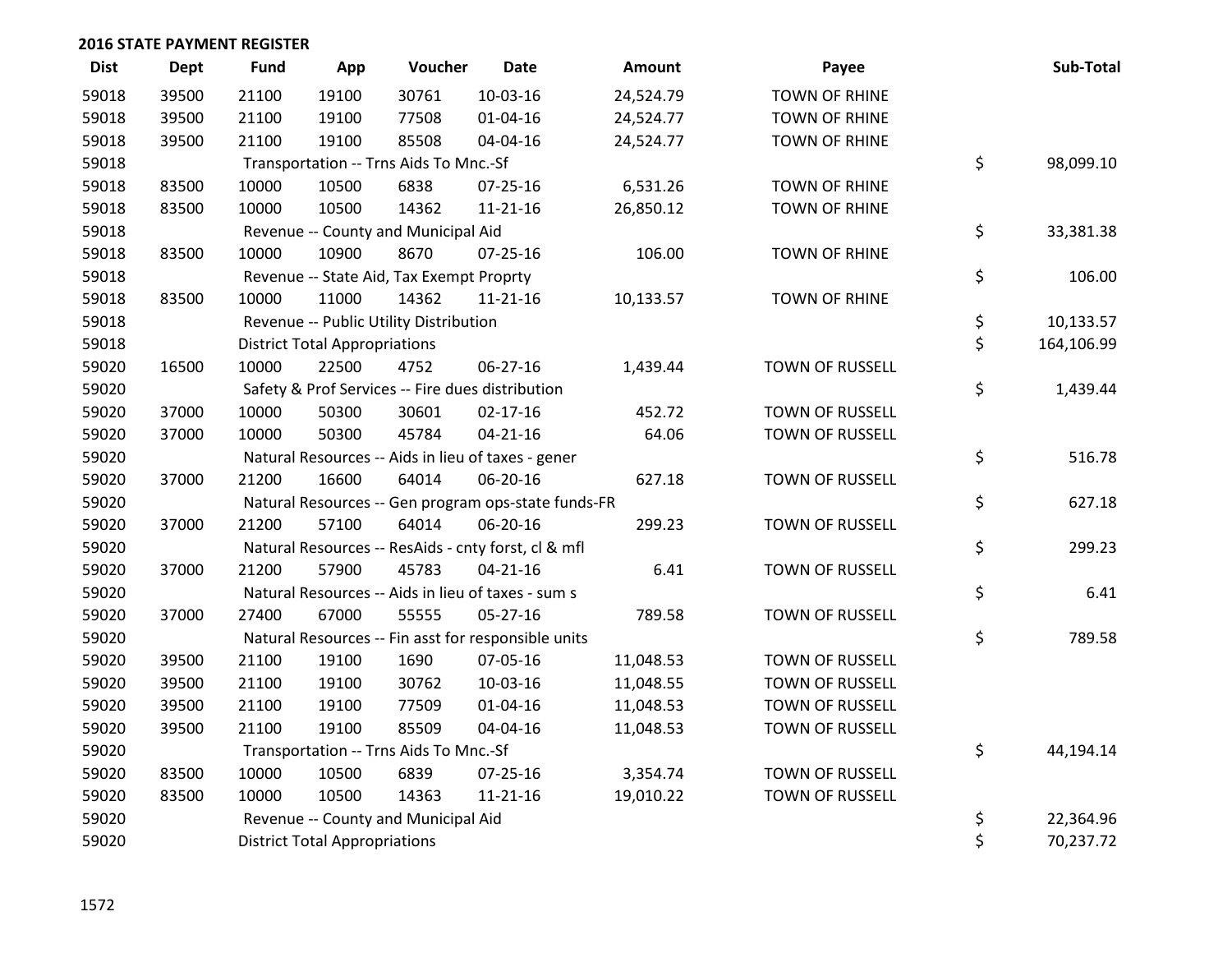| <b>Dist</b> | <b>Dept</b> | <b>Fund</b> | App                                  | Voucher                                  | <b>Date</b>                                         | <b>Amount</b> | Payee             | Sub-Total        |
|-------------|-------------|-------------|--------------------------------------|------------------------------------------|-----------------------------------------------------|---------------|-------------------|------------------|
| 59022       | 16500       | 10000       | 22500                                | 4753                                     | 06-27-16                                            | 5,463.92      | TOWN OF SCOTT     |                  |
| 59022       |             |             |                                      |                                          | Safety & Prof Services -- Fire dues distribution    |               |                   | \$<br>5,463.92   |
| 59022       | 37000       | 10000       | 50300                                | 30613                                    | $02 - 17 - 16$                                      | 5,897.20      | TOWN OF SCOTT     |                  |
| 59022       | 37000       | 10000       | 50300                                | 30614                                    | $02 - 17 - 16$                                      | 367.70        | TOWN OF SCOTT     |                  |
| 59022       | 37000       | 10000       | 50300                                | 30615                                    | $02 - 17 - 16$                                      | 4,486.52      | TOWN OF SCOTT     |                  |
| 59022       | 37000       | 10000       | 50300                                | 45878                                    | $04 - 21 - 16$                                      | 515.35        | TOWN OF SCOTT     |                  |
| 59022       |             |             |                                      |                                          | Natural Resources -- Aids in lieu of taxes - gener  |               |                   | \$<br>11,266.77  |
| 59022       | 37000       | 21200       | 16600                                | 64015                                    | 06-20-16                                            | 304.73        | TOWN OF SCOTT     |                  |
| 59022       |             |             |                                      |                                          | Natural Resources -- Gen program ops-state funds-FR |               |                   | \$<br>304.73     |
| 59022       | 37000       | 21200       | 57100                                | 64015                                    | 06-20-16                                            | 145.53        | TOWN OF SCOTT     |                  |
| 59022       |             |             |                                      |                                          | Natural Resources -- ResAids - cnty forst, cl & mfl |               |                   | \$<br>145.53     |
| 59022       | 37000       | 21200       | 57900                                | 45879                                    | $04 - 21 - 16$                                      | 1,367.99      | TOWN OF SCOTT     |                  |
| 59022       |             |             |                                      |                                          | Natural Resources -- Aids in lieu of taxes - sum s  |               |                   | \$<br>1,367.99   |
| 59022       | 37000       | 21200       | 58900                                | 102670                                   | 11-18-16                                            | 698.02        | TOWN OF SCOTT     |                  |
| 59022       |             |             |                                      |                                          | Natural Resources -- Resource aids - distribution o |               |                   | \$<br>698.02     |
| 59022       | 37000       | 27400       | 67000                                | 56194                                    | 05-27-16                                            | 3,057.29      | TOWN OF SCOTT     |                  |
| 59022       |             |             |                                      |                                          | Natural Resources -- Fin asst for responsible units |               |                   | \$<br>3,057.29   |
| 59022       | 39500       | 21100       | 19100                                | 1691                                     | 07-05-16                                            | 22,190.65     | TOWN OF SCOTT     |                  |
| 59022       | 39500       | 21100       | 19100                                | 30763                                    | 10-03-16                                            | 22,190.67     | TOWN OF SCOTT     |                  |
| 59022       | 39500       | 21100       | 19100                                | 77510                                    | $01 - 04 - 16$                                      | 22,190.65     | TOWN OF SCOTT     |                  |
| 59022       | 39500       | 21100       | 19100                                | 85510                                    | 04-04-16                                            | 22,190.65     | TOWN OF SCOTT     |                  |
| 59022       |             |             |                                      | Transportation -- Trns Aids To Mnc.-Sf   |                                                     |               |                   | \$<br>88,762.62  |
| 59022       | 83500       | 10000       | 10500                                | 14364                                    | 11-21-16                                            | 25,813.25     | TOWN OF SCOTT     |                  |
| 59022       |             |             |                                      | Revenue -- County and Municipal Aid      |                                                     |               |                   | \$<br>25,813.25  |
| 59022       | 83500       | 10000       | 10900                                | 8671                                     | $07 - 25 - 16$                                      | 78.00         | TOWN OF SCOTT     |                  |
| 59022       |             |             |                                      | Revenue -- State Aid, Tax Exempt Proprty |                                                     |               |                   | \$<br>78.00      |
| 59022       | 83500       | 10000       | 11000                                | 14364                                    | $11 - 21 - 16$                                      | 65.20         | TOWN OF SCOTT     |                  |
| 59022       |             |             |                                      | Revenue -- Public Utility Distribution   |                                                     |               |                   | \$<br>65.20      |
| 59022       | 83500       | 10000       | 50100                                | 2682                                     | $01-29-16$                                          | 519.61        | TOWN OF SCOTT     |                  |
| 59022       |             |             |                                      | Revenue -- Payments for municipal svcs   |                                                     |               |                   | \$<br>519.61     |
| 59022       | 83500       | 52100       | 36300                                | 3314                                     | 03-29-16                                            | 98.58         | TOWN OF SCOTT     |                  |
| 59022       |             |             |                                      | Revenue -- Lottery & Gaming Credit       |                                                     |               |                   | \$<br>98.58      |
| 59022       |             |             | <b>District Total Appropriations</b> |                                          |                                                     |               |                   | \$<br>137,641.51 |
| 59024       | 16500       | 10000       | 22500                                | 4754                                     | 06-27-16                                            | 28,635.05     | TOWN OF SHEBOYGAN |                  |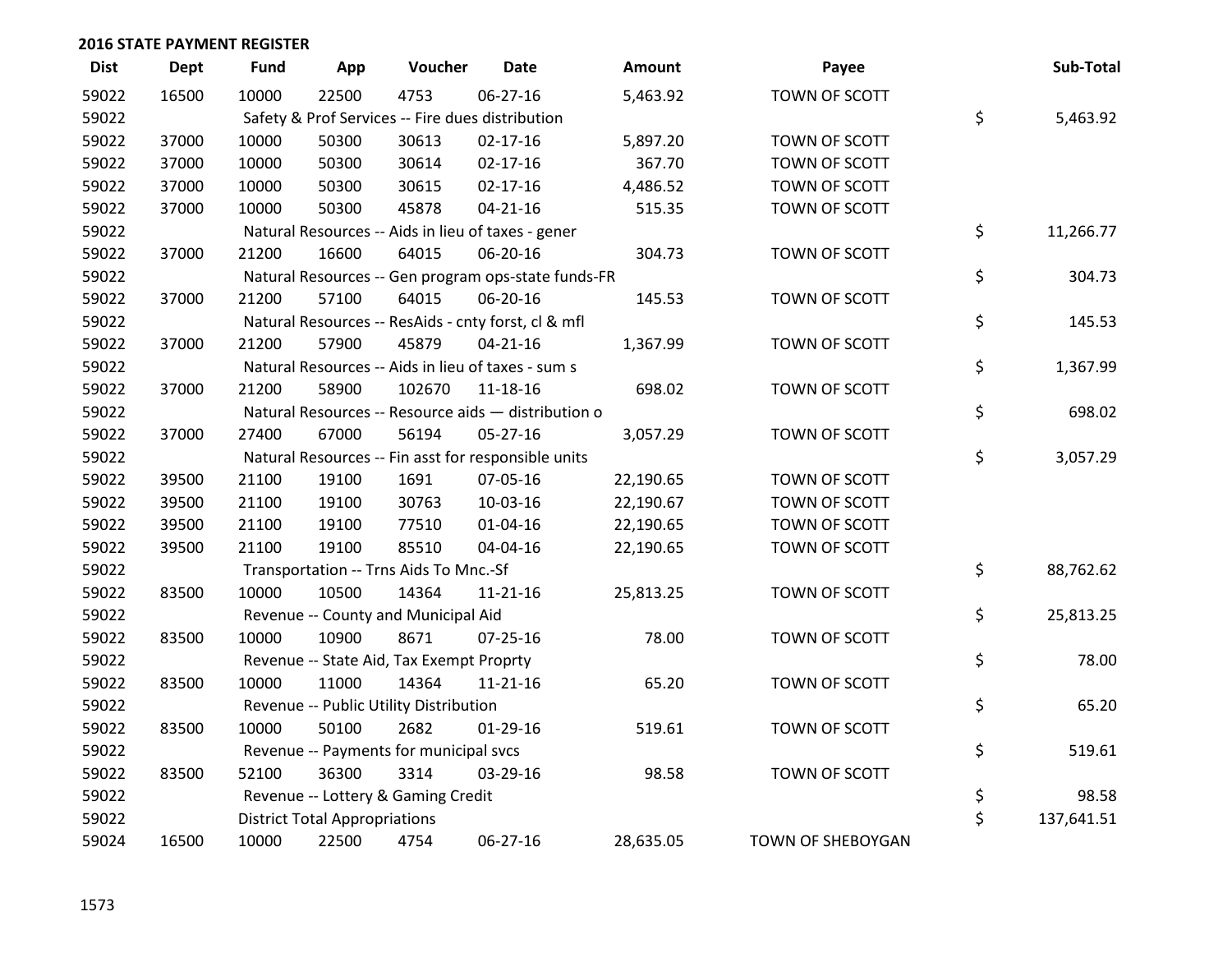| <b>Dist</b> | <b>Dept</b> | <b>Fund</b> | App                                  | Voucher                                             | Date           | Amount    | Payee                   | Sub-Total        |
|-------------|-------------|-------------|--------------------------------------|-----------------------------------------------------|----------------|-----------|-------------------------|------------------|
| 59024       |             |             |                                      | Safety & Prof Services -- Fire dues distribution    |                |           |                         | \$<br>28,635.05  |
| 59024       | 37000       | 21200       | 16600                                | 64016                                               | 06-20-16       | 21.36     | TOWN OF SHEBOYGAN       |                  |
| 59024       |             |             |                                      | Natural Resources -- Gen program ops-state funds-FR |                |           |                         | \$<br>21.36      |
| 59024       | 37000       | 21200       | 57100                                | 64016                                               | 06-20-16       | 9.60      | TOWN OF SHEBOYGAN       |                  |
| 59024       |             |             |                                      | Natural Resources -- ResAids - cnty forst, cl & mfl |                |           |                         | \$<br>9.60       |
| 59024       | 37000       | 27400       | 67000                                | 55417                                               | $05 - 27 - 16$ | 17,161.89 | TOWN OF SHEBOYGAN       |                  |
| 59024       |             |             |                                      | Natural Resources -- Fin asst for responsible units |                |           |                         | \$<br>17,161.89  |
| 59024       | 39500       | 21100       | 19100                                | 1692                                                | 07-05-16       | 33,670.03 | TOWN OF SHEBOYGAN       |                  |
| 59024       | 39500       | 21100       | 19100                                | 30764                                               | 10-03-16       | 33,670.04 | TOWN OF SHEBOYGAN       |                  |
| 59024       | 39500       | 21100       | 19100                                | 77511                                               | $01 - 04 - 16$ | 33,670.03 | TOWN OF SHEBOYGAN       |                  |
| 59024       | 39500       | 21100       | 19100                                | 85511                                               | 04-04-16       | 33,670.03 | TOWN OF SHEBOYGAN       |                  |
| 59024       |             |             |                                      | Transportation -- Trns Aids To Mnc.-Sf              |                |           |                         | \$<br>134,680.13 |
| 59024       | 83500       | 10000       | 10500                                | 6840                                                | $07 - 25 - 16$ | 13,028.54 | TOWN OF SHEBOYGAN       |                  |
| 59024       | 83500       | 10000       | 10500                                | 14365                                               | $11 - 21 - 16$ | 57,261.30 | TOWN OF SHEBOYGAN       |                  |
| 59024       |             |             |                                      | Revenue -- County and Municipal Aid                 |                |           |                         | \$<br>70,289.84  |
| 59024       | 83500       | 10000       | 10900                                | 8672                                                | $07 - 25 - 16$ | 5,823.00  | TOWN OF SHEBOYGAN       |                  |
| 59024       |             |             |                                      | Revenue -- State Aid, Tax Exempt Proprty            |                |           |                         | \$<br>5,823.00   |
| 59024       | 83500       | 10000       | 11000                                | 14365                                               | $11 - 21 - 16$ | 17,107.85 | TOWN OF SHEBOYGAN       |                  |
| 59024       |             |             |                                      | Revenue -- Public Utility Distribution              |                |           |                         | \$<br>17,107.85  |
| 59024       |             |             | <b>District Total Appropriations</b> |                                                     |                |           |                         | \$<br>273,728.72 |
| 59026       | 16500       | 10000       | 22500                                | 4755                                                | 06-27-16       | 7,573.21  | TOWN OF SHEBOYGAN FALLS |                  |
| 59026       |             |             |                                      | Safety & Prof Services -- Fire dues distribution    |                |           |                         | \$<br>7,573.21   |
| 59026       | 37000       | 21200       | 16600                                | 64017                                               | 06-20-16       | 164.12    | TOWN OF SHEBOYGAN FALLS |                  |
| 59026       |             |             |                                      | Natural Resources -- Gen program ops-state funds-FR |                |           |                         | \$<br>164.12     |
| 59026       | 37000       | 21200       | 57100                                | 64017                                               | 06-20-16       | 87.75     | TOWN OF SHEBOYGAN FALLS |                  |
| 59026       |             |             |                                      | Natural Resources -- ResAids - cnty forst, cl & mfl |                |           |                         | \$<br>87.75      |
| 59026       | 37000       | 21200       | 58900                                | 102671                                              | 11-18-16       | 226.26    | TOWN OF SHEBOYGAN FALLS |                  |
| 59026       |             |             |                                      | Natural Resources -- Resource aids - distribution o |                |           |                         | \$<br>226.26     |
| 59026       | 37000       | 27400       | 67000                                | 56012                                               | $05 - 27 - 16$ | 4,835.89  | TOWN OF SHEBOYGAN FALLS |                  |
| 59026       |             |             |                                      | Natural Resources -- Fin asst for responsible units |                |           |                         | \$<br>4,835.89   |
| 59026       | 39500       | 21100       | 19100                                | 1693                                                | 07-05-16       | 23,704.53 | TOWN OF SHEBOYGAN FALLS |                  |
| 59026       | 39500       | 21100       | 19100                                | 30765                                               | 10-03-16       | 23,704.53 | TOWN OF SHEBOYGAN FALLS |                  |
| 59026       | 39500       | 21100       | 19100                                | 77512                                               | $01 - 04 - 16$ | 23,704.53 | TOWN OF SHEBOYGAN FALLS |                  |
| 59026       | 39500       | 21100       | 19100                                | 85512                                               | 04-04-16       | 23,704.53 | TOWN OF SHEBOYGAN FALLS |                  |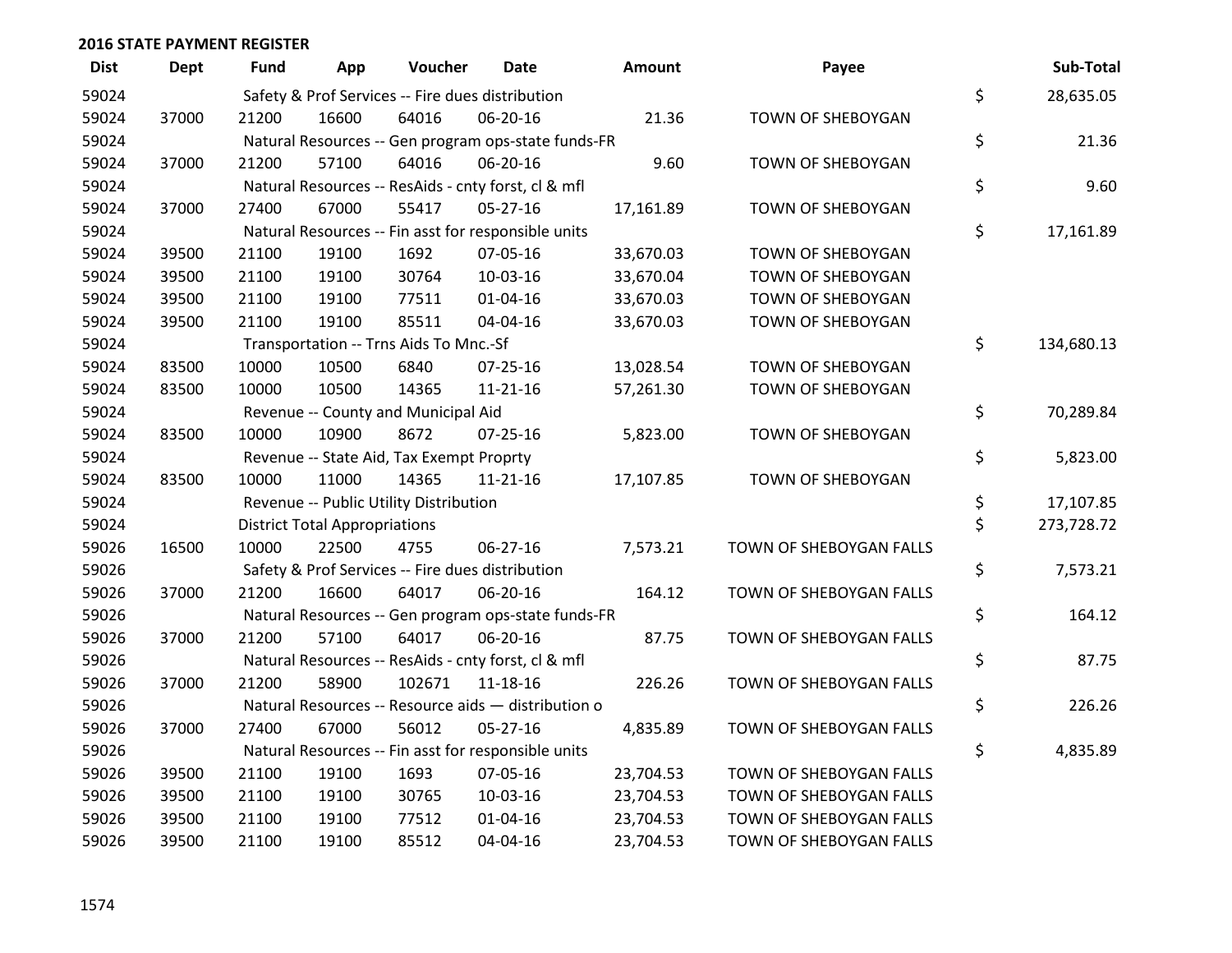| <b>Dist</b> | <b>Dept</b> | <b>Fund</b> | App                                  | Voucher                                  | <b>Date</b>                                         | Amount     | Payee                   | Sub-Total        |
|-------------|-------------|-------------|--------------------------------------|------------------------------------------|-----------------------------------------------------|------------|-------------------------|------------------|
| 59026       |             |             |                                      | Transportation -- Trns Aids To Mnc.-Sf   |                                                     |            |                         | \$<br>94,818.12  |
| 59026       | 83500       | 10000       | 10500                                | 6841                                     | 07-25-16                                            | 37,385.68  | TOWN OF SHEBOYGAN FALLS |                  |
| 59026       | 83500       | 10000       | 10500                                | 14366                                    | 11-21-16                                            | 32,368.80  | TOWN OF SHEBOYGAN FALLS |                  |
| 59026       |             |             |                                      | Revenue -- County and Municipal Aid      |                                                     |            |                         | \$<br>69,754.48  |
| 59026       | 83500       | 10000       | 10900                                | 8673                                     | $07 - 25 - 16$                                      | 16,144.00  | TOWN OF SHEBOYGAN FALLS |                  |
| 59026       |             |             |                                      | Revenue -- State Aid, Tax Exempt Proprty |                                                     |            |                         | \$<br>16,144.00  |
| 59026       | 83500       | 10000       | 11000                                | 14366                                    | $11 - 21 - 16$                                      | 179,510.80 | TOWN OF SHEBOYGAN FALLS |                  |
| 59026       |             |             |                                      | Revenue -- Public Utility Distribution   |                                                     |            |                         | \$<br>179,510.80 |
| 59026       | 83500       | 52100       | 36300                                | 3315                                     | 03-28-16                                            | 5,471.40   | TOWN OF SHEBOYGAN FALLS |                  |
| 59026       |             |             |                                      | Revenue -- Lottery & Gaming Credit       |                                                     |            |                         | \$<br>5,471.40   |
| 59026       |             |             | <b>District Total Appropriations</b> |                                          |                                                     |            |                         | \$<br>378,586.03 |
| 59028       | 16500       | 10000       | 22500                                | 4756                                     | 06-27-16                                            | 5,371.35   | <b>TOWN OF SHERMAN</b>  |                  |
| 59028       |             |             |                                      |                                          | Safety & Prof Services -- Fire dues distribution    |            |                         | \$<br>5,371.35   |
| 59028       | 37000       | 10000       | 50300                                | 30604                                    | $02 - 17 - 16$                                      | 11,037.87  | TOWN OF SHERMAN         |                  |
| 59028       | 37000       | 10000       | 50300                                | 45821                                    | $04 - 21 - 16$                                      | 207.97     | <b>TOWN OF SHERMAN</b>  |                  |
| 59028       |             |             |                                      |                                          | Natural Resources -- Aids in lieu of taxes - gener  |            |                         | \$<br>11,245.84  |
| 59028       | 37000       | 21200       | 16600                                | 64018                                    | 06-20-16                                            | 387.25     | TOWN OF SHERMAN         |                  |
| 59028       |             |             |                                      |                                          | Natural Resources -- Gen program ops-state funds-FR |            |                         | \$<br>387.25     |
| 59028       | 37000       | 21200       | 57100                                | 64018                                    | 06-20-16                                            | 197.81     | TOWN OF SHERMAN         |                  |
| 59028       |             |             |                                      |                                          | Natural Resources -- ResAids - cnty forst, cl & mfl |            |                         | \$<br>197.81     |
| 59028       | 37000       | 27400       | 67000                                | 55419                                    | $05 - 27 - 16$                                      | 2,461.89   | TOWN OF SHERMAN         |                  |
| 59028       |             |             |                                      |                                          | Natural Resources -- Fin asst for responsible units |            |                         | \$<br>2,461.89   |
| 59028       | 39500       | 21100       | 19100                                | 1694                                     | 07-05-16                                            | 19,339.06  | <b>TOWN OF SHERMAN</b>  |                  |
| 59028       | 39500       | 21100       | 19100                                | 30766                                    | 10-03-16                                            | 19,339.08  | TOWN OF SHERMAN         |                  |
| 59028       | 39500       | 21100       | 19100                                | 77513                                    | 01-04-16                                            | 19,339.06  | <b>TOWN OF SHERMAN</b>  |                  |
| 59028       | 39500       | 21100       | 19100                                | 85513                                    | 04-04-16                                            | 19,339.06  | TOWN OF SHERMAN         |                  |
| 59028       |             |             |                                      | Transportation -- Trns Aids To Mnc.-Sf   |                                                     |            |                         | \$<br>77,356.26  |
| 59028       | 83500       | 10000       | 10500                                | 6842                                     | $07 - 25 - 16$                                      | 4,179.98   | <b>TOWN OF SHERMAN</b>  |                  |
| 59028       | 83500       | 10000       | 10500                                | 14367                                    | $11 - 21 - 16$                                      | 23,091.87  | <b>TOWN OF SHERMAN</b>  |                  |
| 59028       |             |             |                                      | Revenue -- County and Municipal Aid      |                                                     |            |                         | \$<br>27,271.85  |
| 59028       | 83500       | 10000       | 10900                                | 8674                                     | 07-25-16                                            | 18.00      | TOWN OF SHERMAN         |                  |
| 59028       |             |             |                                      | Revenue -- State Aid, Tax Exempt Proprty |                                                     |            |                         | \$<br>18.00      |
| 59028       | 83500       | 10000       | 11000                                | 14367                                    | $11 - 21 - 16$                                      | 412.11     | <b>TOWN OF SHERMAN</b>  |                  |
| 59028       |             |             |                                      | Revenue -- Public Utility Distribution   |                                                     |            |                         | \$<br>412.11     |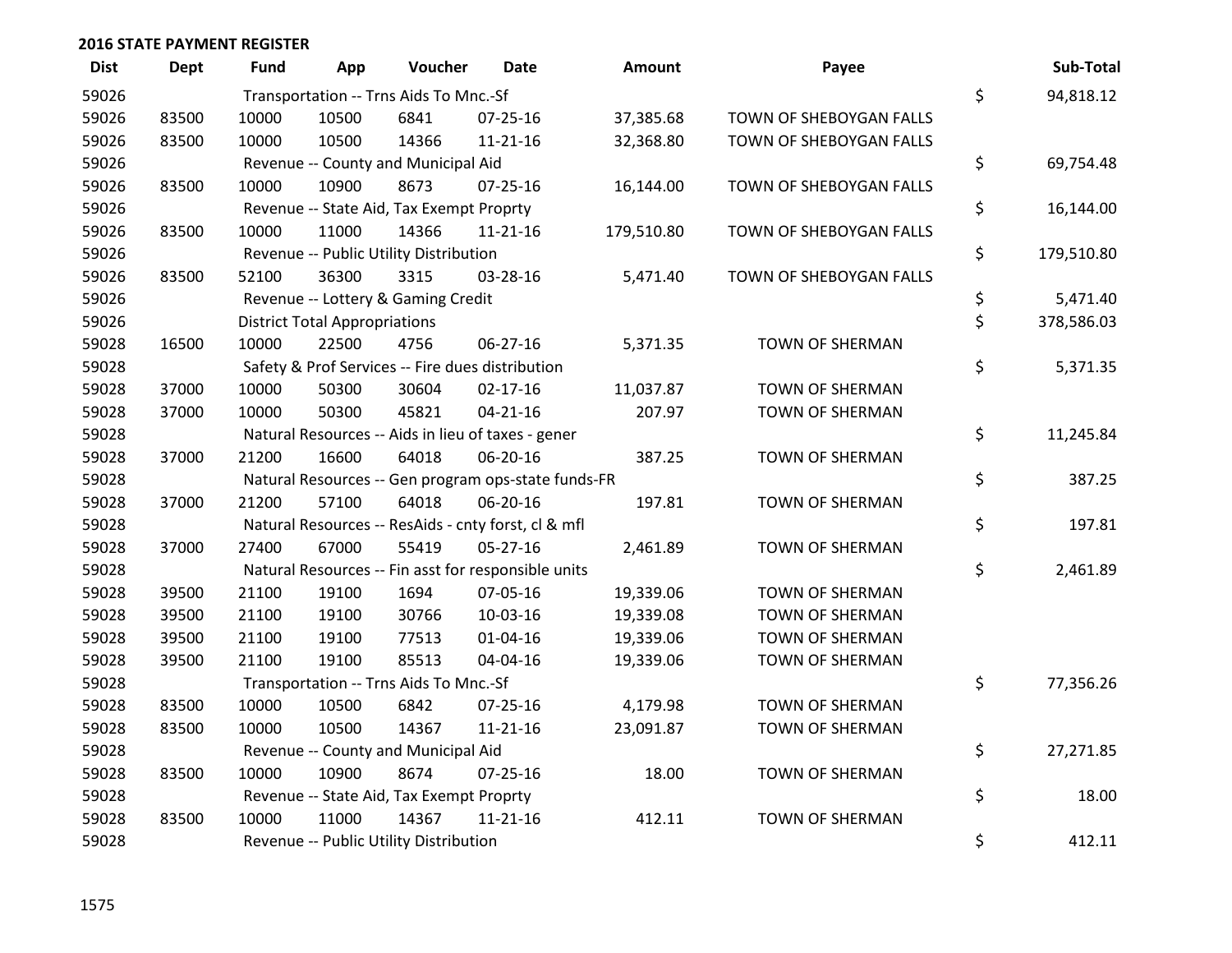| <b>Dist</b> | Dept  | Fund  | App                                  | Voucher                                             | Date           | Amount    | Payee                   | Sub-Total        |
|-------------|-------|-------|--------------------------------------|-----------------------------------------------------|----------------|-----------|-------------------------|------------------|
| 59028       |       |       | <b>District Total Appropriations</b> |                                                     |                |           |                         | \$<br>124,722.36 |
| 59030       | 16500 | 10000 | 22500                                | 4757                                                | 06-27-16       | 14,062.60 | TOWN OF WILSON          |                  |
| 59030       |       |       |                                      | Safety & Prof Services -- Fire dues distribution    |                |           |                         | \$<br>14,062.60  |
| 59030       | 37000 | 10000 | 50300                                | 30545                                               | $02 - 17 - 16$ | 13,157.30 | TOWN OF WILSON          |                  |
| 59030       | 37000 | 10000 | 50300                                | 45573                                               | $04 - 21 - 16$ | 938.65    | TOWN OF WILSON          |                  |
| 59030       |       |       |                                      | Natural Resources -- Aids in lieu of taxes - gener  |                |           |                         | \$<br>14,095.95  |
| 59030       | 37000 | 21200 | 16600                                | 64019                                               | 06-20-16       | 185.45    | TOWN OF WILSON          |                  |
| 59030       |       |       |                                      | Natural Resources -- Gen program ops-state funds-FR |                |           |                         | \$<br>185.45     |
| 59030       | 37000 | 21200 | 57100                                | 64019                                               | 06-20-16       | 83.33     | TOWN OF WILSON          |                  |
| 59030       |       |       |                                      | Natural Resources -- ResAids - cnty forst, cl & mfl |                |           |                         | \$<br>83.33      |
| 59030       | 37000 | 21200 | 57900                                | 45574                                               | $04 - 21 - 16$ | 383.03    | TOWN OF WILSON          |                  |
| 59030       |       |       |                                      | Natural Resources -- Aids in lieu of taxes - sum s  |                |           |                         | \$<br>383.03     |
| 59030       | 37000 | 27400 | 67000                                | 55461                                               | 05-27-16       | 10,424.15 | TOWN OF WILSON          |                  |
| 59030       |       |       |                                      | Natural Resources -- Fin asst for responsible units |                |           |                         | \$<br>10,424.15  |
| 59030       | 39500 | 21100 | 19100                                | 1695                                                | 07-05-16       | 21,777.78 | TOWN OF WILSON          |                  |
| 59030       | 39500 | 21100 | 19100                                | 30767                                               | 10-03-16       | 21,777.78 | TOWN OF WILSON          |                  |
| 59030       | 39500 | 21100 | 19100                                | 77514                                               | 01-04-16       | 21,777.78 | TOWN OF WILSON          |                  |
| 59030       | 39500 | 21100 | 19100                                | 85514                                               | 04-04-16       | 21,777.78 | TOWN OF WILSON          |                  |
| 59030       |       |       |                                      | Transportation -- Trns Aids To Mnc.-Sf              |                |           |                         | \$<br>87,111.12  |
| 59030       | 83500 | 10000 | 10500                                | 6843                                                | $07 - 25 - 16$ | 11,610.90 | TOWN OF WILSON          |                  |
| 59030       | 83500 | 10000 | 10500                                | 14368                                               | $11 - 21 - 16$ | 33,829.89 | TOWN OF WILSON          |                  |
| 59030       |       |       |                                      | Revenue -- County and Municipal Aid                 |                |           |                         | \$<br>45,440.79  |
| 59030       | 83500 | 10000 | 10900                                | 8675                                                | $07 - 25 - 16$ | 1,120.00  | TOWN OF WILSON          |                  |
| 59030       |       |       |                                      | Revenue -- State Aid, Tax Exempt Proprty            |                |           |                         | \$<br>1,120.00   |
| 59030       | 83500 | 10000 | 11000                                | 14368                                               | $11 - 21 - 16$ | 49,079.25 | TOWN OF WILSON          |                  |
| 59030       |       |       |                                      | Revenue -- Public Utility Distribution              |                |           |                         | \$<br>49,079.25  |
| 59030       | 83500 | 10000 | 50100                                | 2683                                                | $01-29-16$     | 598.77    | TOWN OF WILSON          |                  |
| 59030       |       |       |                                      | Revenue -- Payments for municipal svcs              |                |           |                         | \$<br>598.77     |
| 59030       |       |       | <b>District Total Appropriations</b> |                                                     |                |           |                         | \$<br>222,584.44 |
| 59101       | 16500 | 10000 | 22500                                | 4758                                                | 06-27-16       | 1,514.15  | <b>VILLAGE OF ADELL</b> |                  |
| 59101       |       |       |                                      | Safety & Prof Services -- Fire dues distribution    |                |           |                         | \$<br>1,514.15   |
| 59101       | 37000 | 27400 | 67000                                | 55659                                               | $05 - 27 - 16$ | 1,798.53  | <b>VILLAGE OF ADELL</b> |                  |
| 59101       |       |       |                                      | Natural Resources -- Fin asst for responsible units |                |           |                         | \$<br>1,798.53   |
| 59101       | 39500 | 21100 | 19100                                | 1696                                                | 07-05-16       | 7,309.94  | <b>VILLAGE OF ADELL</b> |                  |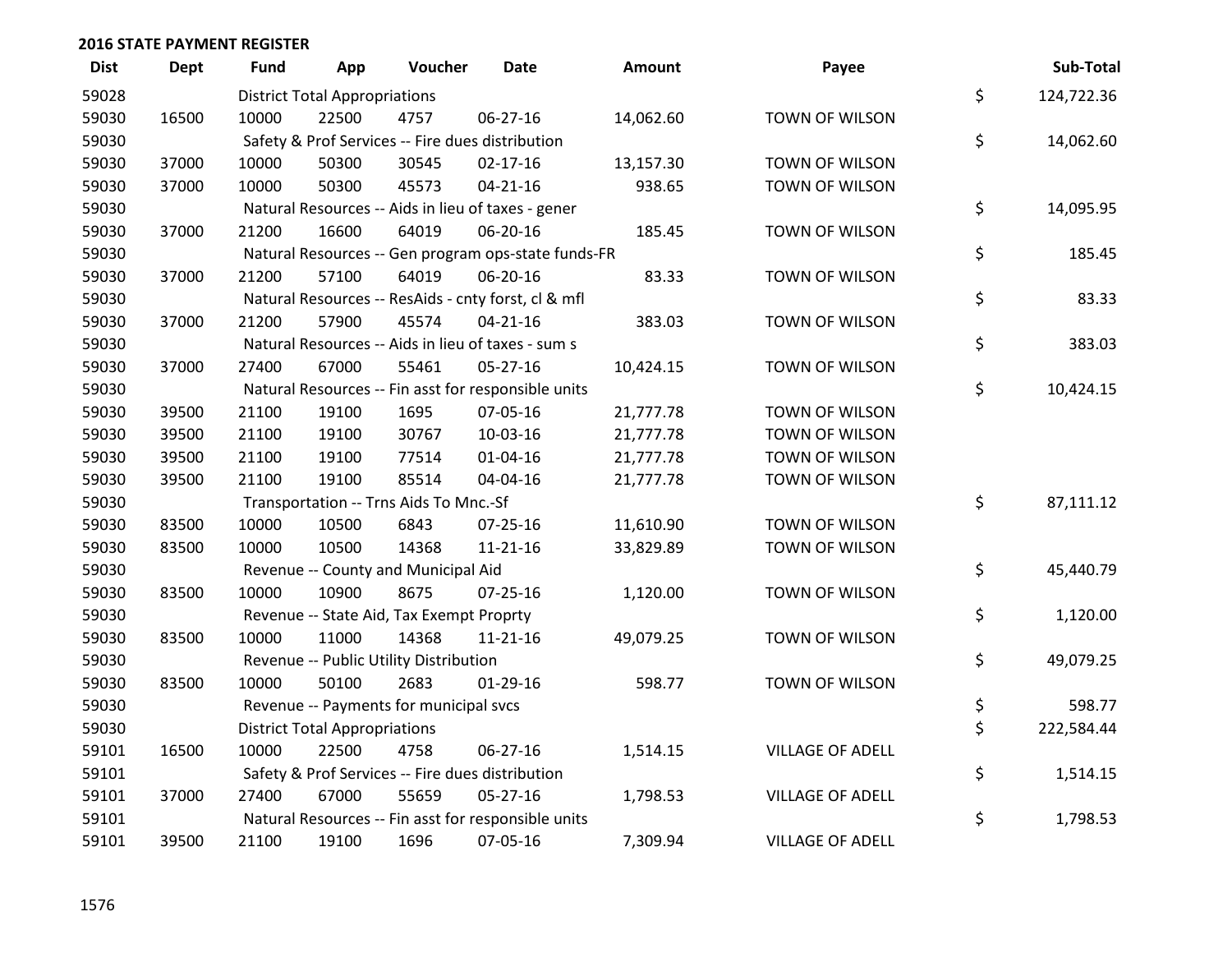| <b>Dist</b> | <b>Dept</b> | <b>Fund</b> | App                                  | Voucher                                  | <b>Date</b>                                         | <b>Amount</b> | Payee                         | Sub-Total        |
|-------------|-------------|-------------|--------------------------------------|------------------------------------------|-----------------------------------------------------|---------------|-------------------------------|------------------|
| 59101       | 39500       | 21100       | 19100                                | 30768                                    | 10-03-16                                            | 7,309.97      | <b>VILLAGE OF ADELL</b>       |                  |
| 59101       | 39500       | 21100       | 19100                                | 77515                                    | $01 - 04 - 16$                                      | 7,309.94      | <b>VILLAGE OF ADELL</b>       |                  |
| 59101       | 39500       | 21100       | 19100                                | 85515                                    | 04-04-16                                            | 7,309.94      | <b>VILLAGE OF ADELL</b>       |                  |
| 59101       |             |             |                                      | Transportation -- Trns Aids To Mnc.-Sf   |                                                     |               |                               | \$<br>29,239.79  |
| 59101       | 83500       | 10000       | 10500                                | 6844                                     | 07-25-16                                            | 16,167.21     | <b>VILLAGE OF ADELL</b>       |                  |
| 59101       | 83500       | 10000       | 10500                                | 14369                                    | $11 - 21 - 16$                                      | 74,831.25     | <b>VILLAGE OF ADELL</b>       |                  |
| 59101       |             |             |                                      | Revenue -- County and Municipal Aid      |                                                     |               |                               | \$<br>90,998.46  |
| 59101       | 83500       | 10000       | 10900                                | 8676                                     | $07 - 25 - 16$                                      | 170.00        | <b>VILLAGE OF ADELL</b>       |                  |
| 59101       |             |             |                                      | Revenue -- State Aid, Tax Exempt Proprty |                                                     |               |                               | \$<br>170.00     |
| 59101       | 83500       | 10000       | 11000                                | 14369                                    | $11 - 21 - 16$                                      | 1,502.12      | <b>VILLAGE OF ADELL</b>       |                  |
| 59101       |             |             |                                      | Revenue -- Public Utility Distribution   |                                                     |               |                               | \$<br>1,502.12   |
| 59101       |             |             | <b>District Total Appropriations</b> |                                          |                                                     |               |                               | \$<br>125,223.05 |
| 59111       | 16500       | 10000       | 22500                                | 4759                                     | $06 - 27 - 16$                                      | 1,650.91      | <b>VILLAGE OF CASCADE</b>     |                  |
| 59111       |             |             |                                      |                                          | Safety & Prof Services -- Fire dues distribution    |               |                               | \$<br>1,650.91   |
| 59111       | 37000       | 27400       | 67000                                | 55518                                    | $05 - 27 - 16$                                      | 1,032.24      | <b>VILLAGE OF CASCADE</b>     |                  |
| 59111       |             |             |                                      |                                          | Natural Resources -- Fin asst for responsible units |               |                               | \$<br>1,032.24   |
| 59111       | 39500       | 21100       | 19100                                | 1697                                     | 07-05-16                                            | 4,169.84      | <b>VILLAGE OF CASCADE</b>     |                  |
| 59111       | 39500       | 21100       | 19100                                | 30769                                    | 10-03-16                                            | 4,169.85      | <b>VILLAGE OF CASCADE</b>     |                  |
| 59111       | 39500       | 21100       | 19100                                | 77516                                    | $01 - 04 - 16$                                      | 4,169.84      | <b>VILLAGE OF CASCADE</b>     |                  |
| 59111       | 39500       | 21100       | 19100                                | 85516                                    | 04-04-16                                            | 4,169.84      | <b>VILLAGE OF CASCADE</b>     |                  |
| 59111       |             |             |                                      | Transportation -- Trns Aids To Mnc.-Sf   |                                                     |               |                               | \$<br>16,679.37  |
| 59111       | 45500       | 10000       | 23100                                | 13379                                    | 07-01-16                                            | 160.00        | VILLAGE OF CASCADE            |                  |
| 59111       |             |             |                                      | Justice -- Law enforcement train, local  |                                                     |               |                               | \$<br>160.00     |
| 59111       | 83500       | 10000       | 10500                                | 6845                                     | 07-25-16                                            | 10,934.70     | <b>VILLAGE OF CASCADE</b>     |                  |
| 59111       | 83500       | 10000       | 10500                                | 14370                                    | $11 - 21 - 16$                                      | 61,963.32     | VILLAGE OF CASCADE            |                  |
| 59111       |             |             |                                      | Revenue -- County and Municipal Aid      |                                                     |               |                               | \$<br>72,898.02  |
| 59111       | 83500       | 10000       | 10900                                | 8677                                     | 07-25-16                                            | 66.00         | <b>VILLAGE OF CASCADE</b>     |                  |
| 59111       | 83500       | 10000       | 10900                                | 9850                                     | $07 - 25 - 16$                                      | 68.00         | <b>VILLAGE OF CASCADE</b>     |                  |
| 59111       |             |             |                                      | Revenue -- State Aid, Tax Exempt Proprty |                                                     |               |                               | \$<br>134.00     |
| 59111       |             |             | <b>District Total Appropriations</b> |                                          |                                                     |               |                               | \$<br>92,554.54  |
| 59112       | 16500       | 10000       | 22500                                | 4760                                     | 06-27-16                                            | 5,677.09      | VILLAGE OF CEDAR GROVE        |                  |
| 59112       |             |             |                                      |                                          | Safety & Prof Services -- Fire dues distribution    |               |                               | \$<br>5,677.09   |
| 59112       | 37000       | 27400       | 67000                                | 56221                                    | 05-27-16                                            | 2,057.71      | <b>VILLAGE OF CEDAR GROVE</b> |                  |
| 59112       |             |             |                                      |                                          | Natural Resources -- Fin asst for responsible units |               |                               | \$<br>2,057.71   |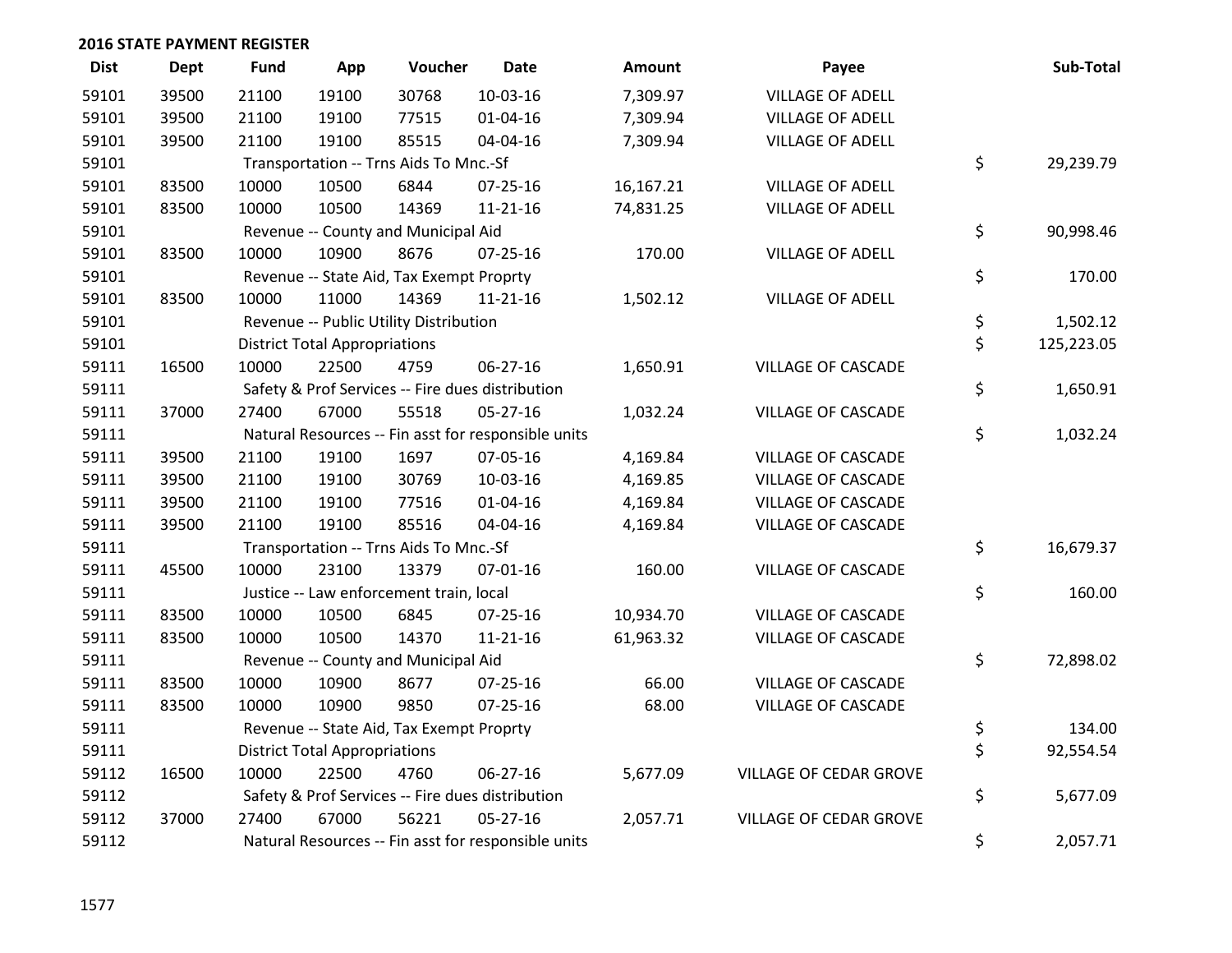| <b>Dist</b> | <b>Dept</b> | <b>Fund</b> | App                                  | Voucher                                  | <b>Date</b>                                         | Amount    | Payee                          | Sub-Total        |
|-------------|-------------|-------------|--------------------------------------|------------------------------------------|-----------------------------------------------------|-----------|--------------------------------|------------------|
| 59112       | 39500       | 21100       | 19100                                | 1698                                     | 07-05-16                                            | 29,151.09 | VILLAGE OF CEDAR GROVE         |                  |
| 59112       | 39500       | 21100       | 19100                                | 30770                                    | 10-03-16                                            | 29,151.10 | <b>VILLAGE OF CEDAR GROVE</b>  |                  |
| 59112       | 39500       | 21100       | 19100                                | 77517                                    | $01 - 04 - 16$                                      | 29,151.09 | <b>VILLAGE OF CEDAR GROVE</b>  |                  |
| 59112       | 39500       | 21100       | 19100                                | 85517                                    | 04-04-16                                            | 29,151.09 | VILLAGE OF CEDAR GROVE         |                  |
| 59112       |             |             |                                      | Transportation -- Trns Aids To Mnc.-Sf   |                                                     |           |                                | \$<br>116,604.37 |
| 59112       | 83500       | 10000       | 10500                                | 6846                                     | $07 - 25 - 16$                                      | 39,132.05 | VILLAGE OF CEDAR GROVE         |                  |
| 59112       | 83500       | 10000       | 10500                                | 14371                                    | $11 - 21 - 16$                                      | 99,184.76 | VILLAGE OF CEDAR GROVE         |                  |
| 59112       |             |             |                                      | Revenue -- County and Municipal Aid      |                                                     |           |                                | \$<br>138,316.81 |
| 59112       | 83500       | 10000       | 10900                                | 8678                                     | $07 - 25 - 16$                                      | 1,896.00  | VILLAGE OF CEDAR GROVE         |                  |
| 59112       | 83500       | 10000       | 10900                                | 9851                                     | 07-25-16                                            | 487.00    | VILLAGE OF CEDAR GROVE         |                  |
| 59112       |             |             |                                      | Revenue -- State Aid, Tax Exempt Proprty |                                                     |           |                                | \$<br>2,383.00   |
| 59112       | 83500       | 10000       | 11000                                | 14371                                    | $11 - 21 - 16$                                      | 10.15     | <b>VILLAGE OF CEDAR GROVE</b>  |                  |
| 59112       |             |             |                                      | Revenue -- Public Utility Distribution   |                                                     |           |                                | \$<br>10.15      |
| 59112       |             |             | <b>District Total Appropriations</b> |                                          |                                                     |           |                                | \$<br>265,049.13 |
| 59121       | 16500       | 10000       | 22500                                | 4761                                     | 06-27-16                                            | 10,077.83 | VILLAGE OF ELKHART LAKE        |                  |
| 59121       |             |             |                                      |                                          | Safety & Prof Services -- Fire dues distribution    |           |                                | \$<br>10,077.83  |
| 59121       | 37000       | 21200       | 38100                                | 37582                                    | 03-22-16                                            | 2,123.35  | VILLAGE OF ELKHART LAKE        |                  |
| 59121       |             |             |                                      | Natural Resources -- GPO -federal funds  |                                                     |           |                                | \$<br>2,123.35   |
| 59121       | 37000       | 21200       | 55000                                | 37582                                    | 03-22-16                                            | 7,357.42  | VILLAGE OF ELKHART LAKE        |                  |
| 59121       |             |             |                                      |                                          | Natural Resources -- Enf A - boating enforcement    |           |                                | \$<br>7,357.42   |
| 59121       | 37000       | 27400       | 67000                                | 55942                                    | 05-27-16                                            | 3,687.96  | VILLAGE OF ELKHART LAKE        |                  |
| 59121       |             |             |                                      |                                          | Natural Resources -- Fin asst for responsible units |           |                                | \$<br>3,687.96   |
| 59121       | 39500       | 21100       | 18500                                | 31128                                    | 09-29-16                                            | 3,626.72  | <b>VILLAGE OF ELKHART LAKE</b> |                  |
| 59121       | 39500       | 21100       | 18500                                | 58833                                    | 12-05-16                                            | 3,906.50  | VILLAGE OF ELKHART LAKE        |                  |
| 59121       | 39500       | 21100       | 18500                                | 60570                                    | 12-12-16                                            | 1,900.72  | VILLAGE OF ELKHART LAKE        |                  |
| 59121       |             |             |                                      | Transportation -- Hwy Sfty Loc Aid Ffd   |                                                     |           |                                | \$<br>9,433.94   |
| 59121       | 39500       | 21100       | 19100                                | 1699                                     | 07-05-16                                            | 23,004.70 | VILLAGE OF ELKHART LAKE        |                  |
| 59121       | 39500       | 21100       | 19100                                | 30771                                    | 10-03-16                                            | 23,004.70 | VILLAGE OF ELKHART LAKE        |                  |
| 59121       |             |             |                                      | Transportation -- Trns Aids To Mnc.-Sf   |                                                     |           |                                | \$<br>46,009.40  |
| 59121       | 39500       | 21100       | 18500                                | 81501                                    | 05-10-16                                            | 359.30    | TREAS VIL ELKHART LAKE         |                  |
| 59121       | 39500       | 21100       | 18500                                | 82841                                    | 05-25-16                                            | 4,000.00  | TREAS VIL ELKHART LAKE         |                  |
| 59121       | 39500       | 21100       | 18500                                | 83757                                    | 06-07-16                                            | 841.09    | TREAS VIL ELKHART LAKE         |                  |
| 59121       | 39500       | 21100       | 18500                                | 87599                                    | $07 - 14 - 16$                                      | 1,364.53  | TREAS VIL ELKHART LAKE         |                  |
| 59121       |             |             |                                      | Transportation -- Hwy Sfty Loc Aid Ffd   |                                                     |           |                                | \$<br>6,564.92   |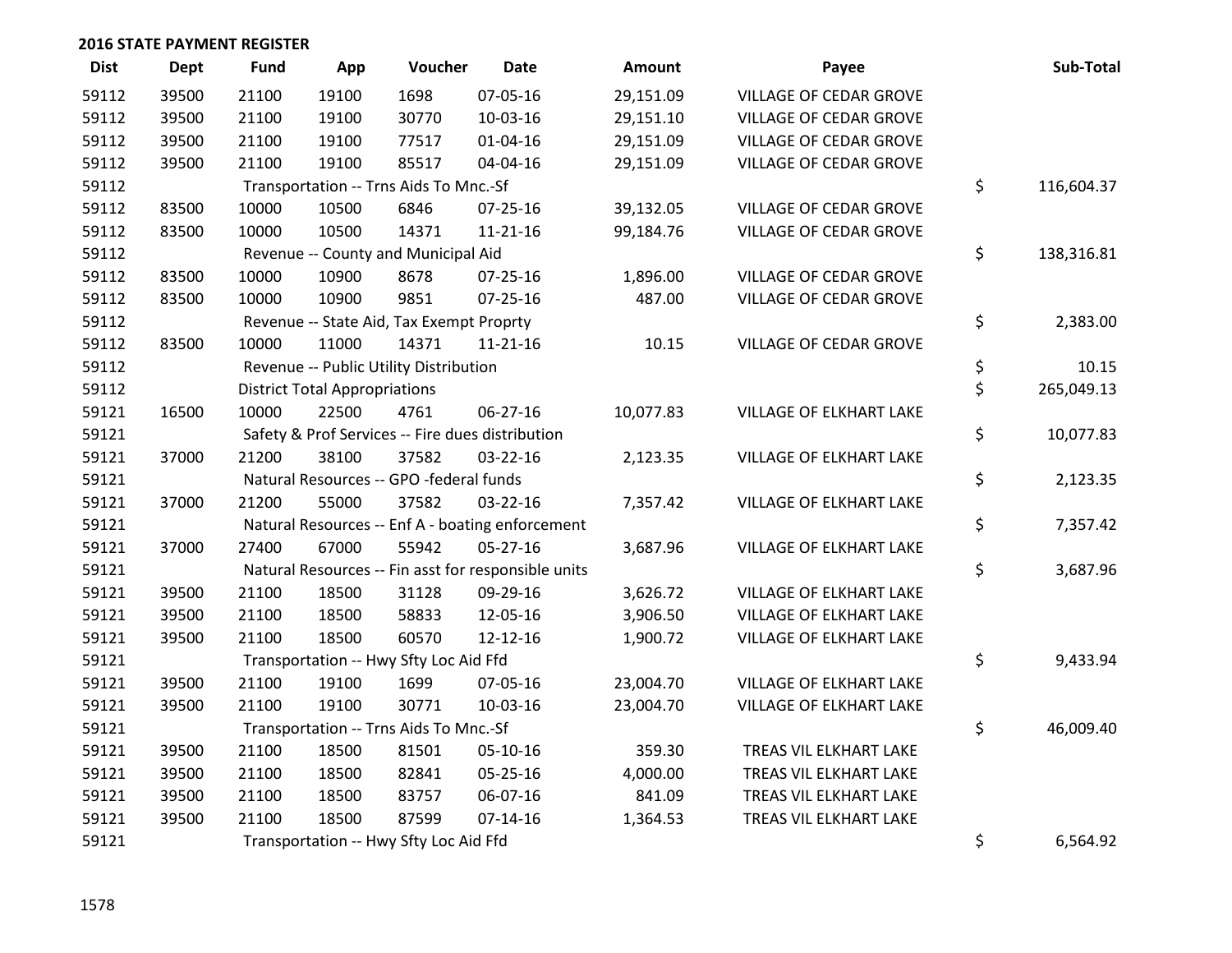| <b>Dist</b> | <b>Dept</b> | <b>Fund</b> | App                                  | Voucher                                  | <b>Date</b>                                         | <b>Amount</b> | Payee                          | Sub-Total        |
|-------------|-------------|-------------|--------------------------------------|------------------------------------------|-----------------------------------------------------|---------------|--------------------------------|------------------|
| 59121       | 39500       | 21100       | 19100                                | 77518                                    | $01 - 04 - 16$                                      | 23,004.70     | <b>VILLAGE OF ELKHART LAKE</b> |                  |
| 59121       | 39500       | 21100       | 19100                                | 85518                                    | 04-04-16                                            | 23,004.70     | VILLAGE OF ELKHART LAKE        |                  |
| 59121       |             |             |                                      | Transportation -- Trns Aids To Mnc.-Sf   |                                                     |               |                                | \$<br>46,009.40  |
| 59121       | 45500       | 10000       | 23100                                | 14775                                    | 08-03-16                                            | 1,280.00      | VILLAGE OF ELKHART LAKE        |                  |
| 59121       |             |             |                                      | Justice -- Law enforcement train, local  |                                                     |               |                                | \$<br>1,280.00   |
| 59121       | 83500       | 10000       | 10500                                | 6847                                     | 07-25-16                                            | 3,194.43      | <b>VILLAGE OF ELKHART LAKE</b> |                  |
| 59121       | 83500       | 10000       | 10500                                | 14372                                    | $11 - 21 - 16$                                      | 16,050.22     | VILLAGE OF ELKHART LAKE        |                  |
| 59121       |             |             |                                      | Revenue -- County and Municipal Aid      |                                                     |               |                                | \$<br>19,244.65  |
| 59121       | 83500       | 10000       | 10900                                | 8679                                     | $07 - 25 - 16$                                      | 962.00        | <b>VILLAGE OF ELKHART LAKE</b> |                  |
| 59121       | 83500       | 10000       | 10900                                | 9852                                     | $07 - 25 - 16$                                      | 4,292.00      | VILLAGE OF ELKHART LAKE        |                  |
| 59121       |             |             |                                      | Revenue -- State Aid, Tax Exempt Proprty |                                                     |               |                                | \$<br>5,254.00   |
| 59121       | 83500       | 10000       | 11000                                | 14372                                    | $11 - 21 - 16$                                      | 2,411.23      | VILLAGE OF ELKHART LAKE        |                  |
| 59121       |             |             |                                      | Revenue -- Public Utility Distribution   |                                                     |               |                                | \$<br>2,411.23   |
| 59121       |             |             | <b>District Total Appropriations</b> |                                          |                                                     |               |                                | \$<br>159,454.10 |
| 59131       | 16500       | 10000       | 22500                                | 4762                                     | 06-27-16                                            | 1,318.54      | VILLAGE OF GLENBEULAH          |                  |
| 59131       |             |             |                                      |                                          | Safety & Prof Services -- Fire dues distribution    |               |                                | \$<br>1,318.54   |
| 59131       | 37000       | 27400       | 67000                                | 55508                                    | $05 - 27 - 16$                                      | 863.20        | VILLAGE OF GLENBEULAH          |                  |
| 59131       |             |             |                                      |                                          | Natural Resources -- Fin asst for responsible units |               |                                | \$<br>863.20     |
| 59131       | 39500       | 21100       | 19100                                | 1700                                     | 07-05-16                                            | 2,785.28      | VILLAGE OF GLENBEULAH          |                  |
| 59131       | 39500       | 21100       | 19100                                | 30772                                    | 10-03-16                                            | 2,785.30      | <b>VILLAGE OF GLENBEULAH</b>   |                  |
| 59131       | 39500       | 21100       | 19100                                | 77519                                    | $01 - 04 - 16$                                      | 2,785.28      | VILLAGE OF GLENBEULAH          |                  |
| 59131       | 39500       | 21100       | 19100                                | 85519                                    | 04-04-16                                            | 2,785.28      | VILLAGE OF GLENBEULAH          |                  |
| 59131       |             |             |                                      | Transportation -- Trns Aids To Mnc.-Sf   |                                                     |               |                                | \$<br>11,141.14  |
| 59131       | 83500       | 10000       | 10500                                | 6848                                     | $07 - 25 - 16$                                      | 11,416.68     | VILLAGE OF GLENBEULAH          |                  |
| 59131       | 83500       | 10000       | 10500                                | 14373                                    | $11 - 21 - 16$                                      | 63,341.98     | VILLAGE OF GLENBEULAH          |                  |
| 59131       |             |             |                                      | Revenue -- County and Municipal Aid      |                                                     |               |                                | \$<br>74,758.66  |
| 59131       | 83500       | 10000       | 10900                                | 8680                                     | $07 - 25 - 16$                                      | 30.00         | <b>VILLAGE OF GLENBEULAH</b>   |                  |
| 59131       | 83500       | 10000       | 10900                                | 9853                                     | $07 - 25 - 16$                                      | 149.00        | VILLAGE OF GLENBEULAH          |                  |
| 59131       |             |             |                                      | Revenue -- State Aid, Tax Exempt Proprty |                                                     |               |                                | \$<br>179.00     |
| 59131       |             |             | <b>District Total Appropriations</b> |                                          |                                                     |               |                                | \$<br>88,260.54  |
| 59135       | 16500       | 10000       | 22500                                | 4763                                     | 06-27-16                                            | 9,932.58      | VILLAGE OF HOWARDS GROVE       |                  |
| 59135       |             |             |                                      |                                          | Safety & Prof Services -- Fire dues distribution    |               |                                | \$<br>9,932.58   |
| 59135       | 37000       | 27400       | 67000                                | 55472                                    | $05 - 27 - 16$                                      | 6,667.47      | VILLAGE OF HOWARDS GROVE       |                  |
| 59135       |             |             |                                      |                                          | Natural Resources -- Fin asst for responsible units |               |                                | \$<br>6,667.47   |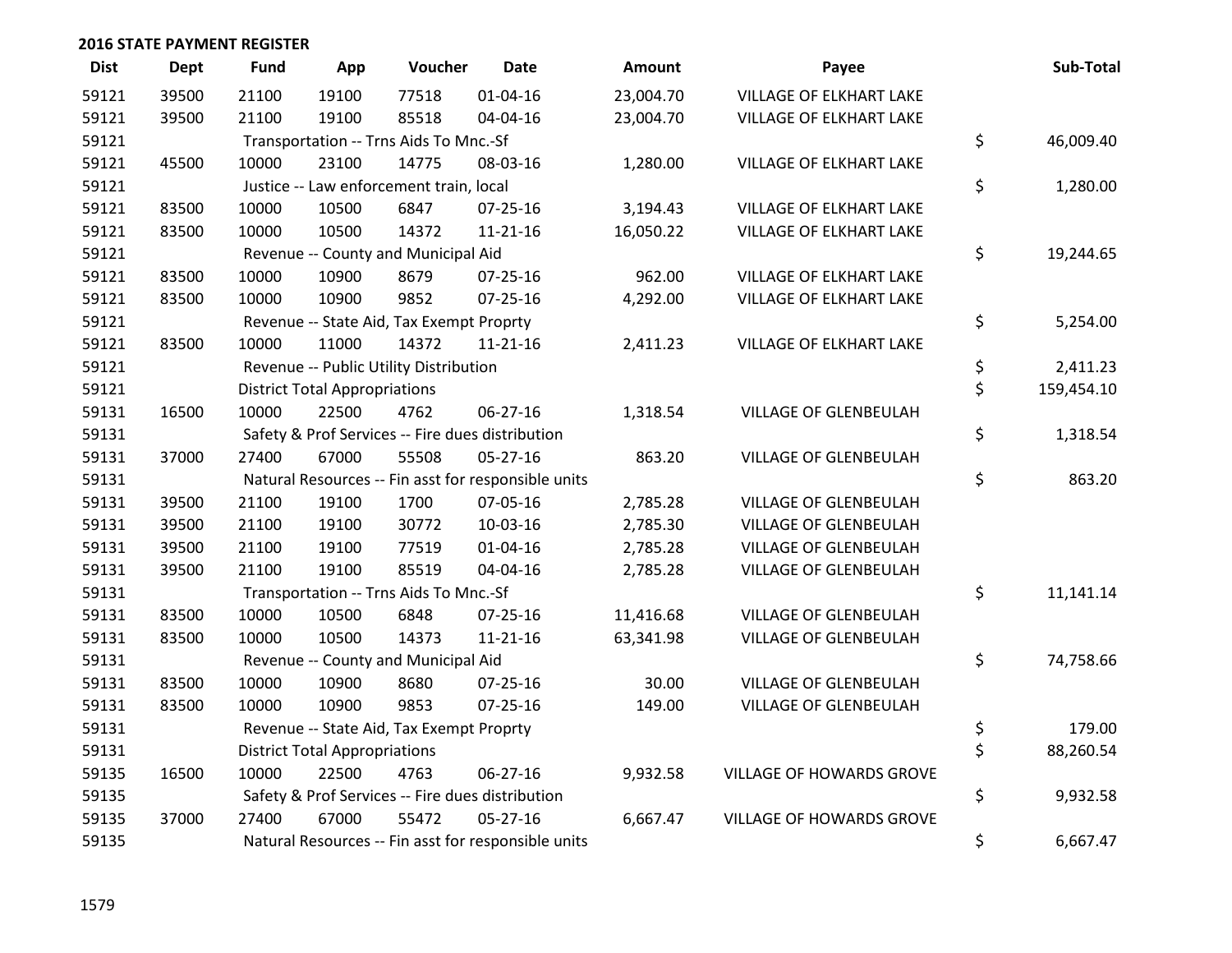| <b>Dist</b> | <b>Dept</b> | <b>Fund</b> | App                                  | Voucher                                  | <b>Date</b>                                         | <b>Amount</b> | Payee                           | Sub-Total        |
|-------------|-------------|-------------|--------------------------------------|------------------------------------------|-----------------------------------------------------|---------------|---------------------------------|------------------|
| 59135       | 39500       | 21100       | 19100                                | 1701                                     | 07-05-16                                            | 25,138.34     | VILLAGE OF HOWARDS GROVE        |                  |
| 59135       | 39500       | 21100       | 19100                                | 30773                                    | 10-03-16                                            | 25,138.34     | VILLAGE OF HOWARDS GROVE        |                  |
| 59135       | 39500       | 21100       | 19100                                | 77520                                    | $01 - 04 - 16$                                      | 25,138.34     | VILLAGE OF HOWARDS GROVE        |                  |
| 59135       | 39500       | 21100       | 19100                                | 85520                                    | 04-04-16                                            | 25,138.34     | <b>VILLAGE OF HOWARDS GROVE</b> |                  |
| 59135       |             |             |                                      | Transportation -- Trns Aids To Mnc.-Sf   |                                                     |               |                                 | \$<br>100,553.36 |
| 59135       | 83500       | 10000       | 10500                                | 6849                                     | 07-25-16                                            | 20,405.40     | <b>VILLAGE OF HOWARDS GROVE</b> |                  |
| 59135       | 83500       | 10000       | 10500                                | 14374                                    | $11 - 21 - 16$                                      | 115,630.63    | VILLAGE OF HOWARDS GROVE        |                  |
| 59135       |             |             |                                      | Revenue -- County and Municipal Aid      |                                                     |               |                                 | \$<br>136,036.03 |
| 59135       | 83500       | 10000       | 10900                                | 8681                                     | 07-25-16                                            | 568.00        | VILLAGE OF HOWARDS GROVE        |                  |
| 59135       | 83500       | 10000       | 10900                                | 9854                                     | $07 - 25 - 16$                                      | 131.00        | VILLAGE OF HOWARDS GROVE        |                  |
| 59135       |             |             |                                      | Revenue -- State Aid, Tax Exempt Proprty |                                                     |               |                                 | \$<br>699.00     |
| 59135       |             |             | <b>District Total Appropriations</b> |                                          |                                                     |               |                                 | \$<br>253,888.44 |
| 59141       | 16500       | 10000       | 22500                                | 4764                                     | 06-27-16                                            | 17,797.02     | <b>VILLAGE OF KOHLER</b>        |                  |
| 59141       |             |             |                                      |                                          | Safety & Prof Services -- Fire dues distribution    |               |                                 | \$<br>17,797.02  |
| 59141       | 37000       | 21200       | 58000                                | 50499                                    | 05-06-16                                            | 2,500.00      | <b>VILLAGE OF KOHLER</b>        |                  |
| 59141       |             |             |                                      |                                          | Natural Resources -- Wildlife abat & control grants |               |                                 | \$<br>2,500.00   |
| 59141       | 37000       | 27400       | 67000                                | 55594                                    | 05-27-16                                            | 7,037.85      | <b>VILLAGE OF KOHLER</b>        |                  |
| 59141       |             |             |                                      |                                          | Natural Resources -- Fin asst for responsible units |               |                                 | \$<br>7,037.85   |
| 59141       | 39500       | 21100       | 18500                                | 33614                                    | 09-30-16                                            | 2,043.64      | <b>VILLAGE OF KOHLER</b>        |                  |
| 59141       | 39500       | 21100       | 18500                                | 58841                                    | 12-05-16                                            | 1,275.08      | <b>VILLAGE OF KOHLER</b>        |                  |
| 59141       | 39500       | 21100       | 18500                                | 58842                                    | 12-05-16                                            | 4,465.44      | <b>VILLAGE OF KOHLER</b>        |                  |
| 59141       |             |             |                                      | Transportation -- Hwy Sfty Loc Aid Ffd   |                                                     |               |                                 | \$<br>7,784.16   |
| 59141       | 39500       | 21100       | 19100                                | 1702                                     | 07-05-16                                            | 53,908.29     | <b>VILLAGE OF KOHLER</b>        |                  |
| 59141       | 39500       | 21100       | 19100                                | 30774                                    | 10-03-16                                            | 53,908.32     | <b>VILLAGE OF KOHLER</b>        |                  |
| 59141       |             |             |                                      | Transportation -- Trns Aids To Mnc.-Sf   |                                                     |               |                                 | \$<br>107,816.61 |
| 59141       | 39500       | 21100       | 18500                                | 81502                                    | 05-10-16                                            | 219.72        | TREAS VIL KOHLER                |                  |
| 59141       | 39500       | 21100       | 18500                                | 84273                                    | 06-13-16                                            | 2,398.20      | TREAS VIL KOHLER                |                  |
| 59141       | 39500       | 21100       | 18500                                | 86841                                    | 07-08-16                                            | 1,591.08      | TREAS VIL KOHLER                |                  |
| 59141       |             |             |                                      | Transportation -- Hwy Sfty Loc Aid Ffd   |                                                     |               |                                 | \$<br>4,209.00   |
| 59141       | 39500       | 21100       | 19100                                | 77521                                    | $01 - 04 - 16$                                      | 53,908.29     | <b>VILLAGE OF KOHLER</b>        |                  |
| 59141       | 39500       | 21100       | 19100                                | 85521                                    | 04-04-16                                            | 53,908.29     | <b>VILLAGE OF KOHLER</b>        |                  |
| 59141       |             |             |                                      | Transportation -- Trns Aids To Mnc.-Sf   |                                                     |               |                                 | \$<br>107,816.58 |
| 59141       | 45500       | 10000       | 23100                                | 14932                                    | 08-04-16                                            | 1,280.00      | <b>VILLAGE OF KOHLER</b>        |                  |
| 59141       |             |             |                                      | Justice -- Law enforcement train, local  |                                                     |               |                                 | \$<br>1,280.00   |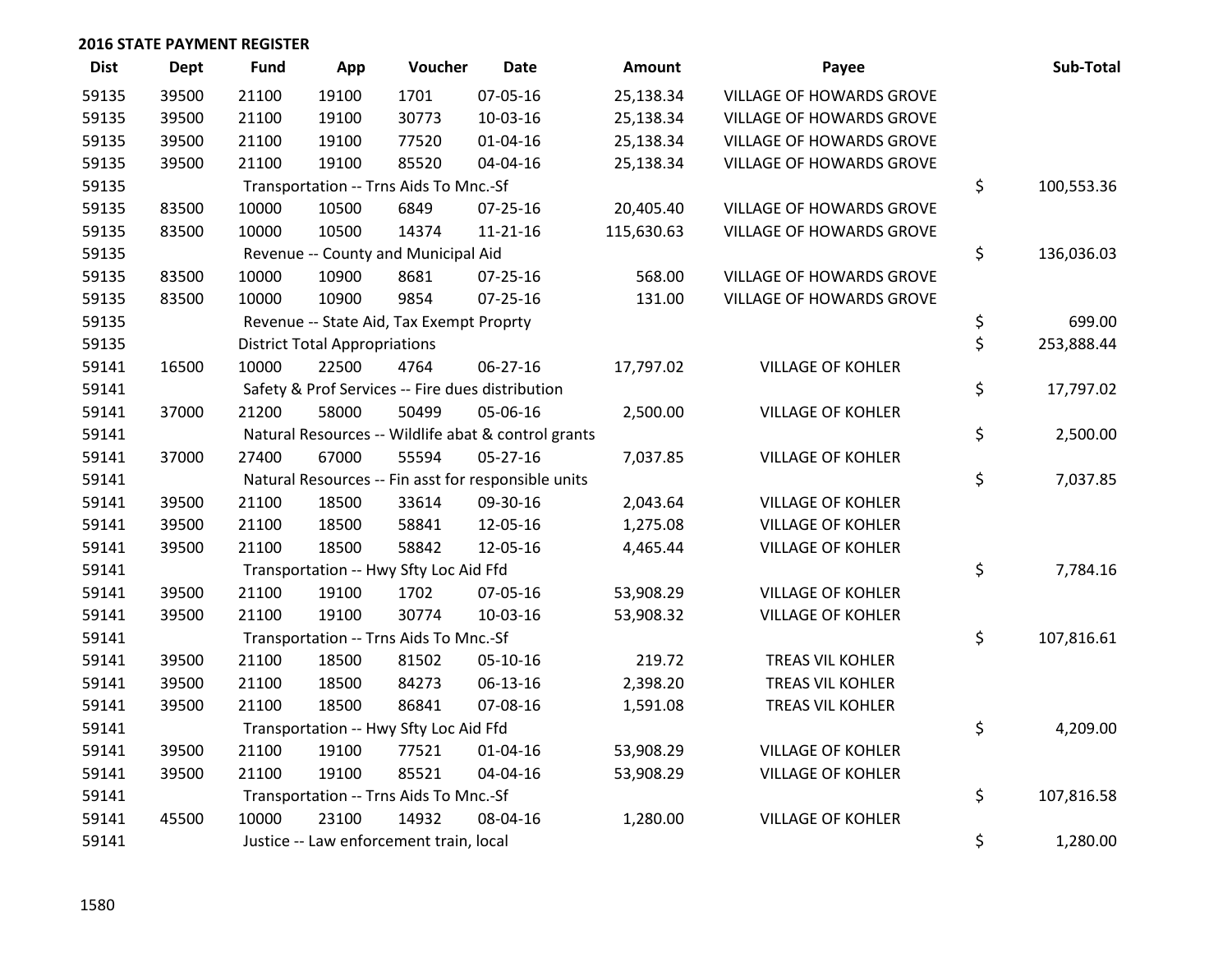| <b>Dist</b> | <b>Dept</b> | Fund  | App                                  | Voucher                                  | <b>Date</b>                                         | Amount     | Payee                      | Sub-Total        |
|-------------|-------------|-------|--------------------------------------|------------------------------------------|-----------------------------------------------------|------------|----------------------------|------------------|
| 59141       | 83500       | 10000 | 10500                                | 6850                                     | 07-25-16                                            | 4,345.56   | <b>VILLAGE OF KOHLER</b>   |                  |
| 59141       | 83500       | 10000 | 10500                                | 14375                                    | $11 - 21 - 16$                                      | 21,587.98  | <b>VILLAGE OF KOHLER</b>   |                  |
| 59141       |             |       |                                      | Revenue -- County and Municipal Aid      |                                                     |            |                            | \$<br>25,933.54  |
| 59141       | 83500       | 10000 | 10900                                | 8682                                     | 07-25-16                                            | 112,432.00 | <b>VILLAGE OF KOHLER</b>   |                  |
| 59141       |             |       |                                      | Revenue -- State Aid, Tax Exempt Proprty |                                                     |            |                            | \$<br>112,432.00 |
| 59141       | 83500       | 10000 | 11000                                | 14375                                    | $11 - 21 - 16$                                      | 3,073.52   | <b>VILLAGE OF KOHLER</b>   |                  |
| 59141       |             |       |                                      | Revenue -- Public Utility Distribution   |                                                     |            |                            | \$<br>3,073.52   |
| 59141       |             |       | <b>District Total Appropriations</b> |                                          |                                                     |            |                            | \$<br>397,680.28 |
| 59165       | 16500       | 10000 | 22500                                | 4765                                     | 06-27-16                                            | 8,365.37   | <b>VILLAGE OF OOSTBURG</b> |                  |
| 59165       |             |       |                                      |                                          | Safety & Prof Services -- Fire dues distribution    |            |                            | \$<br>8,365.37   |
| 59165       | 37000       | 27400 | 67000                                | 55414                                    | 05-27-16                                            | 5,642.75   | <b>VILLAGE OF OOSTBURG</b> |                  |
| 59165       |             |       |                                      |                                          | Natural Resources -- Fin asst for responsible units |            |                            | \$<br>5,642.75   |
| 59165       | 39500       | 21100 | 19100                                | 1703                                     | 07-05-16                                            | 38,615.60  | <b>VILLAGE OF OOSTBURG</b> |                  |
| 59165       | 39500       | 21100 | 19100                                | 30775                                    | 10-03-16                                            | 38,615.63  | <b>VILLAGE OF OOSTBURG</b> |                  |
| 59165       | 39500       | 21100 | 19100                                | 77522                                    | $01 - 04 - 16$                                      | 38,615.60  | <b>VILLAGE OF OOSTBURG</b> |                  |
| 59165       | 39500       | 21100 | 19100                                | 85522                                    | 04-04-16                                            | 38,615.60  | <b>VILLAGE OF OOSTBURG</b> |                  |
| 59165       |             |       |                                      | Transportation -- Trns Aids To Mnc.-Sf   |                                                     |            |                            | \$<br>154,462.43 |
| 59165       | 43500       | 10000 | 11900                                | 72357                                    | 09-02-16                                            | 5,681.27   | <b>VILLAGE OF OOSTBURG</b> |                  |
| 59165       |             |       |                                      |                                          | Health Services -- Emergency medical services, ai   |            |                            | \$<br>5,681.27   |
| 59165       | 83500       | 10000 | 10500                                | 6851                                     | 07-25-16                                            | 41,822.24  | <b>VILLAGE OF OOSTBURG</b> |                  |
| 59165       | 83500       | 10000 | 10500                                | 14376                                    | $11 - 21 - 16$                                      | 119,241.22 | <b>VILLAGE OF OOSTBURG</b> |                  |
| 59165       |             |       |                                      | Revenue -- County and Municipal Aid      |                                                     |            |                            | \$<br>161,063.46 |
| 59165       | 83500       | 10000 | 10900                                | 8683                                     | $07 - 25 - 16$                                      | 665.00     | <b>VILLAGE OF OOSTBURG</b> |                  |
| 59165       | 83500       | 10000 | 10900                                | 9855                                     | $07 - 25 - 16$                                      | 18,133.00  | <b>VILLAGE OF OOSTBURG</b> |                  |
| 59165       |             |       |                                      | Revenue -- State Aid, Tax Exempt Proprty |                                                     |            |                            | \$<br>18,798.00  |
| 59165       | 83500       | 10000 | 11000                                | 14376                                    | $11 - 21 - 16$                                      | 1,196.14   | <b>VILLAGE OF OOSTBURG</b> |                  |
| 59165       |             |       |                                      | Revenue -- Public Utility Distribution   |                                                     |            |                            | \$<br>1,196.14   |
| 59165       |             |       | <b>District Total Appropriations</b> |                                          |                                                     |            |                            | \$<br>355,209.42 |
| 59176       | 16500       | 10000 | 22500                                | 4766                                     | 06-27-16                                            | 5,545.65   | VILLAGE OF RANDOM LAKE     |                  |
| 59176       |             |       |                                      |                                          | Safety & Prof Services -- Fire dues distribution    |            |                            | \$<br>5,545.65   |
| 59176       | 37000       | 27400 | 67000                                | 55458                                    | 05-27-16                                            | 3,435.53   | VILLAGE OF RANDOM LAKE     |                  |
| 59176       |             |       |                                      |                                          | Natural Resources -- Fin asst for responsible units |            |                            | \$<br>3,435.53   |
| 59176       | 39500       | 21100 | 19100                                | 1704                                     | 07-05-16                                            | 14,461.25  | VILLAGE OF RANDOM LAKE     |                  |
| 59176       | 39500       | 21100 | 19100                                | 30776                                    | 10-03-16                                            | 14,461.25  | VILLAGE OF RANDOM LAKE     |                  |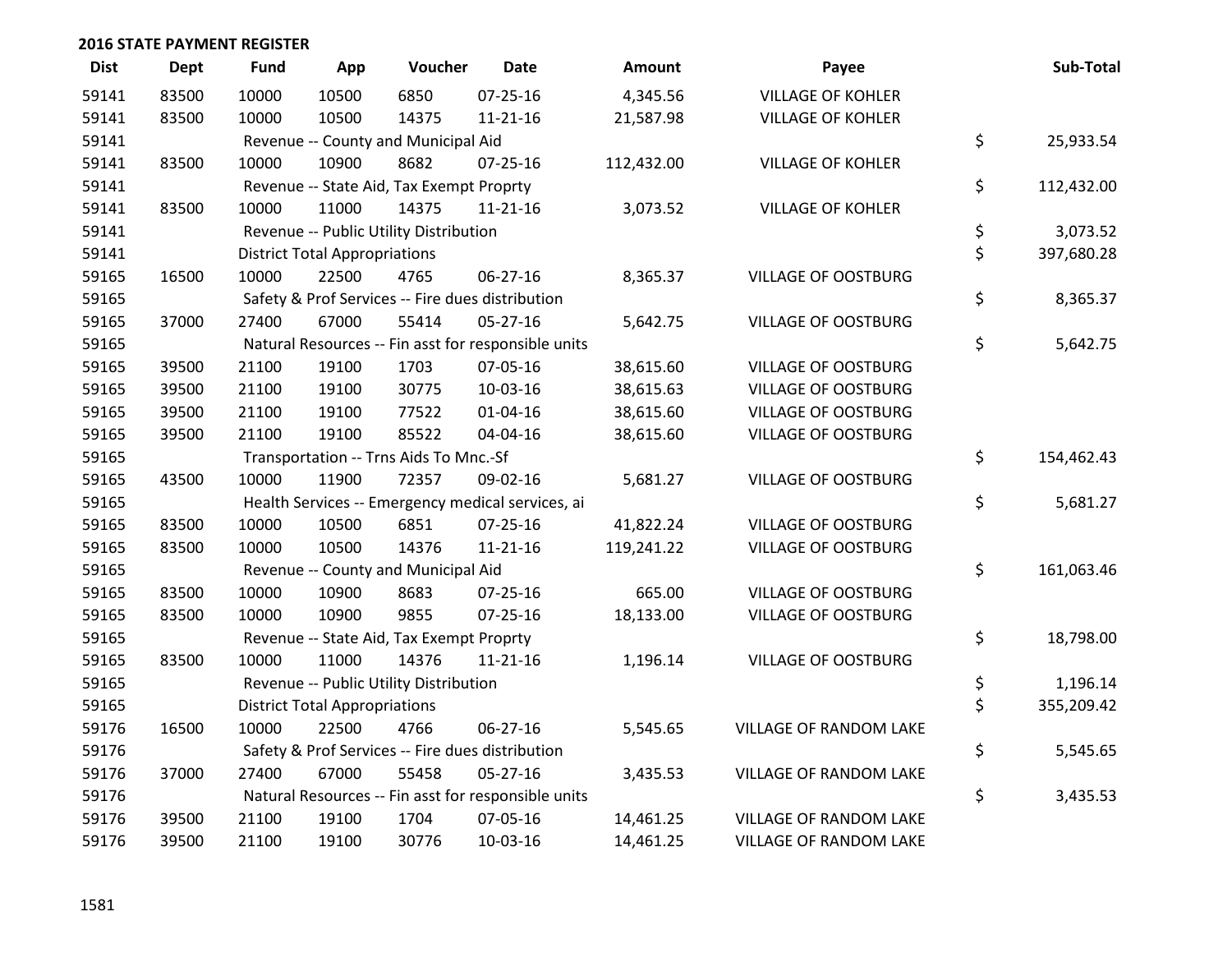| <b>Dist</b> | <b>Dept</b> | Fund  | App                                  | Voucher                                  | <b>Date</b>                                         | <b>Amount</b> | Payee                         | Sub-Total        |
|-------------|-------------|-------|--------------------------------------|------------------------------------------|-----------------------------------------------------|---------------|-------------------------------|------------------|
| 59176       | 39500       | 21100 | 19100                                | 77523                                    | $01 - 04 - 16$                                      | 14,461.25     | VILLAGE OF RANDOM LAKE        |                  |
| 59176       | 39500       | 21100 | 19100                                | 85523                                    | 04-04-16                                            | 14,461.25     | VILLAGE OF RANDOM LAKE        |                  |
| 59176       |             |       |                                      | Transportation -- Trns Aids To Mnc.-Sf   |                                                     |               |                               | \$<br>57,845.00  |
| 59176       | 83500       | 10000 | 10500                                | 6852                                     | $07 - 25 - 16$                                      | 23,429.88     | VILLAGE OF RANDOM LAKE        |                  |
| 59176       | 83500       | 10000 | 10500                                | 14377                                    | $11 - 21 - 16$                                      | 77,680.23     | VILLAGE OF RANDOM LAKE        |                  |
| 59176       |             |       |                                      | Revenue -- County and Municipal Aid      |                                                     |               |                               | \$<br>101,110.11 |
| 59176       | 83500       | 10000 | 10900                                | 8684                                     | $07 - 25 - 16$                                      | 3,217.00      | <b>VILLAGE OF RANDOM LAKE</b> |                  |
| 59176       |             |       |                                      | Revenue -- State Aid, Tax Exempt Proprty |                                                     |               |                               | \$<br>3,217.00   |
| 59176       | 83500       | 10000 | 11000                                | 14377                                    | $11 - 21 - 16$                                      | 371.26        | VILLAGE OF RANDOM LAKE        |                  |
| 59176       |             |       |                                      | Revenue -- Public Utility Distribution   |                                                     |               |                               | \$<br>371.26     |
| 59176       |             |       | <b>District Total Appropriations</b> |                                          |                                                     |               |                               | \$<br>171,524.55 |
| 59191       | 16500       | 10000 | 22500                                | 4767                                     | 06-27-16                                            | 1,267.35      | VILLAGE OF WALDO              |                  |
| 59191       |             |       |                                      |                                          | Safety & Prof Services -- Fire dues distribution    |               |                               | \$<br>1,267.35   |
| 59191       | 37000       | 27400 | 67000                                | 55496                                    | 05-27-16                                            | 767.79        | <b>VILLAGE OF WALDO</b>       |                  |
| 59191       |             |       |                                      |                                          | Natural Resources -- Fin asst for responsible units |               |                               | \$<br>767.79     |
| 59191       | 39500       | 21100 | 19100                                | 1705                                     | 07-05-16                                            | 2,028.69      | VILLAGE OF WALDO              |                  |
| 59191       | 39500       | 21100 | 19100                                | 30777                                    | 10-03-16                                            | 2,028.71      | VILLAGE OF WALDO              |                  |
| 59191       | 39500       | 21100 | 19100                                | 77524                                    | $01 - 04 - 16$                                      | 2,028.69      | <b>VILLAGE OF WALDO</b>       |                  |
| 59191       | 39500       | 21100 | 19100                                | 85524                                    | 04-04-16                                            | 2,028.69      | VILLAGE OF WALDO              |                  |
| 59191       |             |       |                                      | Transportation -- Trns Aids To Mnc.-Sf   |                                                     |               |                               | \$<br>8,114.78   |
| 59191       | 83500       | 10000 | 10500                                | 6853                                     | $07 - 25 - 16$                                      | 14,437.03     | <b>VILLAGE OF WALDO</b>       |                  |
| 59191       | 83500       | 10000 | 10500                                | 14378                                    | $11 - 21 - 16$                                      | 57,896.64     | VILLAGE OF WALDO              |                  |
| 59191       |             |       |                                      | Revenue -- County and Municipal Aid      |                                                     |               |                               | \$<br>72,333.67  |
| 59191       | 83500       | 10000 | 10900                                | 8685                                     | $07 - 25 - 16$                                      | 441.00        | VILLAGE OF WALDO              |                  |
| 59191       |             |       |                                      | Revenue -- State Aid, Tax Exempt Proprty |                                                     |               |                               | \$<br>441.00     |
| 59191       | 83500       | 10000 | 11000                                | 14378                                    | $11 - 21 - 16$                                      | 3,815.47      | VILLAGE OF WALDO              |                  |
| 59191       |             |       |                                      | Revenue -- Public Utility Distribution   |                                                     |               |                               | \$<br>3,815.47   |
| 59191       |             |       | <b>District Total Appropriations</b> |                                          |                                                     |               |                               | \$<br>86,740.06  |
| 59271       | 16500       | 10000 | 22500                                | 4768                                     | 06-27-16                                            | 30,178.45     | <b>CITY OF PLYMOUTH</b>       |                  |
| 59271       |             |       |                                      |                                          | Safety & Prof Services -- Fire dues distribution    |               |                               | \$<br>30,178.45  |
| 59271       | 37000       | 10000 | 50300                                | 46251                                    | $04 - 21 - 16$                                      | 10.00         | <b>CITY OF PLYMOUTH</b>       |                  |
| 59271       |             |       |                                      |                                          | Natural Resources -- Aids in lieu of taxes - gener  |               |                               | \$<br>10.00      |
| 59271       | 37000       | 27400 | 67000                                | 55630                                    | $05 - 27 - 16$                                      | 20,968.55     | <b>CITY OF PLYMOUTH</b>       |                  |
| 59271       |             |       |                                      |                                          | Natural Resources -- Fin asst for responsible units |               |                               | \$<br>20,968.55  |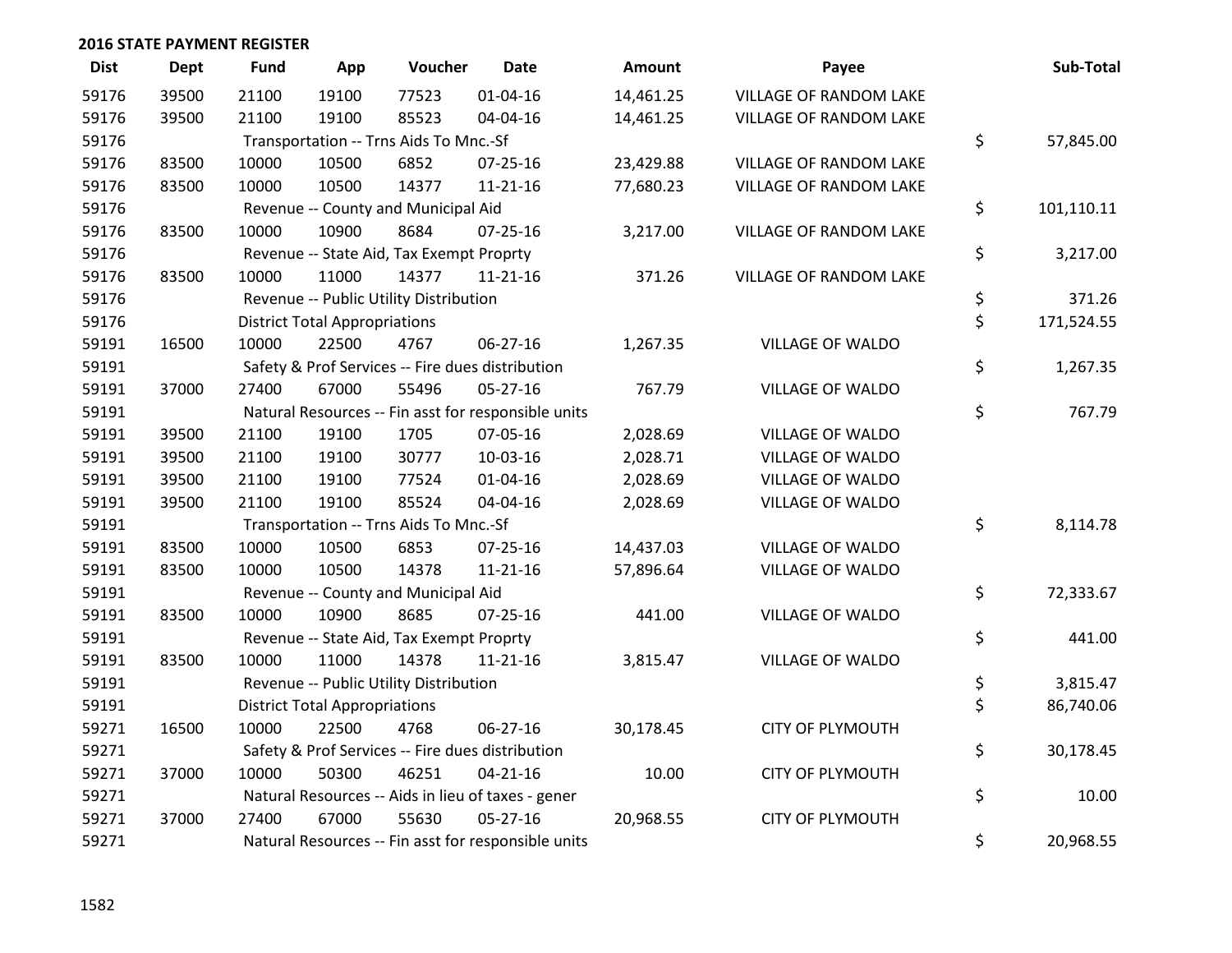| <b>Dist</b> | <b>Dept</b> | Fund  | App   | Voucher                                | <b>Date</b>                                       | Amount     | Payee                      | Sub-Total        |
|-------------|-------------|-------|-------|----------------------------------------|---------------------------------------------------|------------|----------------------------|------------------|
| 59271       | 39500       | 21100 | 16200 | 2128                                   | 07-05-16                                          | 4,131.13   | <b>CITY OF PLYMOUTH</b>    |                  |
| 59271       | 39500       | 21100 | 16200 | 29230                                  | 10-03-16                                          | 4,131.16   | <b>CITY OF PLYMOUTH</b>    |                  |
| 59271       |             |       |       | Transportation -- Conn Hwy Aids St Fds |                                                   |            |                            | \$<br>8,262.29   |
| 59271       | 39500       | 21100 | 18500 | 35809                                  | $10 - 11 - 16$                                    | 2,345.51   | <b>CITY OF PLYMOUTH</b>    |                  |
| 59271       | 39500       | 21100 | 18500 | 35834                                  | $10 - 11 - 16$                                    | 185.68     | <b>CITY OF PLYMOUTH</b>    |                  |
| 59271       | 39500       | 21100 | 18500 | 58264                                  | 12-05-16                                          | 278.52     | <b>CITY OF PLYMOUTH</b>    |                  |
| 59271       | 39500       | 21100 | 18500 | 58336                                  | 12-05-16                                          | 1,849.70   | <b>CITY OF PLYMOUTH</b>    |                  |
| 59271       | 39500       | 21100 | 18500 | 58878                                  | 12-05-16                                          | 3,724.96   | <b>CITY OF PLYMOUTH</b>    |                  |
| 59271       | 39500       | 21100 | 18500 | 60624                                  | 12-12-16                                          | 1,319.38   | <b>CITY OF PLYMOUTH</b>    |                  |
| 59271       |             |       |       | Transportation -- Hwy Sfty Loc Aid Ffd |                                                   |            |                            | \$<br>9,703.75   |
| 59271       | 39500       | 21100 | 19100 | 1706                                   | 07-05-16                                          | 84,821.61  | <b>CITY OF PLYMOUTH</b>    |                  |
| 59271       | 39500       | 21100 | 19100 | 30778                                  | 10-03-16                                          | 84,821.63  | <b>CITY OF PLYMOUTH</b>    |                  |
| 59271       |             |       |       | Transportation -- Trns Aids To Mnc.-Sf |                                                   |            |                            | \$<br>169,643.24 |
| 59271       | 39500       | 21100 | 16200 | 78095                                  | $01 - 04 - 16$                                    | 4,131.13   | <b>CITY OF PLYMOUTH</b>    |                  |
| 59271       | 39500       | 21100 | 16200 | 82095                                  | 04-04-16                                          | 4,131.13   | <b>CITY OF PLYMOUTH</b>    |                  |
| 59271       |             |       |       | Transportation -- Conn Hwy Aids St Fds |                                                   |            |                            | \$<br>8,262.26   |
| 59271       | 39500       | 21100 | 18500 | 71829                                  | $01 - 25 - 16$                                    | 1,526.24   | TREAS CITY PLYMOUTH        |                  |
| 59271       | 39500       | 21100 | 18500 | 71829                                  | $01 - 25 - 16$                                    | 1,553.96   | TREAS CITY PLYMOUTH        |                  |
| 59271       | 39500       | 21100 | 18500 | 72637                                  | 02-02-16                                          | 6,396.15   | TREAS CITY PLYMOUTH        |                  |
| 59271       | 39500       | 21100 | 18500 | 76765                                  | 03-18-16                                          | 1,601.70   | TREAS CITY PLYMOUTH        |                  |
| 59271       | 39500       | 21100 | 18500 | 79126                                  | $04 - 14 - 16$                                    | 2,598.96   | <b>TREAS CITY PLYMOUTH</b> |                  |
| 59271       | 39500       | 21100 | 18500 | 79126                                  | $04 - 14 - 16$                                    | 2,904.01   | TREAS CITY PLYMOUTH        |                  |
| 59271       | 39500       | 21100 | 18500 | 82634                                  | 05-23-16                                          | 1,858.74   | TREAS CITY PLYMOUTH        |                  |
| 59271       | 39500       | 21100 | 18500 | 85382                                  | 06-22-16                                          | 2,151.48   | TREAS CITY PLYMOUTH        |                  |
| 59271       | 39500       | 21100 | 18500 | 85779                                  | 06-27-16                                          | 180.80     | TREAS CITY PLYMOUTH        |                  |
| 59271       |             |       |       | Transportation -- Hwy Sfty Loc Aid Ffd |                                                   |            |                            | \$<br>20,772.04  |
| 59271       | 39500       | 21100 | 19100 | 77525                                  | $01 - 04 - 16$                                    | 84,821.61  | <b>CITY OF PLYMOUTH</b>    |                  |
| 59271       | 39500       | 21100 | 19100 | 85525                                  | 04-04-16                                          | 84,821.61  | <b>CITY OF PLYMOUTH</b>    |                  |
| 59271       |             |       |       | Transportation -- Trns Aids To Mnc.-Sf |                                                   |            |                            | \$<br>169,643.22 |
| 59271       | 43500       | 10000 | 11900 | 72538                                  | 09-02-16                                          | 5,739.26   | <b>CITY OF PLYMOUTH</b>    |                  |
| 59271       |             |       |       |                                        | Health Services -- Emergency medical services, ai |            |                            | \$<br>5,739.26   |
| 59271       | 83500       | 10000 | 10500 | 6854                                   | 07-25-16                                          | 181,073.68 | <b>CITY OF PLYMOUTH</b>    |                  |
| 59271       | 83500       | 10000 | 10500 | 14379                                  | $11 - 21 - 16$                                    | 538,200.72 | <b>CITY OF PLYMOUTH</b>    |                  |
| 59271       |             |       |       | Revenue -- County and Municipal Aid    |                                                   |            |                            | \$<br>719,274.40 |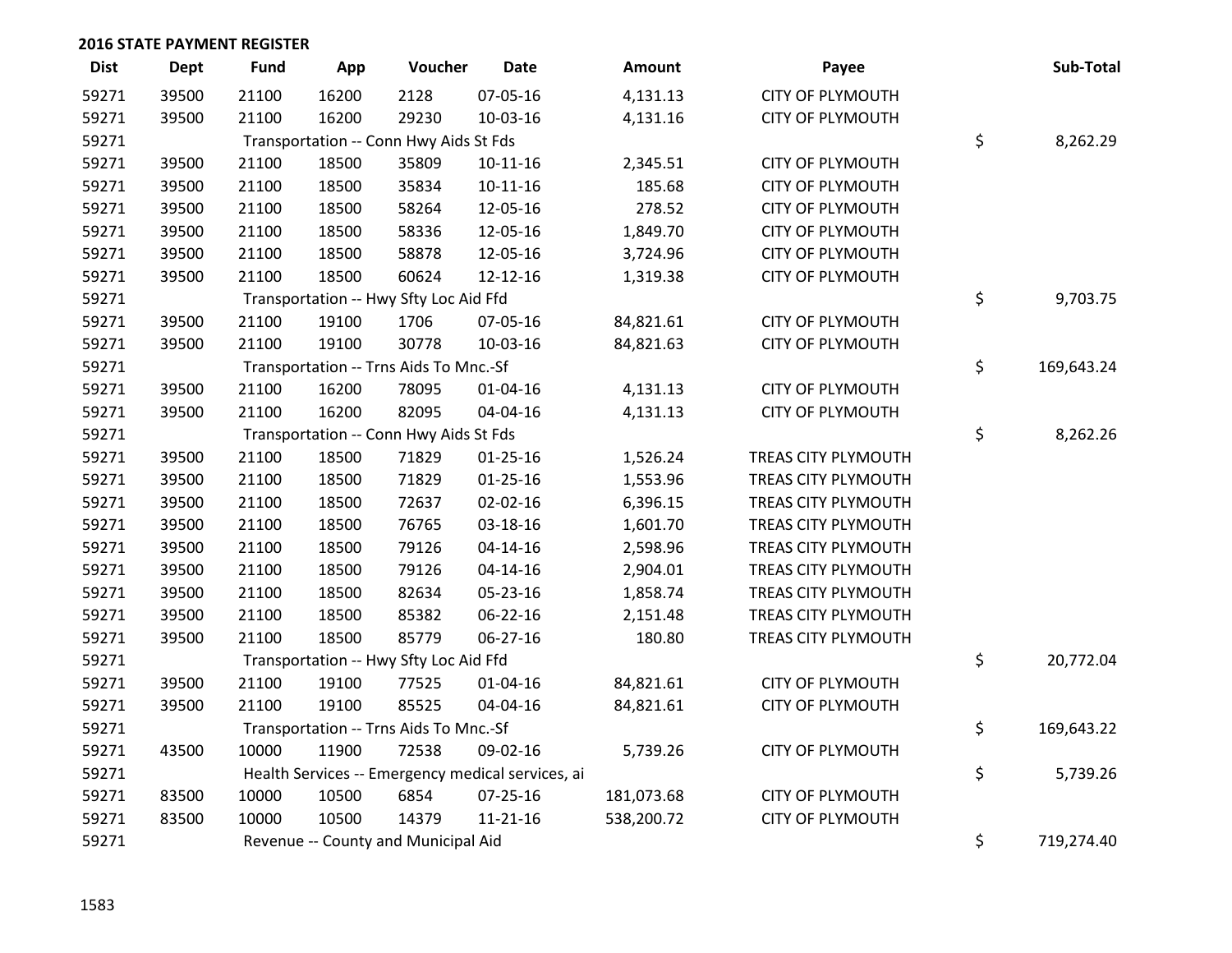| <b>Dist</b> | <b>Dept</b> | <b>Fund</b>                                         | App                                  | Voucher                                | <b>Date</b>                                         | Amount     | Payee                    |    | Sub-Total    |
|-------------|-------------|-----------------------------------------------------|--------------------------------------|----------------------------------------|-----------------------------------------------------|------------|--------------------------|----|--------------|
| 59271       | 83500       | 10000                                               | 10900                                | 8686                                   | $07 - 25 - 16$                                      | 47,841.00  | <b>CITY OF PLYMOUTH</b>  |    |              |
| 59271       | 83500       | 10000                                               | 10900                                | 9856                                   | 07-25-16                                            | 33,331.00  | <b>CITY OF PLYMOUTH</b>  |    |              |
| 59271       |             | Revenue -- State Aid, Tax Exempt Proprty            | \$                                   | 81,172.00                              |                                                     |            |                          |    |              |
| 59271       | 83500       | 10000                                               | 50100                                | 2684                                   | $01-29-16$                                          | 1,442.57   | <b>CITY OF PLYMOUTH</b>  |    |              |
| 59271       |             | Revenue -- Payments for municipal svcs              | \$                                   | 1,442.57                               |                                                     |            |                          |    |              |
| 59271       | 83500       | 52100                                               | 36300                                | 3316                                   | 03-29-16                                            | 9,177.50   | <b>CITY OF PLYMOUTH</b>  |    |              |
| 59271       |             |                                                     |                                      | Revenue -- Lottery & Gaming Credit     |                                                     |            |                          | \$ | 9,177.50     |
| 59271       |             |                                                     | <b>District Total Appropriations</b> |                                        |                                                     |            |                          | \$ | 1,254,249.53 |
| 59281       | 16500       | 10000                                               | 22500                                | 4769                                   | 06-27-16                                            | 101,040.72 | <b>CITY OF SHEBOYGAN</b> |    |              |
| 59281       |             |                                                     |                                      |                                        | Safety & Prof Services -- Fire dues distribution    |            |                          | \$ | 101,040.72   |
| 59281       | 37000       | 10000                                               | 44100                                | 23711                                  | $01 - 22 - 16$                                      | 10,096.26  | <b>CITY OF SHEBOYGAN</b> |    |              |
| 59281       | 37000       | 10000                                               | 44100                                | 35208                                  | 03-07-16                                            | 1,811.26   | <b>CITY OF SHEBOYGAN</b> |    |              |
| 59281       | 37000       | 10000                                               | 44100                                | 35210                                  | 03-07-16                                            | 1,990.22   | <b>CITY OF SHEBOYGAN</b> |    |              |
| 59281       | 37000       | 10000                                               | 44100                                | 41660                                  | $04 - 13 - 16$                                      | 461.84     | <b>CITY OF SHEBOYGAN</b> |    |              |
| 59281       | 37000       | 10000                                               | 44100                                | 97241                                  | 10-07-16                                            | 16,918.21  | <b>CITY OF SHEBOYGAN</b> |    |              |
| 59281       | 37000       | 10000                                               | 44100                                | 116664                                 | 12-28-16                                            | 35,354.00  | <b>CITY OF SHEBOYGAN</b> |    |              |
| 59281       |             |                                                     |                                      | Natural Resources -- GPO-federal funds |                                                     |            |                          | \$ | 66,631.79    |
| 59281       | 37000       | 27400                                               | 67000                                | 56072                                  | 05-27-16                                            | 171,317.66 | <b>CITY OF SHEBOYGAN</b> |    |              |
| 59281       |             | Natural Resources -- Fin asst for responsible units | \$                                   | 171,317.66                             |                                                     |            |                          |    |              |
| 59281       | 37000       | 27400                                               | 67300                                | 56072                                  | $05 - 27 - 16$                                      | 12,782.22  | <b>CITY OF SHEBOYGAN</b> |    |              |
| 59281       |             |                                                     |                                      |                                        | Natural Resources -- Recycling consolidation grants |            |                          | \$ | 12,782.22    |
| 59281       | 39500       | 21100                                               | 16200                                | 2129                                   | 07-05-16                                            | 53,710.87  | <b>CITY OF SHEBOYGAN</b> |    |              |
| 59281       | 39500       | 21100                                               | 16200                                | 29231                                  | 10-03-16                                            | 53,710.87  | <b>CITY OF SHEBOYGAN</b> |    |              |
| 59281       |             |                                                     |                                      | Transportation -- Conn Hwy Aids St Fds |                                                     |            |                          | \$ | 107,421.74   |
| 59281       | 39500       | 21100                                               | 17600                                | 6421                                   | 07-29-16                                            | 237,467.00 | <b>CITY OF SHEBOYGAN</b> |    |              |
| 59281       | 39500       | 21100                                               | 17600                                | 31951                                  | $10-21-16$                                          | 97,485.00  | <b>CITY OF SHEBOYGAN</b> |    |              |
| 59281       | 39500       | 21100                                               | 17600                                | 32959                                  | 10-05-16                                            | 237,467.00 | <b>CITY OF SHEBOYGAN</b> |    |              |
| 59281       | 39500       | 21100                                               | 17600                                | 69088                                  | 12-29-16                                            | 142,480.00 | <b>CITY OF SHEBOYGAN</b> |    |              |
| 59281       |             | Transportation -- Tb, Trns Oper Aid Sf              |                                      |                                        |                                                     |            |                          |    |              |
| 59281       | 39500       | 21100                                               | 19100                                | 1707                                   | 07-05-16                                            | 346,894.34 | <b>CITY OF SHEBOYGAN</b> |    |              |
| 59281       | 39500       | 21100                                               | 19100                                | 30779                                  | 10-03-16                                            | 346,894.35 | <b>CITY OF SHEBOYGAN</b> |    |              |
| 59281       |             |                                                     |                                      | Transportation -- Trns Aids To Mnc.-Sf |                                                     |            |                          | \$ | 693,788.69   |
| 59281       | 39500       | 21100                                               | 16200                                | 78096                                  | $01 - 04 - 16$                                      | 53,710.87  | <b>CITY OF SHEBOYGAN</b> |    |              |
| 59281       | 39500       | 21100                                               | 16200                                | 82096                                  | 04-04-16                                            | 53,710.87  | <b>CITY OF SHEBOYGAN</b> |    |              |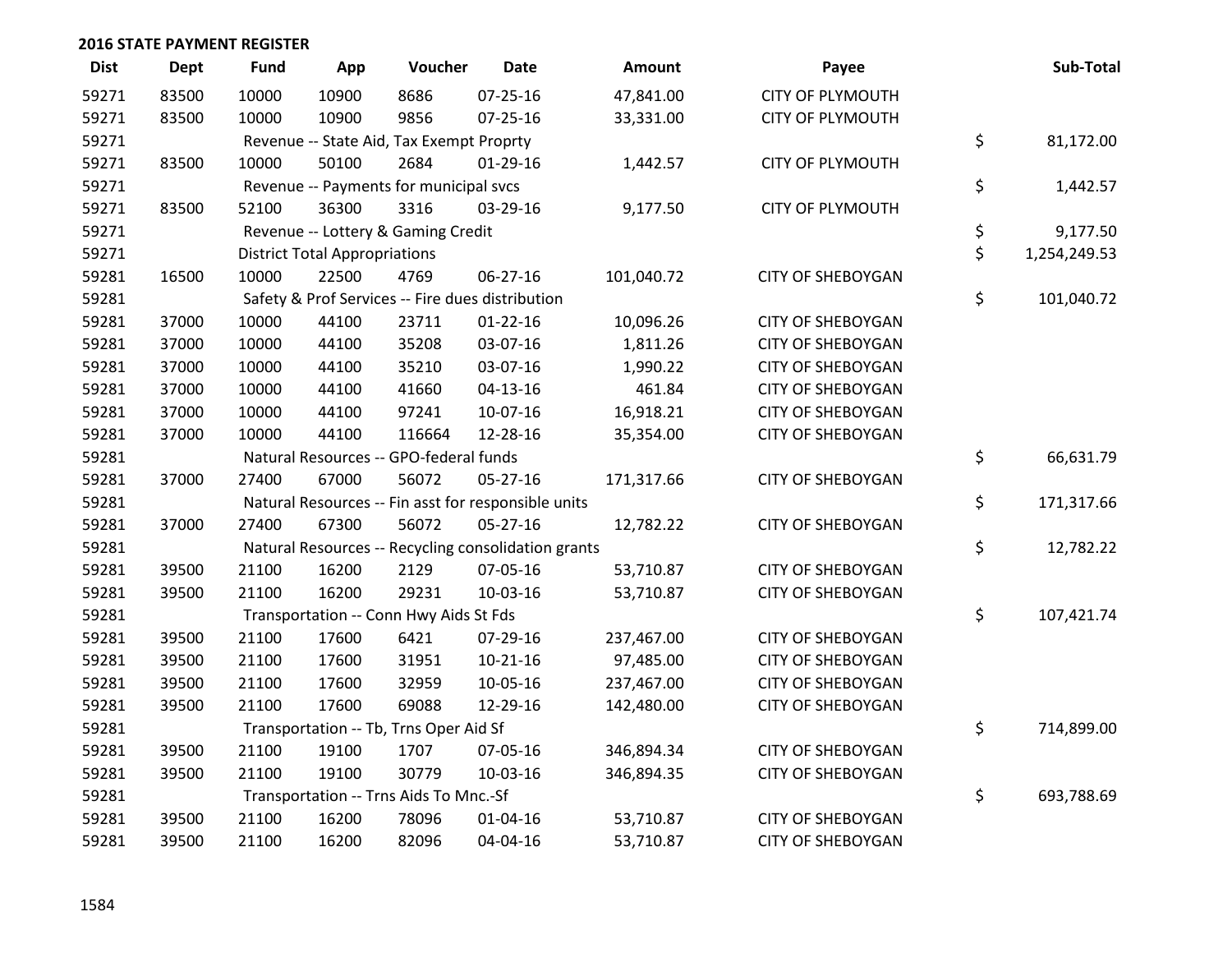| <b>Dist</b> | <b>Dept</b> | <b>Fund</b>                                     | App                                    | Voucher                                   | <b>Date</b>                                       | Amount       | Payee                    |    | Sub-Total  |  |  |
|-------------|-------------|-------------------------------------------------|----------------------------------------|-------------------------------------------|---------------------------------------------------|--------------|--------------------------|----|------------|--|--|
| 59281       |             | Transportation -- Conn Hwy Aids St Fds          |                                        |                                           |                                                   |              |                          |    | 107,421.74 |  |  |
| 59281       | 39500       | 21100                                           | 17500                                  | 82635                                     | 05-23-16                                          | 44,442.00    | TREAS CITY SHEBOYGAN     | \$ |            |  |  |
| 59281       |             |                                                 | Transportation -- Paratransit Aids, Sf |                                           |                                                   |              |                          |    |            |  |  |
| 59281       | 39500       | 21100                                           | 17600                                  | 72058                                     | $01 - 04 - 16$                                    | 147,727.00   | <b>CITY OF SHEBOYGAN</b> | \$ |            |  |  |
| 59281       | 39500       | 21100                                           | 17600                                  | 90057                                     | 05-27-16                                          | 237,467.00   | <b>CITY OF SHEBOYGAN</b> |    |            |  |  |
| 59281       |             |                                                 | Transportation -- Tb, Trns Oper Aid Sf |                                           |                                                   |              |                          |    |            |  |  |
| 59281       | 39500       | 21100                                           | 19100                                  | 77526                                     | 01-04-16                                          | 346,894.34   | <b>CITY OF SHEBOYGAN</b> |    |            |  |  |
| 59281       | 39500       | 21100                                           | 19100                                  | 85526                                     | 04-04-16                                          | 346,894.34   | <b>CITY OF SHEBOYGAN</b> |    |            |  |  |
| 59281       |             |                                                 |                                        | Transportation -- Trns Aids To Mnc.-Sf    |                                                   |              |                          | \$ | 693,788.68 |  |  |
| 59281       | 43500       | 10000                                           | 11900                                  | 72396                                     | 09-02-16                                          | 9,461.36     | <b>CITY OF SHEBOYGAN</b> |    |            |  |  |
| 59281       |             |                                                 |                                        |                                           | Health Services -- Emergency medical services, ai |              |                          | \$ | 9,461.36   |  |  |
| 59281       | 45500       | 10000                                           | 22100                                  | 14395                                     | $07 - 22 - 16$                                    | 80.00        | <b>CITY OF SHEBOYGAN</b> |    |            |  |  |
| 59281       |             |                                                 |                                        | Justice -- Crime laboratories, DNA        |                                                   |              |                          | \$ | 80.00      |  |  |
| 59281       | 45500       | 10000                                           | 22500                                  | 6357                                      | $02 - 16 - 16$                                    | 9,861.00     | <b>CITY OF SHEBOYGAN</b> |    |            |  |  |
| 59281       |             |                                                 |                                        | Justice -- Drug crimes enforcement, local |                                                   |              |                          | \$ | 9,861.00   |  |  |
| 59281       | 45500       | 10000                                           | 23100                                  | 20952                                     | 12-16-16                                          | 11,840.00    | <b>CITY OF SHEBOYGAN</b> |    |            |  |  |
| 59281       |             |                                                 |                                        | Justice -- Law enforcement train, local   |                                                   |              |                          | \$ | 11,840.00  |  |  |
| 59281       | 45500       | 10000                                           | 25100                                  | 15968                                     | 08-31-16                                          | 3,089.00     | <b>CITY OF SHEBOYGAN</b> |    |            |  |  |
| 59281       | 45500       | 10000                                           | 25100                                  | 16029                                     | 08-31-16                                          | 3,836.00     | <b>CITY OF SHEBOYGAN</b> |    |            |  |  |
| 59281       | 45500       | 10000                                           | 25100                                  | 19106                                     | 11-09-16                                          | 2,927.00     | <b>CITY OF SHEBOYGAN</b> |    |            |  |  |
| 59281       | 45500       | 10000                                           | 25100                                  | 19979                                     | 11-30-16                                          | 650.00       | <b>CITY OF SHEBOYGAN</b> |    |            |  |  |
| 59281       |             |                                                 |                                        | Justice -- Federal aid, local assistance  |                                                   |              |                          | \$ | 10,502.00  |  |  |
| 59281       | 45500       | 10000                                           | 27500                                  | 4916                                      | $01-20-16$                                        | 60,717.00    | <b>CITY OF SHEBOYGAN</b> |    |            |  |  |
| 59281       | 45500       | 10000                                           | 27500                                  | 11451                                     | 06-09-16                                          | 60,717.00    | <b>CITY OF SHEBOYGAN</b> |    |            |  |  |
| 59281       |             |                                                 |                                        | Justice -- Law enf officer suplmnt grants |                                                   |              |                          | \$ | 121,434.00 |  |  |
| 59281       | 50500       | 10000                                           | 14200                                  | 14150                                     | 03-25-16                                          | 16,376.00    | <b>CITY OF SHEBOYGAN</b> |    |            |  |  |
| 59281       | 50500       | 10000                                           | 14200                                  | 32349                                     | $10 - 25 - 16$                                    | 9,584.00     | <b>CITY OF SHEBOYGAN</b> |    |            |  |  |
| 59281       |             | Administration -- Federal aid                   | \$                                     | 25,960.00                                 |                                                   |              |                          |    |            |  |  |
| 59281       | 50500       | 10000                                           | 74500                                  | 11848                                     | $02 - 26 - 16$                                    | 155,486.73   | <b>CITY OF SHEBOYGAN</b> |    |            |  |  |
| 59281       | 50500       | 10000                                           | 74500                                  | 13880                                     | 03-28-16                                          | 40,200.00    | <b>CITY OF SHEBOYGAN</b> |    |            |  |  |
| 59281       |             | Administration -- Federal aid; individ and orgs | \$                                     | 195,686.73                                |                                                   |              |                          |    |            |  |  |
| 59281       | 83500       | 10000                                           | 10500                                  | 6855                                      | 07-25-16                                          | 2,378,397.09 | <b>CITY OF SHEBOYGAN</b> |    |            |  |  |
| 59281       | 83500       | 10000                                           | 10500                                  | 14380                                     | $11 - 21 - 16$                                    | 8,388,329.86 | <b>CITY OF SHEBOYGAN</b> |    |            |  |  |
| 59281       |             | Revenue -- County and Municipal Aid             | \$                                     | 10,766,726.95                             |                                                   |              |                          |    |            |  |  |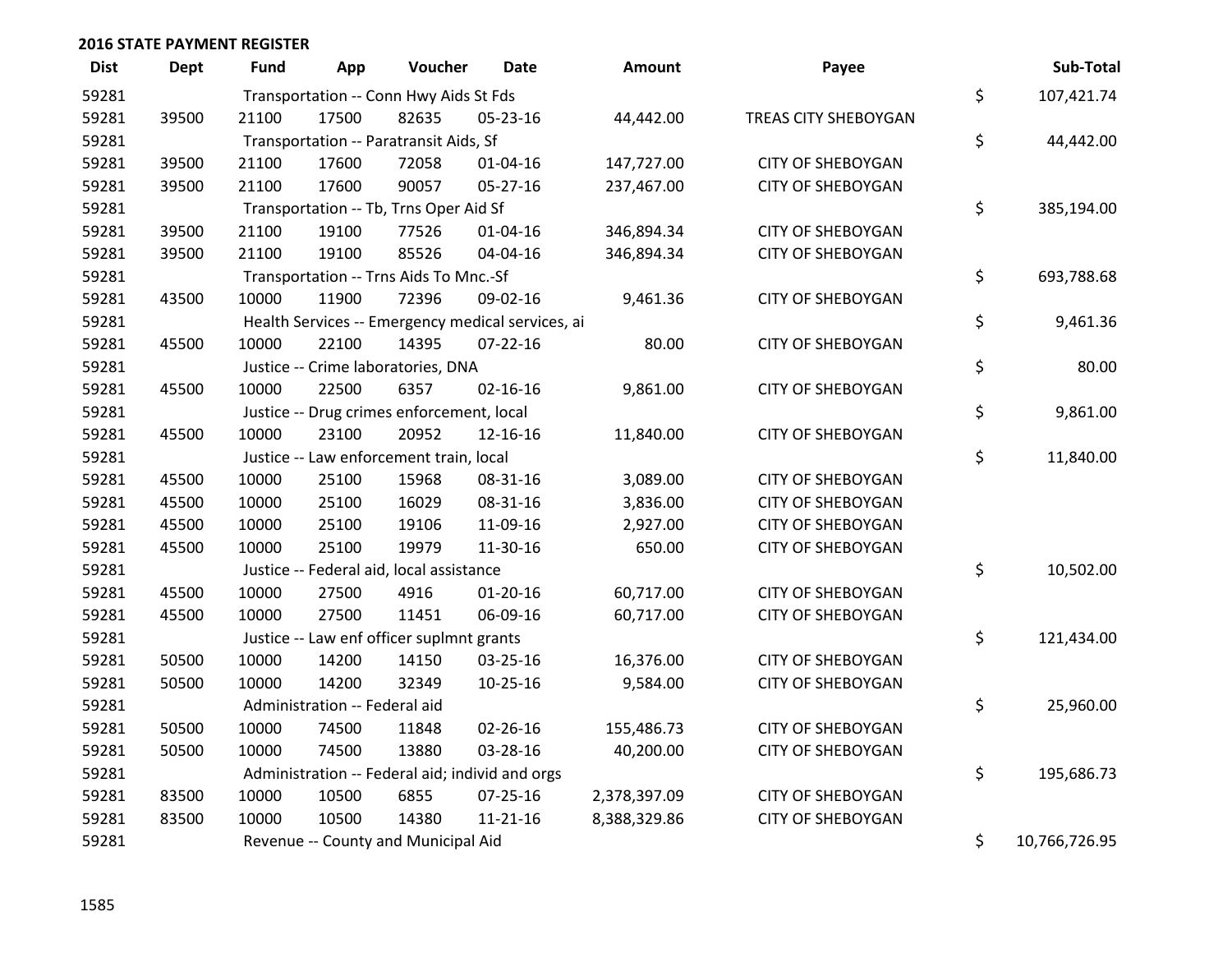| <b>Dist</b> | <b>Dept</b> | <b>Fund</b>                              | App                                    | Voucher                                | <b>Date</b>                                         | <b>Amount</b> | Payee                          |    | Sub-Total     |  |
|-------------|-------------|------------------------------------------|----------------------------------------|----------------------------------------|-----------------------------------------------------|---------------|--------------------------------|----|---------------|--|
| 59281       | 83500       | 10000                                    | 10900                                  | 8687                                   | $07 - 25 - 16$                                      | 207,928.00    | <b>CITY OF SHEBOYGAN</b>       |    |               |  |
| 59281       | 83500       | 10000                                    | 10900                                  | 9857                                   | $07 - 25 - 16$                                      | 25,017.00     | <b>CITY OF SHEBOYGAN</b>       |    |               |  |
| 59281       |             | Revenue -- State Aid, Tax Exempt Proprty | \$                                     | 232,945.00                             |                                                     |               |                                |    |               |  |
| 59281       | 83500       | 10000                                    | 11000                                  | 14380                                  | $11 - 21 - 16$                                      | 1,065,488.51  | <b>CITY OF SHEBOYGAN</b>       |    |               |  |
| 59281       |             |                                          | Revenue -- Public Utility Distribution |                                        |                                                     |               |                                |    |               |  |
| 59281       | 83500       | 10000                                    | 50100                                  | 2685                                   | $01-29-16$                                          | 121,976.10    | <b>CITY OF SHEBOYGAN</b>       |    |               |  |
| 59281       |             |                                          |                                        | Revenue -- Payments for municipal svcs |                                                     |               |                                | \$ | 121,976.10    |  |
| 59281       | 83500       | 52100                                    | 36300                                  | 3317                                   | 03-28-16                                            | 34,487.88     | <b>CITY OF SHEBOYGAN</b>       |    |               |  |
| 59281       |             |                                          |                                        | Revenue -- Lottery & Gaming Credit     |                                                     |               |                                | \$ | 34,487.88     |  |
| 59281       |             |                                          | <b>District Total Appropriations</b>   |                                        |                                                     |               |                                | \$ | 15,705,177.77 |  |
| 59282       | 16500       | 10000                                    | 22500                                  | 4770                                   | 06-27-16                                            | 25,289.86     | <b>CITY OF SHEBOYGAN FALLS</b> |    |               |  |
| 59282       |             |                                          |                                        |                                        | Safety & Prof Services -- Fire dues distribution    |               |                                | \$ | 25,289.86     |  |
| 59282       | 37000       | 10000                                    | 50300                                  | 29117                                  | $02 - 12 - 16$                                      | 3,710.27      | <b>CITY OF SHEBOYGAN FALLS</b> |    |               |  |
| 59282       |             |                                          |                                        |                                        | Natural Resources -- Aids in lieu of taxes - gener  |               |                                | \$ | 3,710.27      |  |
| 59282       | 37000       | 27400                                    | 67000                                  | 55426                                  | 05-27-16                                            | 14,700.75     | <b>CITY OF SHEBOYGAN FALLS</b> |    |               |  |
| 59282       |             |                                          |                                        |                                        | Natural Resources -- Fin asst for responsible units |               |                                | \$ | 14,700.75     |  |
| 59282       | 39500       | 21100                                    | 16200                                  | 2130                                   | 07-05-16                                            | 4,321.80      | <b>CITY OF SHEBOYGAN FALLS</b> |    |               |  |
| 59282       | 39500       | 21100                                    | 16200                                  | 29232                                  | 10-03-16                                            | 4,321.82      | <b>CITY OF SHEBOYGAN FALLS</b> |    |               |  |
| 59282       |             |                                          |                                        | Transportation -- Conn Hwy Aids St Fds |                                                     |               |                                | \$ | 8,643.62      |  |
| 59282       | 39500       | 21100                                    | 19100                                  | 1708                                   | 07-05-16                                            | 85,836.29     | <b>CITY OF SHEBOYGAN FALLS</b> |    |               |  |
| 59282       | 39500       | 21100                                    | 19100                                  | 30780                                  | 10-03-16                                            | 85,836.29     | <b>CITY OF SHEBOYGAN FALLS</b> |    |               |  |
| 59282       |             |                                          |                                        | Transportation -- Trns Aids To Mnc.-Sf |                                                     |               |                                | \$ | 171,672.58    |  |
| 59282       | 39500       | 21100                                    | 16200                                  | 78097                                  | 01-04-16                                            | 4,321.80      | <b>CITY OF SHEBOYGAN FALLS</b> |    |               |  |
| 59282       | 39500       | 21100                                    | 16200                                  | 82097                                  | 04-04-16                                            | 4,321.80      | CITY OF SHEBOYGAN FALLS        |    |               |  |
| 59282       |             |                                          |                                        | Transportation -- Conn Hwy Aids St Fds |                                                     |               |                                | \$ | 8,643.60      |  |
| 59282       | 39500       | 21100                                    | 19100                                  | 77527                                  | $01 - 04 - 16$                                      | 85,836.29     | <b>CITY OF SHEBOYGAN FALLS</b> |    |               |  |
| 59282       | 39500       | 21100                                    | 19100                                  | 85527                                  | 04-04-16                                            | 85,836.29     | <b>CITY OF SHEBOYGAN FALLS</b> |    |               |  |
| 59282       |             |                                          |                                        | Transportation -- Trns Aids To Mnc.-Sf |                                                     |               |                                | \$ | 171,672.58    |  |
| 59282       | 45500       | 10000                                    | 23100                                  | 13370                                  | $07 - 01 - 16$                                      | 1,760.00      | <b>CITY OF SHEBOYGAN FALLS</b> |    |               |  |
| 59282       |             | Justice -- Law enforcement train, local  |                                        |                                        |                                                     |               |                                |    | 1,760.00      |  |
| 59282       | 83500       | 10000                                    | 10500                                  | 6856                                   | 07-25-16                                            | 110,704.19    | <b>CITY OF SHEBOYGAN FALLS</b> |    |               |  |
| 59282       | 83500       | 10000                                    | 10500                                  | 14381                                  | $11 - 21 - 16$                                      | 346,638.53    | CITY OF SHEBOYGAN FALLS        |    |               |  |
| 59282       |             |                                          |                                        | Revenue -- County and Municipal Aid    |                                                     |               |                                | \$ | 457,342.72    |  |
| 59282       | 83500       | 10000                                    | 10900                                  | 8688                                   | $07 - 25 - 16$                                      | 17,829.00     | <b>CITY OF SHEBOYGAN FALLS</b> |    |               |  |